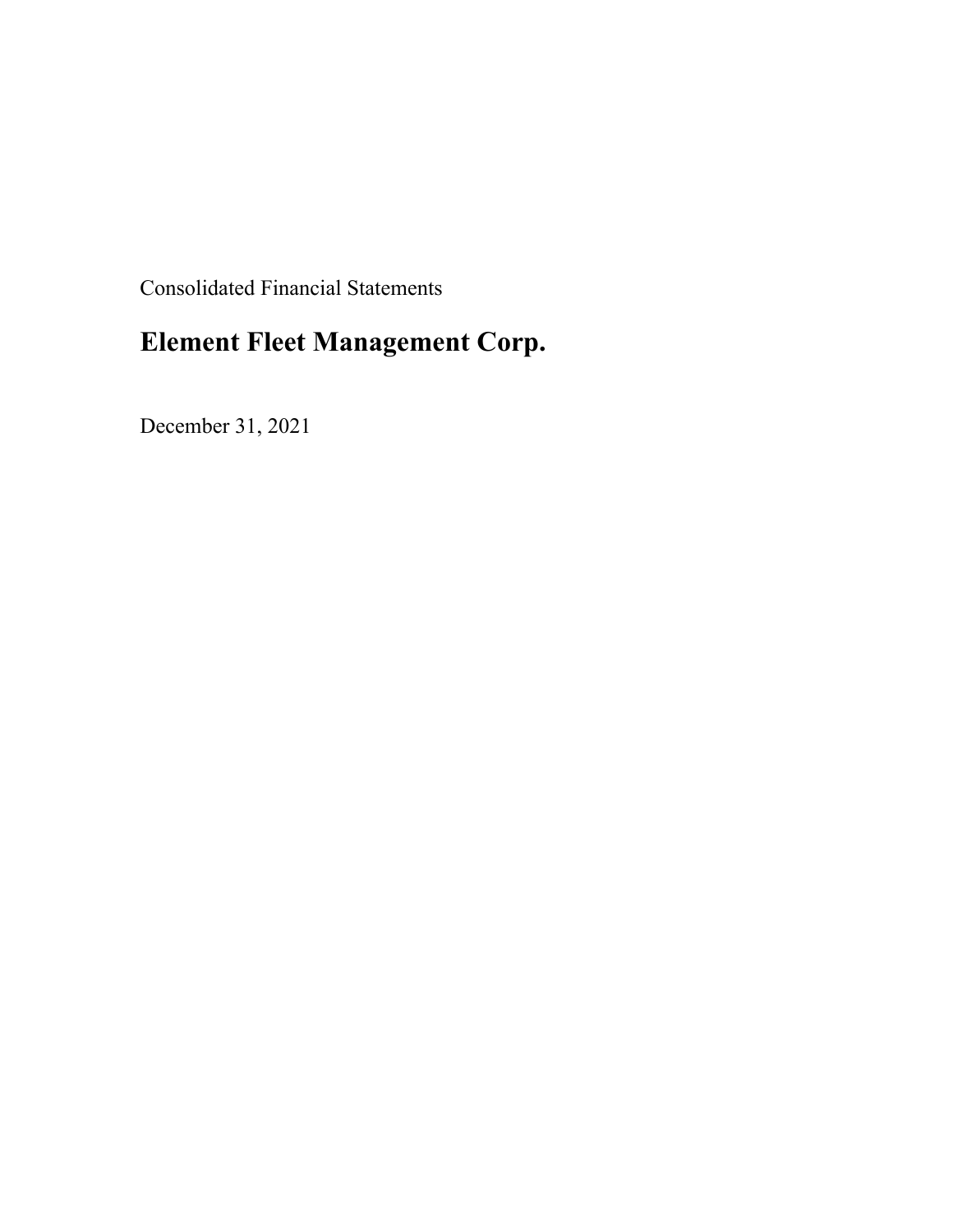#### **INDEPENDENT AUDITORS' REPORT**

To the Shareholders of

#### **Element Fleet Management Corp.**

#### **Opinion**

We have audited the consolidated financial statements of Element Fleet Management Corp. and its subsidiaries (the Company), which comprise the consolidated statements of financial position as at December 31, 2021 and 2020, and the consolidated statements of operations, consolidated statements of comprehensive income, consolidated statements of changes in shareholders' equity and consolidated statements of cash flows for the years then ended, and notes to the consolidated financial statements, including a summary of significant accounting policies.

In our opinion, the accompanying consolidated financial statements present fairly, in all material respects, the consolidated financial position of the Company as at December 31, 2021 and 2020, and its consolidated financial performance and its consolidated cash flows for the years then ended in accordance with International Financial Reporting Standards (IFRSs).

#### **Basis for opinion**

We conducted our audit in accordance with Canadian generally accepted auditing standards. Our responsibilities under those standards are further described in the *Auditor's responsibilities for the audit of the consolidated financial statements* section of our report. We are independent of the Company in accordance with the ethical requirements that are relevant to our audit of the consolidated financial statements in Canada, and we have fulfilled our other ethical responsibilities in accordance with these requirements. We believe that the audit evidence we have obtained is sufficient and appropriate to provide a basis for our opinion.

#### **Key audit matters**

Key audit matters are those matters that, in our professional judgment, were of most significance in the audit of the consolidated financial statements of the current period. These matters were addressed in the context of the audit of the consolidated financial statements as a whole, and in forming the auditor's opinion thereon, and we do not provide a separate opinion on these matters. For each matter below, our description of how our audit addressed the matter is provided in that context.

We have fulfilled the responsibilities described in the *Auditor's responsibilities for the audit of the consolidated financial statements* section of our report, including in relation to these matters. Accordingly, our audit included the performance of procedures designed to respond to our assessment of the risks of material misstatement of the consolidated financial statements. The results of our audit procedures, including the procedures performed to address the matters below, provide the basis for our audit opinion on the accompanying consolidated financial statements.

#### **Valuation of deferred tax assets**

#### *Key audit matter*

As described in Notes 3 and 15 to the consolidated financial statements, the Company has deferred tax assets of \$417,708 thousand as at December 31, 2021. Deferred tax assets are recognized to the extent that it is probable that they can be utilized to offset future taxable profit. The Company's ability to recognize deferred tax assets on tax losses carried forward is assessed by management at the end of each reporting period, considering forecasts of future taxable profits and the interpretation of taxation legislation for tax planning strategies.

Auditing the valuation of the deferred tax assets required significant judgment in the interpretation of complex tax legislation and jurisprudence as well as the evaluation of management's tax planning strategies and projections of future taxable profits. As a result of the economic impacts of COVID-19, there is a heightened degree of uncertainty in forecasting future taxable profits. The application of these judgments impacts the evaluation of the timeline to realize deferred tax assets.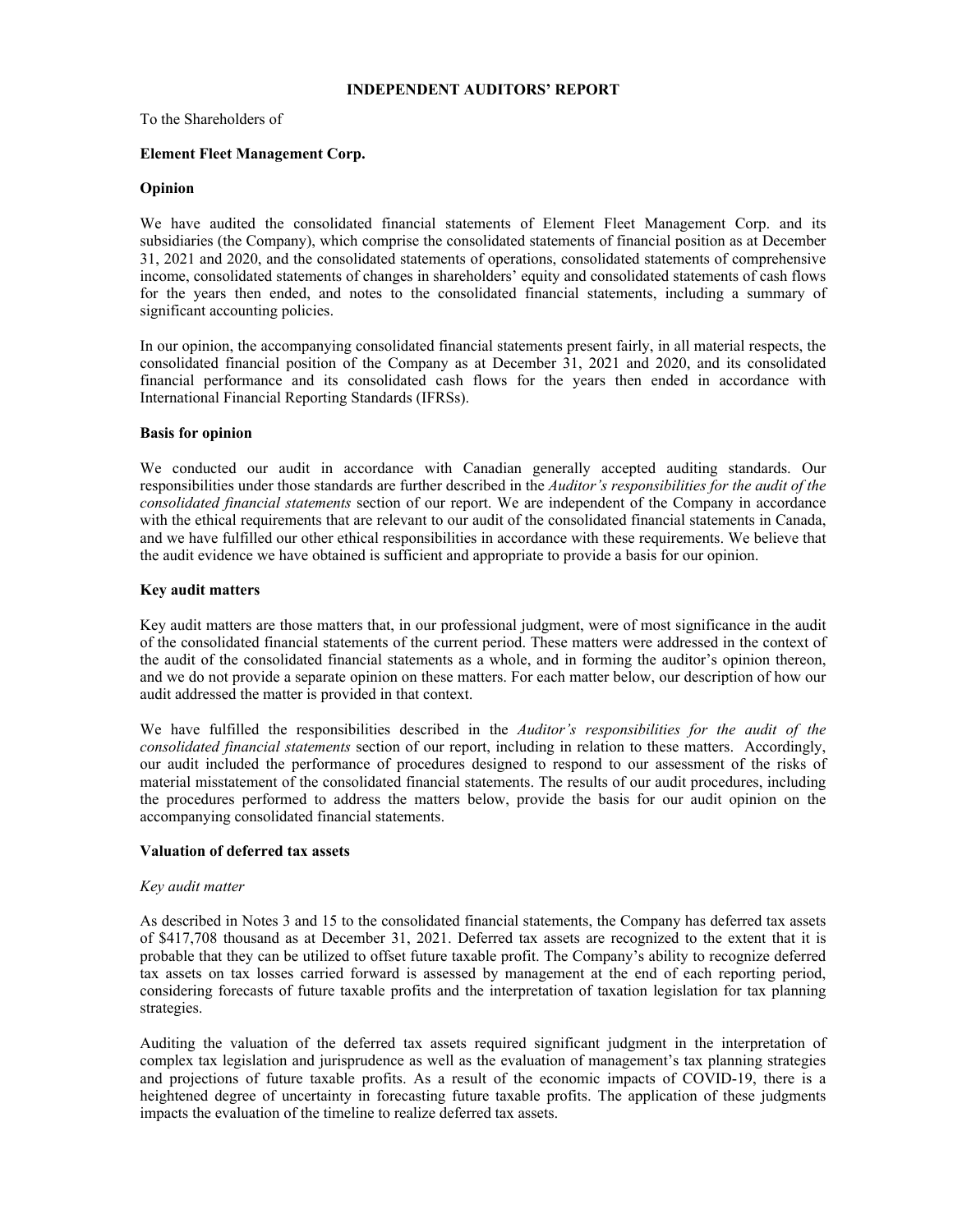#### *How our audit addressed the key audit matter*

To test the valuation of deferred tax assets, we performed the following audit procedures, among others, with the involvement of our tax specialists:

- a. Obtained an understanding of the Company's overall tax strategies and components of income taxrelated account balances by jurisdiction;
- b. Evaluated tax utilization strategies for recognized deferred tax assets in jurisdictions where tax planning is required to support utilization, including consideration of the technical merits of management's tax planning strategies and the amount of expected taxable income/loss using our knowledge of, and experience with, the application of income tax laws by the relevant income tax authorities;
- c. Evaluated management's forecasts of significant inputs and assumptions, including revenue and expense projections, by comparing to current industry and economic trends, comparing to historical cash flow trends, assessing the historical accuracy of management's previous forecasts, and considering the manner in which changes to the company's business model, customer base, or revenue streams had been incorporated into the forecasts; and
- d. Assessed the adequacy of the disclosures related to income taxes.

#### **Other information**

Management is responsible for the other information. The other information comprises the Management Discussion and Analysis.

Our opinion on the consolidated financial statements does not cover the other information and we do not express any form of assurance conclusion thereon.

In connection with our audit of the consolidated financial statements, our responsibility is to read the other information, and in doing so, consider whether the other information is materially inconsistent with the consolidated financial statements or our knowledge obtained in the audit or otherwise appears to be materially misstated.

We obtained the Management Discussion and Analysis prior to the date of this auditor's report. If, based on the work we have performed, we conclude that there is a material misstatement of this other information, we are required to report that fact in this auditor's report. We have nothing to report in this regard.

#### **Responsibilities of management and those charged with governance for the consolidated financial statements**

Management is responsible for the preparation and fair presentation of the consolidated financial statements in accordance with IFRSs, and for such internal control as management determines is necessary to enable the preparation of consolidated financial statements that are free from material misstatement, whether due to fraud or error.

In preparing the consolidated financial statements, management is responsible for assessing the Company's ability to continue as a going concern, disclosing, as applicable, matters related to going concern and using the going concern basis of accounting unless management either intends to liquidate the Company or to cease operations, or has no realistic alternative but to do so.

Those charged with governance are responsible for overseeing the Company's financial reporting process.

#### **Auditor's responsibilities for the audit of the consolidated financial statements**

Our objectives are to obtain reasonable assurance about whether the consolidated financial statements as a whole are free from material misstatement, whether due to fraud or error, and to issue an auditor's report that includes our opinion. Reasonable assurance is a high level of assurance, but is not a guarantee that an audit conducted in accordance with Canadian generally accepted auditing standards will always detect a material misstatement when it exists. Misstatements can arise from fraud or error and are considered material if, individually or in the aggregate, they could reasonably be expected to influence the economic decisions of users taken on the basis of these consolidated financial statements.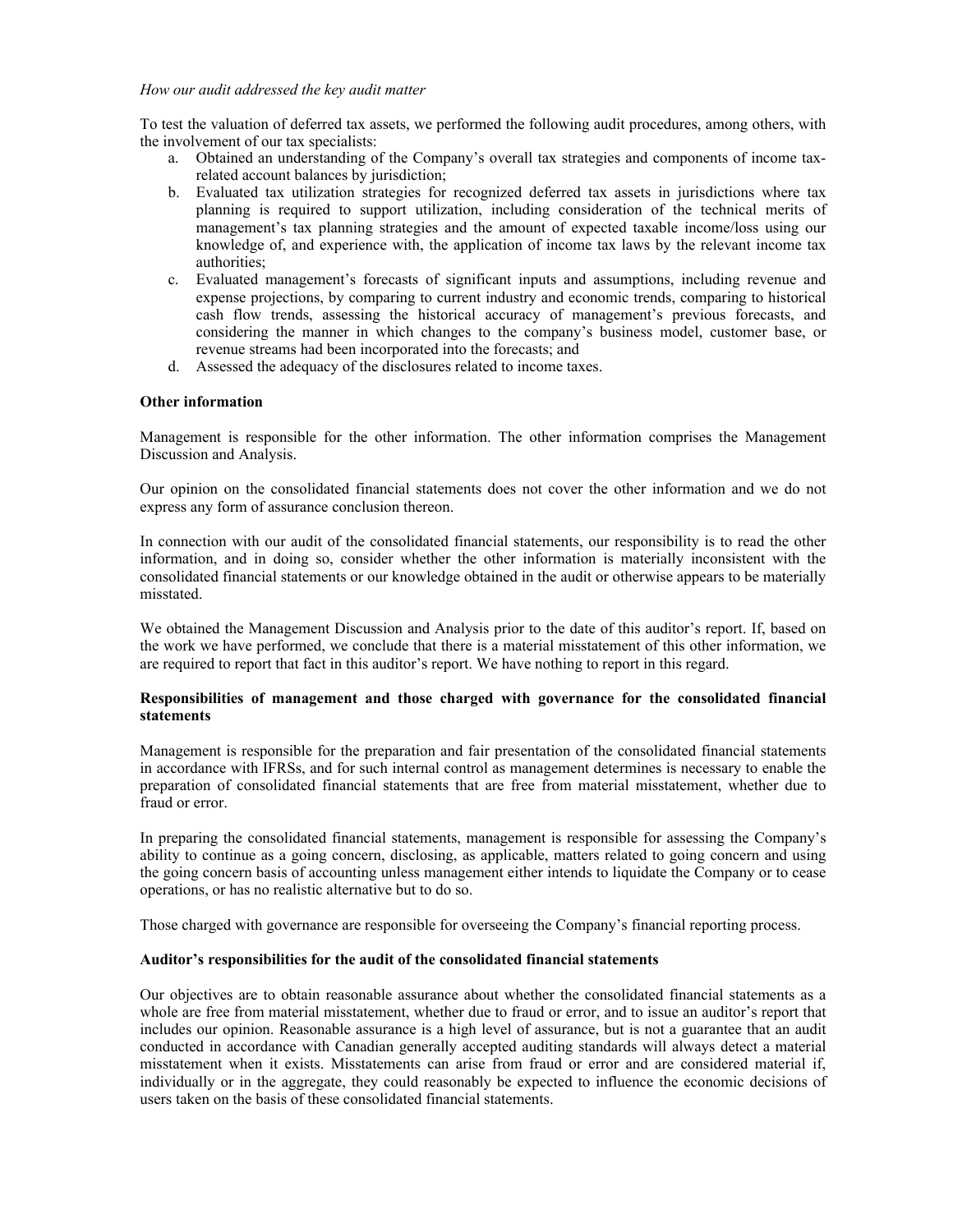As part of an audit in accordance with Canadian generally accepted auditing standards, we exercise professional judgment and maintain professional skepticism throughout the audit. We also:

- a. Identify and assess the risks of material misstatement of the consolidated financial statements, whether due to fraud or error, design and perform audit procedures responsive to those risks, and obtain audit evidence that is sufficient and appropriate to provide a basis for our opinion. The risk of not detecting a material misstatement resulting from fraud is higher than for one resulting from error, as fraud may involve collusion, forgery, intentional omissions, misrepresentations, or the override of internal control.
- b. Obtain an understanding of internal control relevant to the audit in order to design audit procedures that are appropriate in the circumstances, but not for the purpose of expressing an opinion on the effectiveness of the Company's internal control.
- c. Evaluate the appropriateness of accounting policies used and the reasonableness of accounting estimates and related disclosures made by management.
- d. Conclude on the appropriateness of management's use of the going concern basis of accounting and, based on the audit evidence obtained, whether a material uncertainty exists related to events or conditions that may cast significant doubt on the Company's ability to continue as a going concern. If we conclude that a material uncertainty exists, we are required to draw attention in our auditor's report to the related disclosures in the consolidated financial statements or, if such disclosures are inadequate, to modify our opinion. Our conclusions are based on the audit evidence obtained up to the date of our auditor's report. However, future events or conditions may cause the Company to cease to continue as a going concern.
- e. Evaluate the overall presentation, structure and content of the consolidated financial statements, including the disclosures, and whether the consolidated financial statements represent the underlying transactions and events in a manner that achieves fair presentation.
- f. Obtain sufficient appropriate audit evidence regarding the financial information of the entities or business activities within the Company to express an opinion on the consolidated financial statements. We are responsible for the direction, supervision and performance of the group audit. We remain solely responsible for our audit opinion.

We communicate with those charged with governance regarding, among other matters, the planned scope and timing of the audit and significant audit findings, including any significant deficiencies in internal control that we identify during our audit.

We also provide those charged with governance with a statement that we have complied with relevant ethical requirements regarding independence, and to communicate with them all relationships and other matters that may reasonably be thought to bear on our independence, and where applicable, related safeguards.

From the matters communicated with those charged with governance, we determine those matters that were of most significance in the audit of the consolidated financial statements of the current period and are therefore the key audit matters. We describe these matters in our auditor's report unless law or regulation precludes public disclosure about the matter or when, in extremely rare circumstances, we determine that a matter should not be communicated in our report because the adverse consequences of doing so would reasonably be expected to outweigh the public interest benefits of such communication.

The engagement partner on the audit resulting in this independent auditor's report is Andrew Morgan.

Ernet + Young LLP

**Chartered Professional Accountants Licensed Public Accountants** 

Toronto, Canada March 1, 2022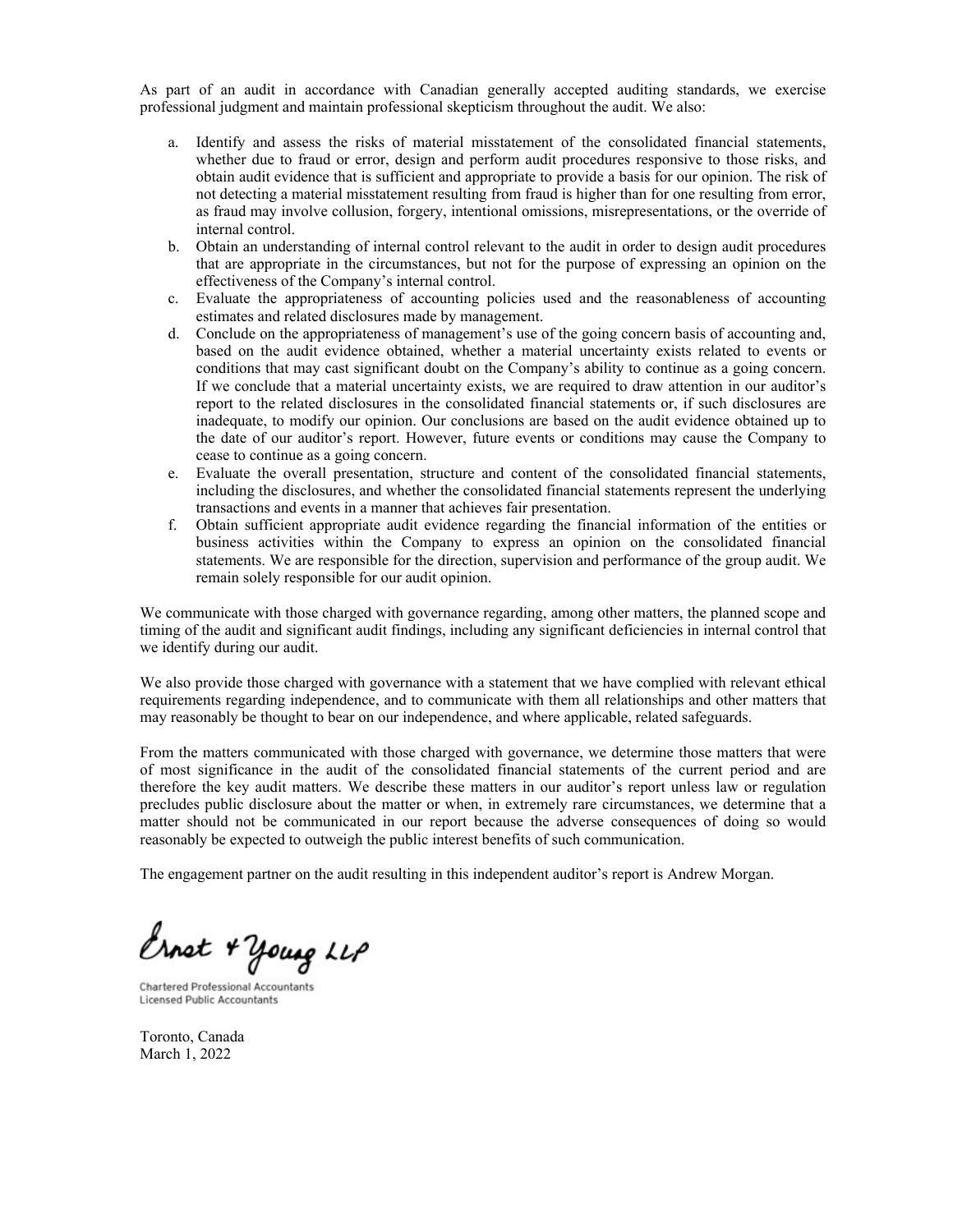### **CONSOLIDATED STATEMENTS OF FINANCIAL POSITION**

(in thousands of Canadian dollars)

|                                                              | As at                | As at                |
|--------------------------------------------------------------|----------------------|----------------------|
|                                                              | December 31,<br>2021 | December 31,<br>2020 |
|                                                              | \$                   | \$                   |
| <b>ASSETS</b>                                                |                      |                      |
| Cash                                                         | 45,271               | 8,789                |
| Restricted funds (note 10)                                   | 400,930              | 388,978              |
| Finance receivables (notes 4 and 25)                         | 7,436,275            | 9,561,622            |
| Equipment under operating leases (note 5)                    | 2,297,182            | 2,157,227            |
| Accounts receivable and other assets                         | 204,873              | 226,952              |
| Derivative financial instruments (notes 19 and 25)           | 26,302               | 53,629               |
| Property, equipment and leasehold improvements, net (note 7) | 93,872               | 112,352              |
| Intangible assets, net (note 8)                              | 830,013              | 814,378              |
| Deferred tax assets (note 15)                                | 417,708              | 444,120              |
| Goodwill (note 9)                                            | 1,220,986            | 1,223,341            |
|                                                              | 12,973,412           | 14,991,388           |
| <b>LIABILITIES AND SHAREHOLDERS' EQUITY</b>                  |                      |                      |
| <b>Liabilities</b>                                           |                      |                      |
| Accounts payable and accrued liabilities                     | 1,206,550            | 1,062,610            |
| Derivative financial instruments (notes 19 and 25)           | 28,575               | 68,282               |
| Borrowings (note 10)                                         | 8,038,963            | 9,864,336            |
| Convertible debentures (notes 11 and 25)                     | 159,072              | 154,267              |
| Deferred tax liabilities (note 15)                           | 89,303               | 57,776               |
|                                                              | 9,522,463            | 11,207,271           |
| <b>Shareholders' equity (note 12)</b>                        | 3,450,949            | 3,784,117            |
|                                                              | 12,973,412           | 14,991,388           |

*See accompanying notes*

On behalf of the Board:

Do Demoin J.

Director Director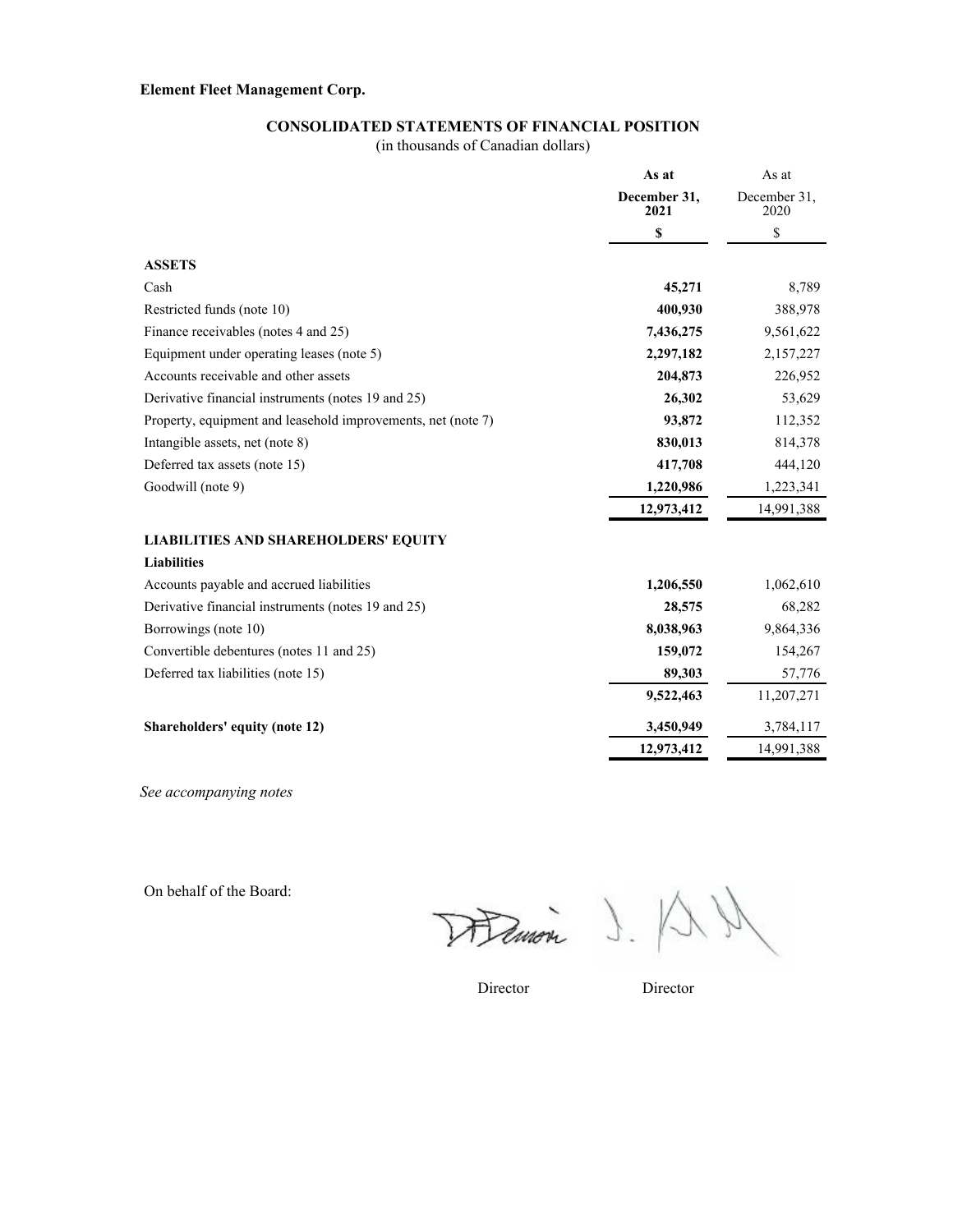## **CONSOLIDATED STATEMENTS OF OPERATIONS**

(in thousands of Canadian dollars, except for per share amounts)

|                                                              | <b>Year ended</b><br>December 31,<br>2021 | Year ended<br>December 31,<br>2020 |
|--------------------------------------------------------------|-------------------------------------------|------------------------------------|
|                                                              | \$                                        | \$                                 |
| <b>NET REVENUE</b>                                           |                                           |                                    |
| Interest income, net (note 14)                               | 372,110                                   | 522,785                            |
| Rental revenue and other (note 14)                           | 707,960                                   | 647,577                            |
| Depreciation of equipment under operating leases (note 5)    | (450, 256)                                | (428, 464)                         |
|                                                              | 629,814                                   | 741,898                            |
| Interest expense                                             | 192,869                                   | 336,211                            |
| Net financing revenue                                        | 436,945                                   | 405,687                            |
| Fleet service revenue (note 14)                              | 518,004                                   | 524,406                            |
| Direct costs of fixed rate service contracts (note 14)       | (45, 539)                                 | (42, 552)                          |
| Servicing income, net                                        | 472,465                                   | 481,854                            |
| Syndication revenue, net (note 14)                           | 64,412                                    | 75,552                             |
| Net revenue                                                  | 973,822                                   | 963,093                            |
| <b>OPERATING EXPENSES</b>                                    |                                           |                                    |
| Salaries, wages and benefits                                 | 306,884                                   | 302,757                            |
| General and administrative expenses                          | 104,401                                   | 116,336                            |
| Depreciation and amortization (notes 7, 8, and 22)           | 50,537                                    | 42,491                             |
| Amortization of convertible debenture discount (note 11)     | 3,580                                     | 6,259                              |
| Share-based compensation (note 13)                           | 24,120                                    | 35,033                             |
|                                                              | 489,522                                   | 502,876                            |
| DISPOSITION OF 19TH CAPITAL                                  |                                           |                                    |
| Gain on settlement of debt (note 6)                          |                                           | 38,580                             |
| Loss on sale of assets (note 6)                              |                                           | (52, 442)                          |
| Net loss on disposition                                      |                                           | (13,862)                           |
| <b>OTHER EXPENSES</b>                                        |                                           |                                    |
| Amortization of intangible assets from acquisitions (note 8) | 35,313                                    | 38,291                             |
| Restructuring and transformation costs                       |                                           | 77,508                             |
| Loss on investments/(Gain)                                   | (8,689)                                   | (2,497)                            |
| Income before income taxes from operations                   | 457,676                                   | 333,053                            |
| Provision for income taxes (note 15)                         | 101,670                                   | 45,961                             |
| Net income for the year                                      | 356,006                                   | 287,092                            |
| Basic earnings per share (note 18)                           | 0.76<br>\$                                | $\boldsymbol{\mathsf{S}}$<br>0.56  |
| Diluted earnings per share (note 18)                         | 0.75<br>$\boldsymbol{\mathsf{s}}$         | $\sqrt{\frac{2}{5}}$<br>0.56       |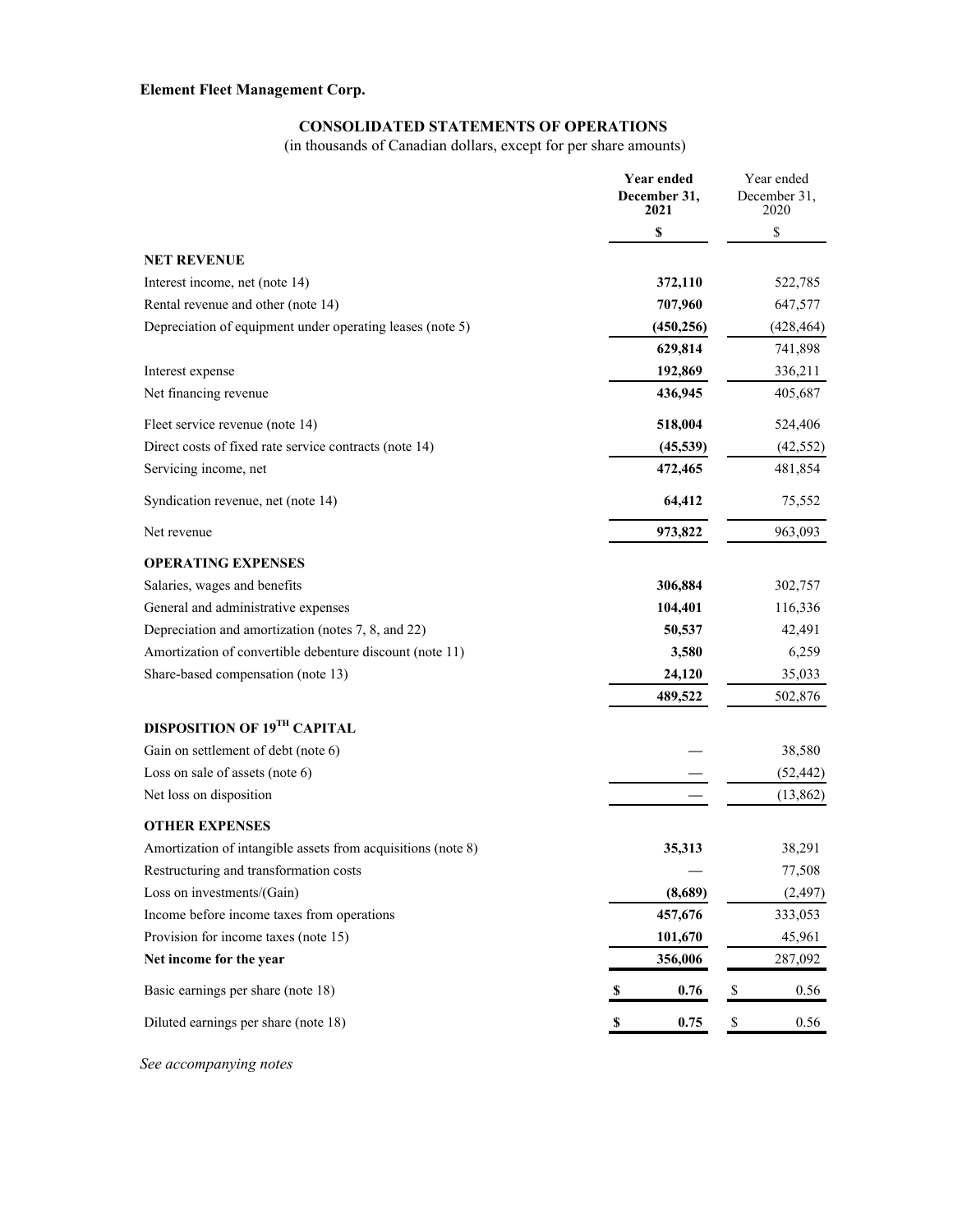### **CONSOLIDATED STATEMENTS OF COMPREHENSIVE INCOME**

(in thousands of Canadian dollars)

|                                                                | Year ended<br>December 31,<br>2021 | Year ended<br>December 31,<br>2020 |  |
|----------------------------------------------------------------|------------------------------------|------------------------------------|--|
|                                                                | \$                                 | \$                                 |  |
| Net income for the year                                        | 356,006                            | 287,092                            |  |
| <b>OTHER COMPREHENSIVE LOSS</b>                                |                                    |                                    |  |
| Items that may be reclassified subsequently to profit or loss: |                                    |                                    |  |
| Cash flow and foreign exchange hedges gain (loss) (note 19)    | 33,297                             | (31,798)                           |  |
| Net unrealized foreign exchange loss                           | (72, 840)                          | (24, 472)                          |  |
|                                                                | (39, 543)                          | (56,270)                           |  |
| Provision for (recovery of) income taxes                       | 8,801                              | (6,743)                            |  |
| Total other comprehensive loss                                 | (48, 344)                          | (49, 527)                          |  |
| Comprehensive income for the year                              | 307,662                            | 237,565                            |  |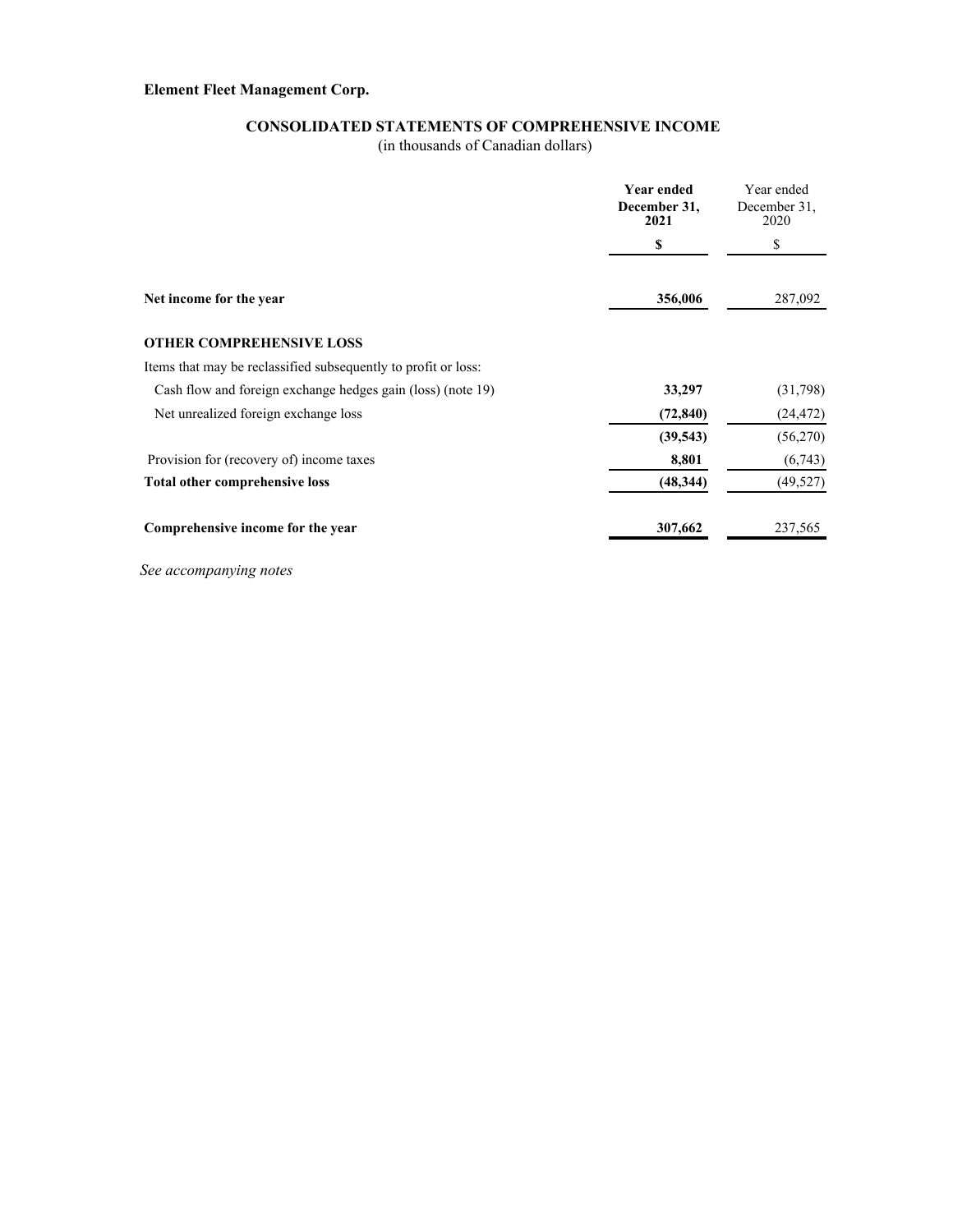### **CONSOLIDATED STATEMENTS OF CHANGES IN SHAREHOLDERS' EQUITY**

(in thousands of Canadian dollars)

|                                                        | <b>Common share</b><br>capital | <b>Preferred share</b><br>capital | <b>Equity component</b><br>of convertible<br>debentures | Contributed<br>surplus | <b>Retained earnings</b><br>(deficit) | <b>Accumulated other</b><br>comprehensive<br>income (loss) | <b>Total shareholders'</b><br>equity |
|--------------------------------------------------------|--------------------------------|-----------------------------------|---------------------------------------------------------|------------------------|---------------------------------------|------------------------------------------------------------|--------------------------------------|
|                                                        | S                              | \$                                | \$                                                      | S                      | S                                     | S                                                          | \$                                   |
| Balance, December 31, 2020                             | 3,180,379                      | 511,869                           | 59,603                                                  | 51,788                 | (64, 057)                             | 44,535                                                     | 3,784,117                            |
| Comprehensive income (loss) for the year               |                                |                                   |                                                         |                        | 356,006                               | (48, 344)                                                  | 307,662                              |
| Dividends - Preferred shares (note 12)                 |                                |                                   |                                                         |                        | (32, 412)                             |                                                            | (32, 412)                            |
| Dividends - Common shares (note 12)                    |                                |                                   |                                                         |                        | (113,940)                             |                                                            | (113,940)                            |
| Options exercised (notes 12 and 13)                    | 55,298                         |                                   |                                                         | (16, 927)              |                                       |                                                            | 38,371                               |
| Matured convertible debentures (note 11)               |                                |                                   | (45, 774)                                               | 45,774                 |                                       |                                                            |                                      |
| Shares repurchased for cancellation (note 12)          | (284, 081)                     |                                   |                                                         | (80, 867)              | (168, 133)                            |                                                            | (533,081)                            |
| Employee stock option expense (note 13)                |                                |                                   |                                                         | 232                    |                                       |                                                            | 232                                  |
| Balance, December 31, 2021                             | 2,951,596                      | 511,869                           | 13,829                                                  |                        | (22, 536)                             | (3,809)                                                    | 3,450,949                            |
| Balance, December 31, 2019                             | 3,127,714                      | 680,412                           | 59,603                                                  | 68,754                 | (217,900)                             | 94,062                                                     | 3,812,645                            |
| Comprehensive income (loss) for the year               |                                |                                   |                                                         |                        | 287,092                               | (49, 527)                                                  | 237,565                              |
| Dividends - Preferred shares (note 12)                 |                                |                                   |                                                         |                        | (40, 820)                             |                                                            | (40, 820)                            |
| Dividends - Common shares (note 12)                    |                                |                                   |                                                         |                        | (88, 472)                             |                                                            | (88, 472)                            |
| Redemption for preferred shares (note 12)              |                                | (168, 543)                        |                                                         |                        | (3,957)                               |                                                            | (172,500)                            |
| Options exercised (notes 12 and 13)                    | 40,025                         |                                   |                                                         | (13,045)               |                                       |                                                            | 26,980                               |
| Issuance of shares, net of share issue costs (note 12) | 18,140                         |                                   |                                                         |                        |                                       |                                                            | 18,140                               |
| Shares repurchased for cancellation (note 12)          | (5,500)                        |                                   |                                                         | (4,511)                |                                       |                                                            | (10, 011)                            |
| Employee stock option expense (note 13)                |                                |                                   |                                                         | 590                    |                                       |                                                            | 590                                  |
| Balance, December 31, 2020                             | 3,180,379                      | 511,869                           | 59,603                                                  | 51,788                 | (64, 057)                             | 44,535                                                     | 3,784,117                            |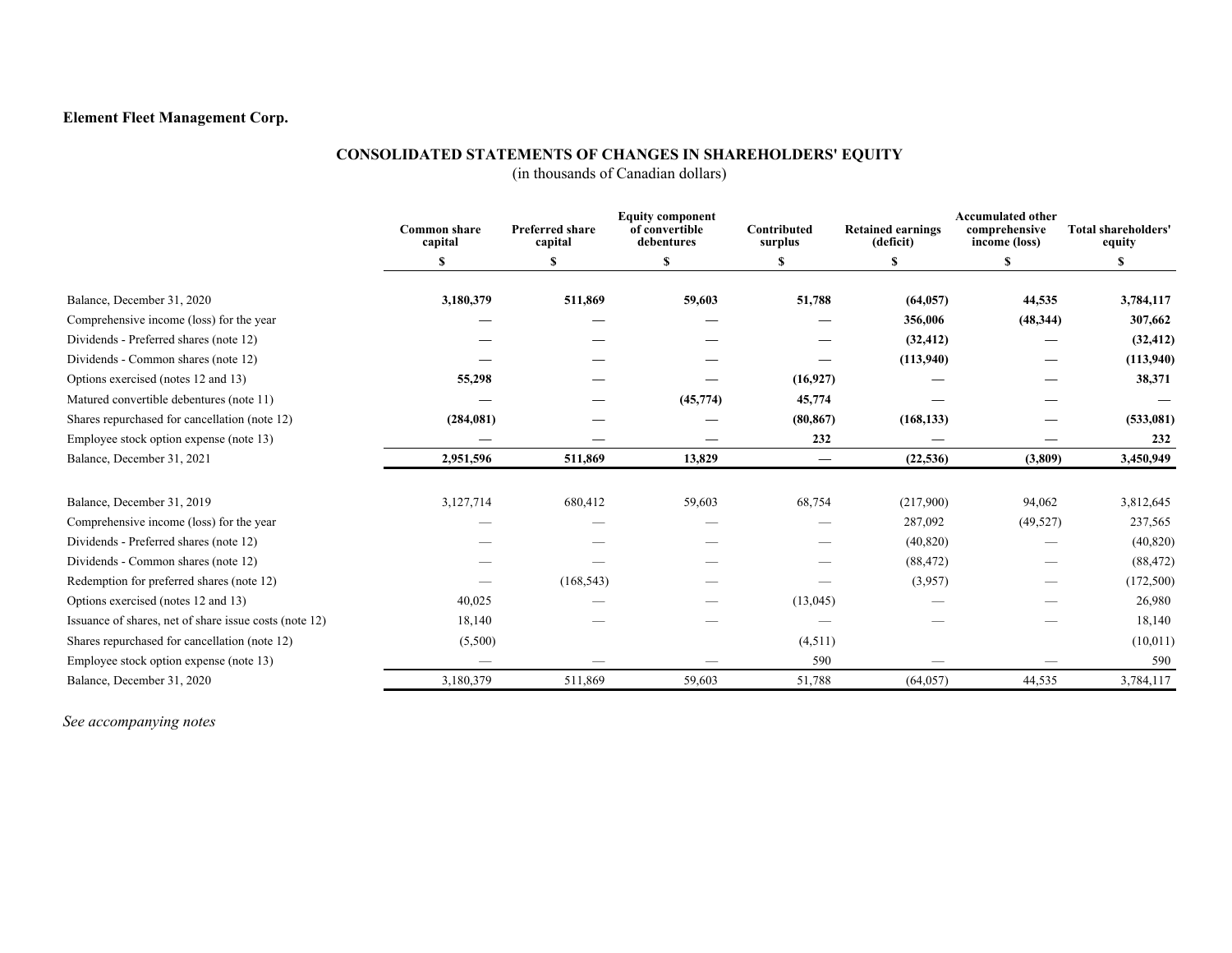## **CONSOLIDATED STATEMENTS OF CASH FLOWS**

(in thousands of Canadian dollars)

|                                                                                                                 | Year ended            |                         |
|-----------------------------------------------------------------------------------------------------------------|-----------------------|-------------------------|
|                                                                                                                 | December 31,<br>2021  | December 31,<br>2020    |
|                                                                                                                 | \$                    | \$                      |
| <b>OPERATING ACTIVITIES</b>                                                                                     |                       |                         |
| Net income for the year                                                                                         | 356,006               | 287,092                 |
| Items not affecting cash                                                                                        |                       |                         |
| Share-based compensation (note 13)                                                                              | 232                   | 590                     |
| Depreciation of property, equipment and leasehold improvements (note 7)                                         | 24,277                | 27,175                  |
| Amortization of intangible assets, including from acquisitions (note 8)<br>Amortization of deferred lease costs | 61,573<br>26,740      | 53,606<br>28,860        |
| Amortization of deferred financing costs                                                                        | 22,218                | 39,980                  |
| Depreciation of equipment under operating leases (note 5)                                                       | 450,256               | 428,464                 |
| Amortization of convertible debenture discount and deferred costs (note 11)                                     | 4,805                 | 9,676                   |
| Gain on investments                                                                                             | (8,689)               | (2, 497)                |
| Loss on disposal of $19th$ Capital, excluding fees (note 6)                                                     |                       | 7,504                   |
| Impairment of fixed assets (notes 7 and 22)                                                                     |                       | 4,113                   |
| Provision for credit losses                                                                                     | (5, 535)              | 11,652                  |
|                                                                                                                 | 931,883               | 896,215                 |
| Changes in non-cash operating assets and liabilities                                                            |                       |                         |
| Investment in finance receivables                                                                               | (3,921,658)           | (5,144,410)             |
| Repayments of finance receivables                                                                               | 3,551,135             | 4,561,492               |
| Investment in equipment under operating leases                                                                  | (974, 532)            | (859, 386)              |
| Proceeds on disposal of equipment under operating leases                                                        | 285,453               | 303,016                 |
| Syndications of finance receivables                                                                             | 2,715,474             | 2,849,241               |
| Cash payments for interest portion of lease liability                                                           | (2,260)               | (2,769)                 |
| Other non-cash operating assets and liabilities                                                                 | (73, 393)             | 181,408                 |
| Cash provided by operating activities                                                                           | 2,512,102             | 2,784,807               |
| <b>INVESTING ACTIVITIES</b>                                                                                     |                       |                         |
| Investments                                                                                                     | (553)                 | 12,287                  |
| Sale of 19 <sup>th</sup> Capital Group LLC (note 6)                                                             |                       | 63,283                  |
| Purchase of property, equipment and leasehold improvements (note 7)                                             | (6,036)               | (14, 821)               |
| Proceeds on disposals of property, equipment and leasehold improvements and intangible assets                   | 761                   | 6,976                   |
| Purchase of intangible assets, including computer software (note 8)                                             | (80, 231)             | (85, 555)               |
| Decrease in notes receivable                                                                                    | 110                   | 8,207                   |
| Cash used in investing activities                                                                               | (85,949)              | (9,623)                 |
|                                                                                                                 |                       |                         |
| <b>FINANCING ACTIVITIES</b>                                                                                     |                       |                         |
| Cash payments for principal portion of lease liability                                                          | (8,671)               | (8,111)                 |
| (Increase) decrease in restricted funds                                                                         | (14,213)              | 38,967                  |
| Increase in deferred financing costs                                                                            | (19, 529)             | (20, 954)               |
| Issuance of share capital, net                                                                                  | 38,371                | 26,980                  |
| Shares repurchased (note 12)                                                                                    | (532, 336)            | (7, 134)                |
| Repayments of borrowings, net<br>Settlement of 19 <sup>th</sup> Capital Group LLC debt (note 6)                 | (2,339,031)           | (2,513,153)             |
| Dividends paid (note 12)                                                                                        |                       | (59, 479)<br>(101, 935) |
| Issuance of senior notes (note 10)                                                                              | (143, 569)<br>628,750 | 550,520                 |
| Repayment of convertible debenture (note 11)                                                                    |                       | (567,200)               |
| Redemption of preferred shares (note 12)                                                                        |                       | (172, 500)              |
| Cash used in financing activities                                                                               | (2,390,228)           | (2,833,999)             |
|                                                                                                                 |                       |                         |
| Effects of foreign exchange rates on cash                                                                       | 557                   | 43,380                  |
| Net increase (decrease) in cash during the year                                                                 | 36,482                | (15, 435)               |
| Cash, beginning of the year                                                                                     | 8,789                 | 24,224                  |
| Cash, end of the year                                                                                           | 45,271                | 8,789                   |
|                                                                                                                 |                       |                         |
| Supplemental cash flow information:                                                                             |                       |                         |
| Cash taxes paid                                                                                                 | 48,432                | 42,992                  |
| Cash interest paid                                                                                              | 170,984               | 307,929                 |
| $\Gamma$ aa aaaamnamiing notas                                                                                  |                       |                         |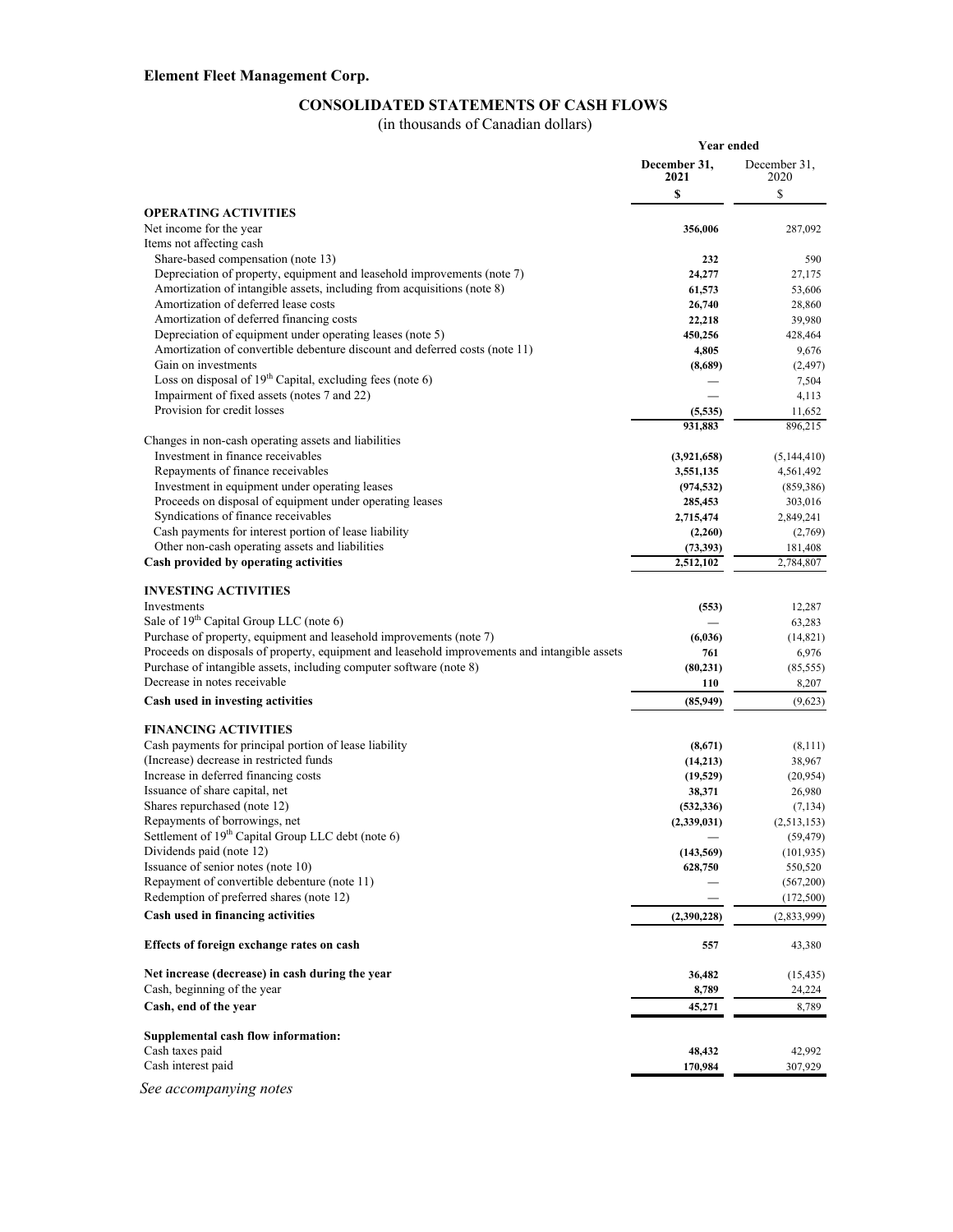(in thousands of Canadian dollars, except where otherwise noted and per share amounts)

December 31, 2021

### **1. CORPORATE INFORMATION**

Element Fleet Management Corp. ("Element" or the "Company"), was incorporated under the *Business Corporations Act (Ontario)* on May 11, 2007 and commenced operations on that date. The registered office of the Company is 161 Bay Street, Suite 3600, Toronto, Ontario. The Company is a public corporation traded on the Toronto Stock Exchange (the "TSX") under the symbol "EFN".

Element is a publicly traded fleet management company with \$13.0 billion in assets and operations in the United States ("US"), Canada, Mexico, Australia and New Zealand. Element is a leading global fleet management company, providing world-class services and financings for commercial vehicle and equipment fleets, reaching 53 countries worldwide through the Element-Arval Global Alliance. Element provides a comprehensive range of fleet services that span the total lifecycle, from vehicle acquisition and financing to program management and remarketing – helping more than 5,500 clients optimize their fleet performance and productivity.

### **2. SUMMARY OF SIGNIFICANT ACCOUNTING POLICIES**

### **Statement of compliance**

These consolidated financial statements are prepared in accordance with International Financial Reporting Standards ("IFRS") as issued by the International Accounting Standards Board ("IASB").

These consolidated financial statements were authorized for issuance by the Board of Directors of the Company on March 1, 2022.

### **Basis of consolidation**

#### **COVID-19**

The extent and duration of the impact of COVID-19 and its variants on communities and the economy continues to remain unclear. In the preparation of these consolidated financial statements, the Company has incorporated the potential impact of COVID-19 into its estimates and assumptions that affect the carrying amounts of assets and liabilities and the reported amount of earnings for the reporting periods using the best available information as at December 31, 2021. Actual results could differ from those estimates. The estimates and assumptions that the Company considers critical and/or could be impacted by COVID-19 include those underlying the estimate of any expected credit losses on its net investment in finance receivables, other receivables, and determining the values of financial instruments for disclosure purposes.

#### **Subsidiaries**

These consolidated financial statements include the accounts of the Company and its wholly-owned subsidiaries from the dates of their acquisition. Transactions and balances amongst these entities have been eliminated upon consolidation.

Subsidiaries, which include certain private partnerships and structured entities, are entities over which the Company has control. The Company controls an entity when (1) it has the power over the entity; (2) it has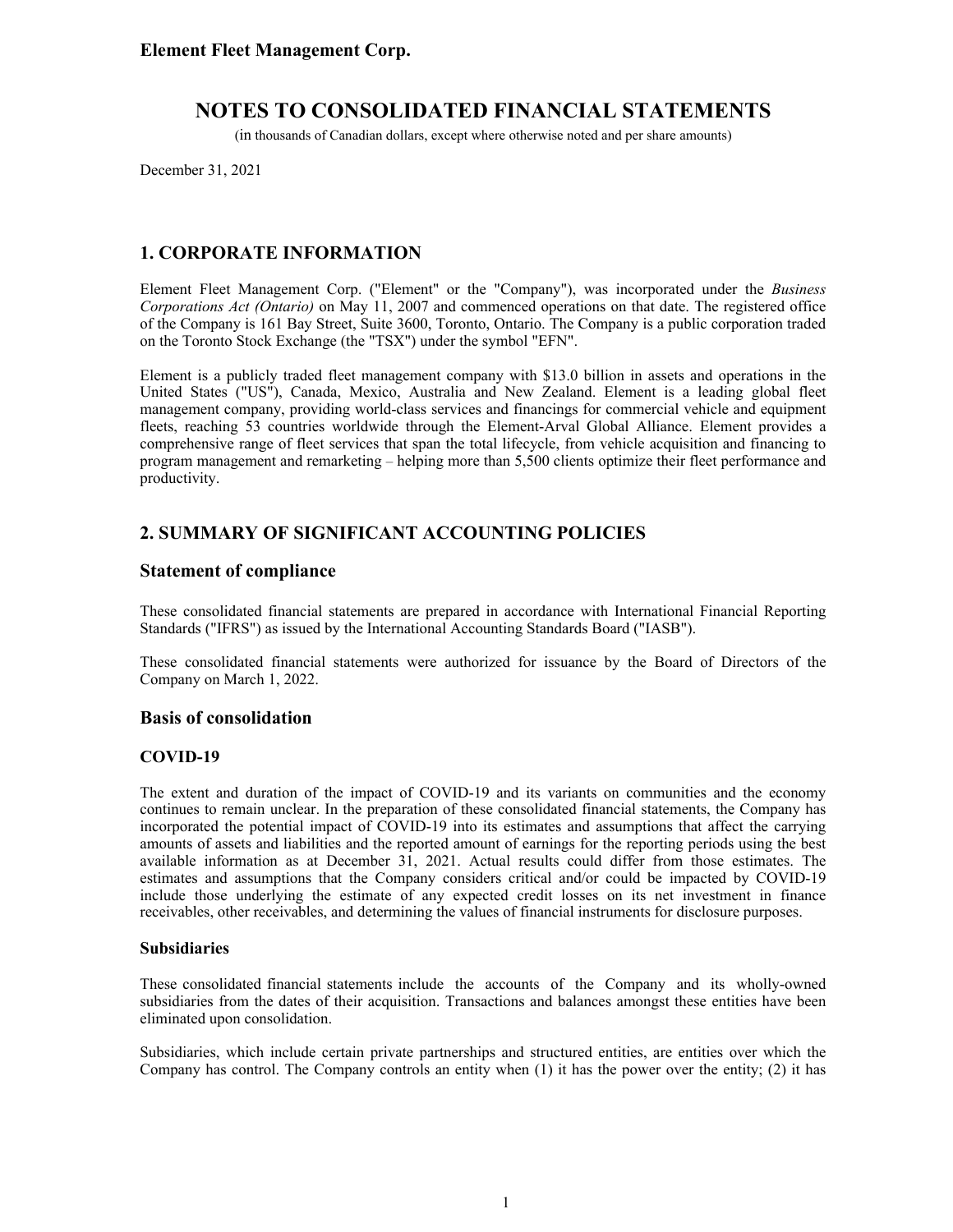(in thousands of Canadian dollars, except where otherwise noted and per share amounts)

December 31, 2021

exposure, or rights, to variable returns from its involvement with the entity, and (3) it has the ability to use its power over the entity to affect the amount of its returns.

### **Significant accounting policies**

#### **Finance receivables**

The Company determines the classification of a lease at its lease inception date.

The Company primarily provides financing to clients through direct financing leases. Direct financing leases transfer substantially all the benefits and risks of equipment ownership to the lessee. These leases are recorded at (i) the aggregate minimum payments plus residual values accruing to the Company, less (ii) unearned finance income, which includes origination fees. These leases are carried at amortized cost using the effective interest rate method (i.e. interest income is allocated over the expected term of the lease by applying the effective interest rate to the carrying amount of the lease).

In certain circumstances, the Company may provide financing to clients through loans. Loans are recorded and carried at amortized cost using the effective interest rate method (i.e. interest income is allocated over the expected term of the loan by applying the effective interest rate to the carrying amount of the loan). Unearned finance income includes loan origination fees. The Company does not retain title to the vehicles that are subject to these loans.

Initial direct costs that relate to the origination of the finance receivables are deferred and recognized as yield adjustments using the effective interest rate method over the term of the related financial asset. These costs are incremental to individual leases or loans and comprise certain specific activities related to processing requests for financing, such as the costs to underwrite the transaction and commission payments.

Direct financing leases and loans are recognized as being impaired when the Company is no longer reasonably assured of the timely collection of the full amount of principal and interest. As a matter of practice, a direct financing lease or a loan is deemed to be impaired at the earlier of the date it has been individually provided for when timely collection is not assured or when it has been in arrears for 120 days or more. When amounts receivable are considered impaired, their book value is adjusted to their estimated realizable value based on the fair value of any collateral underlying the receivable, net of any costs of realization, by totally or partially writing off the loan and/or establishing an allowance for credit losses.

Also included in finance receivables are secondary receivables, including interim funding (vehicles paid for by the Company but not yet delivered to clients) and fleet management receivables (amounts receivable from lease billings and ancillary fleet service revenues, including fuel cards, accident management services and maintenance). The outstanding receivables are evaluated for recoverability at the end of each reporting period and appropriate reserves are recorded based on the Company's analysis of collectability.

#### **Equipment under operating leases**

An operating lease is one that does not transfer substantially all of the risks and rewards of ownership to the lessee.

Operating leases entered into by the Company are reported as "Equipment under operating leases" and are carried at cost less accumulated depreciation and are being depreciated to their estimated residual values using the straight-line method over the lease term or estimated useful life of the asset up to 10 years from the date of manufacture, with an average term of approximately 45 months. The Company retains the residual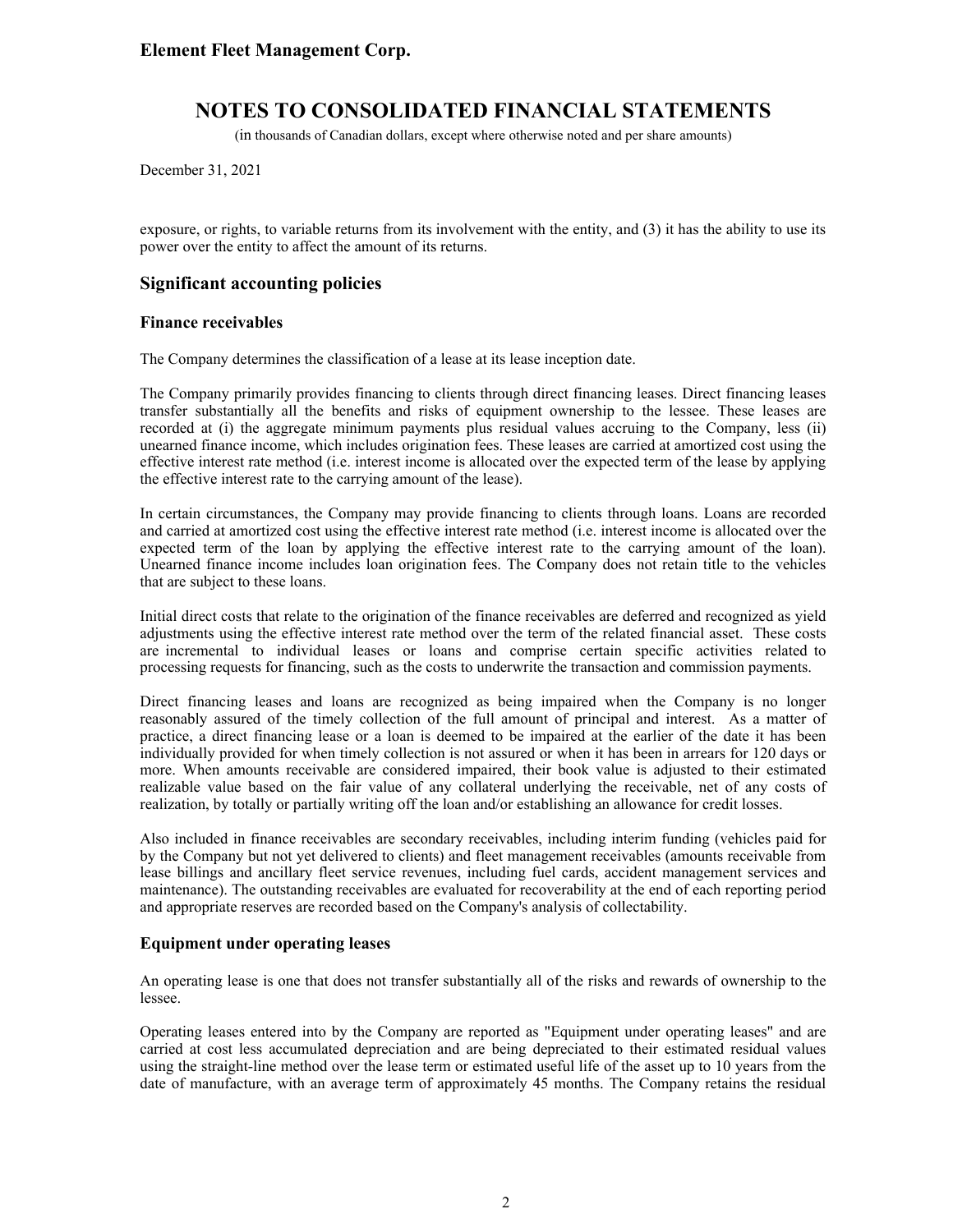(in thousands of Canadian dollars, except where otherwise noted and per share amounts)

December 31, 2021

value risk on certain equipment under operating leases and finance receivables for which there is an unguaranteed residual value and, as a result, manages this risk through a combination of its credit policies and the determination of residual value at the inception of the lease. The Company maintains a strict credit review process and over time, has transitioned a large portion of its portfolio to investment-grade clients, reducing potential exposure to non-payment. Additionally, the process of setting the residual value at the inception of the lease is a highly structured, data driven methodology that includes multiple data points including model life, deflation forecast, and trade price to calculate the residual value.

Rental revenue on operating leases is recognized on a straight-line basis over the lease term.

Equipment under operating leases is reviewed for impairment when events or changes in circumstances indicate that the carrying amount of those assets may not be recoverable. An impairment loss is recognized for the amount by which the asset's carrying amount exceeds the higher of the asset's fair value less costs to sell and its value in use.

#### **Revenue recognition**

The Company recognizes interest income that relates to finance receivables as described above. This income is recognized on an accrual basis using the effective interest rate method for leases and loans that are not considered impaired. The Company also recognizes rental income that relates to equipment under operating leases described above. This revenue is recognized on a straight-line basis over the lease term.

Service and other revenue is recognized when such services are provided to the customer, at a point in time or over time. These services include fuel cards, accident management services and maintenance services. Certain fixed-fee service revenues are recognized over time, on a straight-line basis, as the Company performs the related service and costs are recognized as incurred.

#### **Syndication**

The Company periodically syndicates certain finance lease receivables transferring ownership of the syndicated lease receivables to the third-party investor as well as all contractual rights to future cash flow, interest rate risk, credit risk and tax benefits related to the syndicated lease receivables. As a result of these syndications, the Company transfers substantially all the risks and rewards of ownership of the lease receivables, and the net book value of the lease receivables is derecognized. The resulting gain is recorded in the consolidated statements of operations in Syndication revenue, net. In the event the lessee terminates its lease agreement prior to the lease term, the Company is required to pay the third-party investor the foregone interest it would have earned if there was no early lease termination. The Company recognizes its estimated obligation for early lease terminations as a liability as part of the derecognition transaction.

The Company continues to perform certain administrative tasks related to the lease receivables after assets are syndicated including billing and cash collections and remits such cash collections directly to the third-party investor. As a result, the Company retains the management fee billed to its clients to cover charges for the performance of these tasks in the majority of syndications.

The Company will continue to provide fleet management services (including accident management services, maintenance services, and fuel cards) regardless of whether or not the lease receivable is syndicated.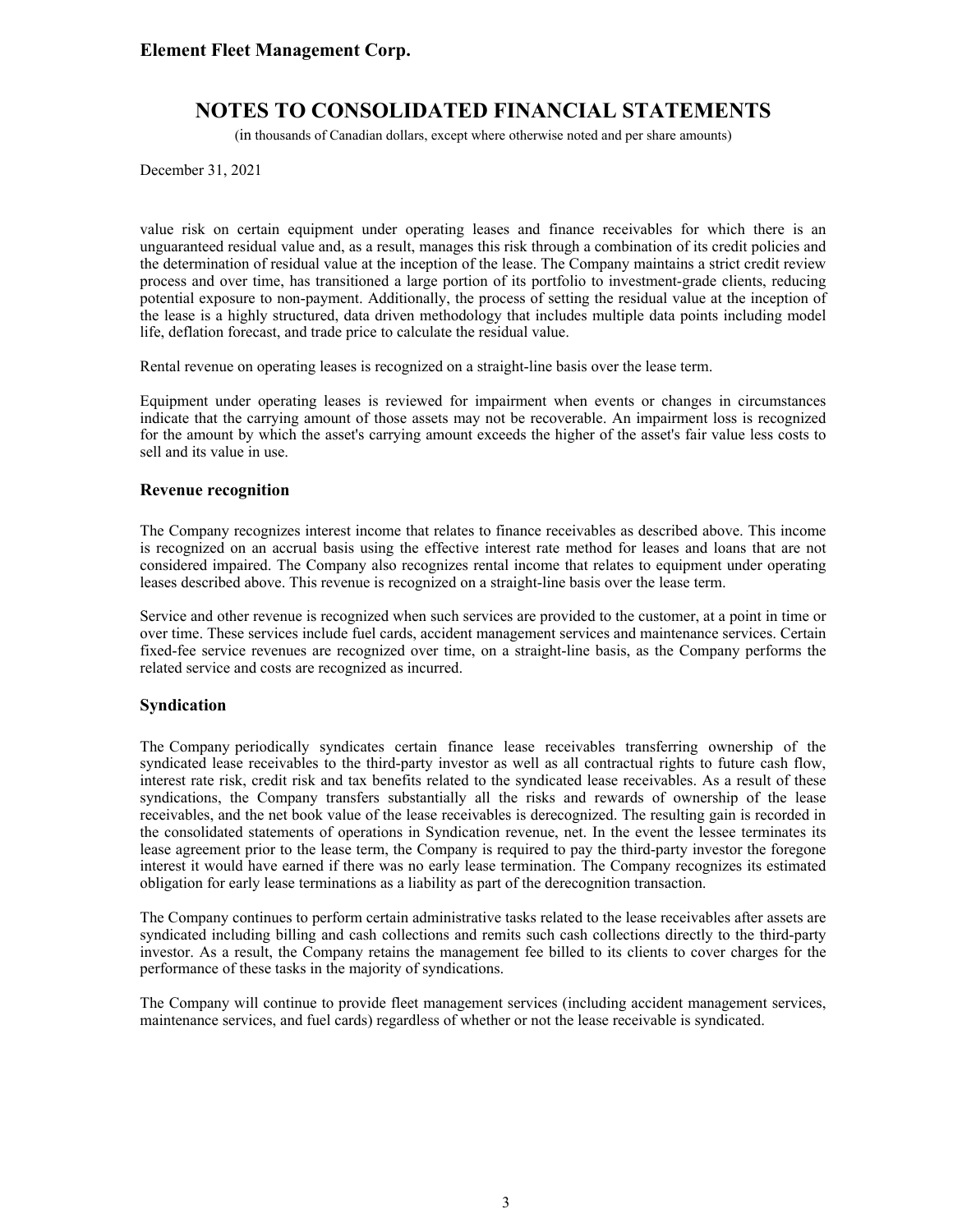(in thousands of Canadian dollars, except where otherwise noted and per share amounts)

December 31, 2021

#### **Allowance for credit losses**

The Company assesses its portfolio of leases and loans separately at each consolidated statement of financial position date. The Company segments its lease portfolio into one of two classifications:

- Leases are performing and are not credit impaired. Full lifetime expected credit losses ("ECL") are recognized immediately at a reporting date (Performing); and
- Credit-impaired (Impaired).

The Company has elected, as an accounting policy choice, to apply the simplified approach to its lease receivables to apply lifetime ECL at all times (Performing or Impaired).

Under this approach:

- Leases begin in Performing.
- Leases enter Impaired when there is an event of default. Contractual delinquencies over 120 days are automatically considered defaulted accounts (Impaired) and are fully provisioned (net of any anticipated recoveries) and presented at their net realizable value on the consolidated statements of financial position. Accounts are also considered for transfer to Impaired when internal or external credit ratings indicate a default or when they are under repossession, or when the borrower has filed for bankruptcy or creditor protection. A borrower is generally considered cured and moved out of Impaired when none of these conditions are present for six consecutive months.
- Leases are charged-off when the Company has stopped pursuing the recovery.

The Company segments its loan portfolio into one of three classifications at each consolidated statement of financial position date:

- Financially healthy with no sign of increased credit risk (Stage 1);
- Increased credit risk when compared to origination but not credit impaired. Full lifetime ECL are recognized immediately at a reporting date (Stage 2); and
- Credit-impaired (Stage 3).

Stage 1 and 2 are disclosed as Performing and Stage 3 is disclosed as Impaired in Note 4. Internal risk rating changes and delinquencies are used by the Company to determine when there has been a significant increase or decrease in credit risk of a loan.

Under this approach:

- Loans begin in Stage 1 unless they are initiated or acquired in an impaired state. ECL within the next 12 months are recognized immediately at a reporting date.
- Loans move to Stage 2 when it is determined that a significant increase in credit risk has occurred. ECL over the expected life of the lease or loan are recognized immediately. Loans may return to Stage 1 if a significant decrease in credit risk has occurred.
- Loans enter Stage 3 when there is an event of default. Contractual delinquencies over 120 days are automatically considered defaulted accounts (Stage 3) and are fully provisioned (net of any anticipated recoveries) and presented at their net realizable value on the consolidated statements of financial position. Accounts are also considered for transfer to Stage 3 when internal or external credit ratings indicate a default, or when they are under repossession, or when the borrower has filed for bankruptcy or creditor protection. A borrower is generally considered cured and moved out of Stage 3 when none of these conditions are present for six consecutive months.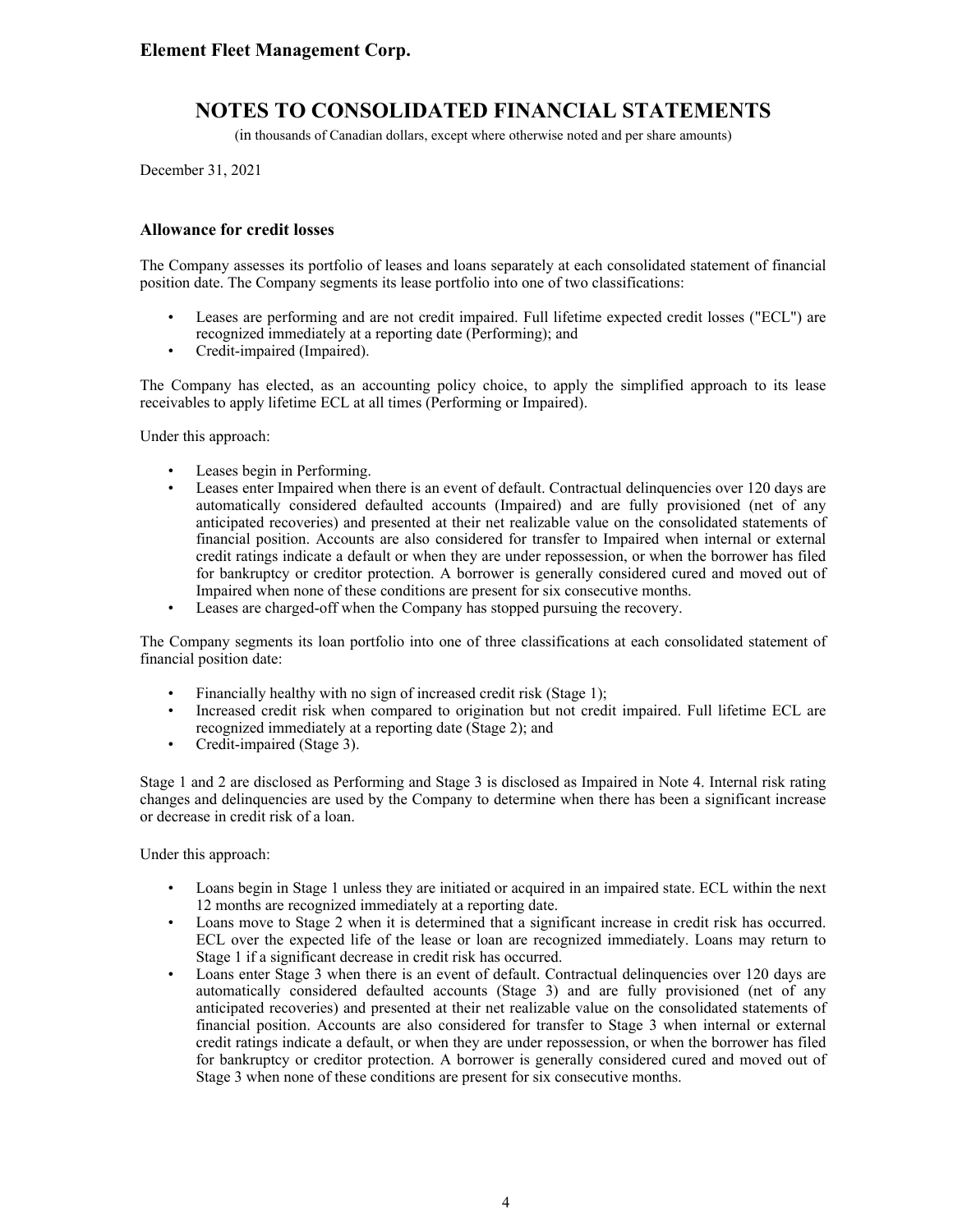(in thousands of Canadian dollars, except where otherwise noted and per share amounts)

December 31, 2021

• Loans are charged-off when the Company has stopped pursuing the recovery.

ECLs are calculated based on a range of scenarios (with a base case, an upside, and a downside) and corresponding probability weights. The scenarios take into consideration forward-looking macroeconomic information including changes in forecasted default rates and the impact on probability of default ("PD") and changes in the used vehicle price index and the corresponding impact on loss given default ("LGD"). Local and global macroeconomic factors are considered within each geography.

### **Restricted funds**

Restricted funds represent cash reserve accounts that are held in trust as security for borrowings and cash collection accounts required by the lenders of certain financial assets that can only be used to repay these debts.

Restricted funds also include amounts posted as collateral for derivative contracts.

### **Derivative financial instruments and hedge accounting**

The Company utilizes derivatives to manage interest rate risk and foreign currency exposure, as well as equity price risk exposure related to the Company's stock compensation plans that are accounted for as liabilities. Derivatives are carried at fair value and are reported as assets if they have a positive fair value and as liabilities if they have a negative fair value.

In order to qualify for hedge accounting, a hedge relationship must be designated and formally documented in accordance with IFRS 9, *Financial Instruments*. The Company's documentation, in accordance with the requirements, includes the specific risk management objective and strategy being applied, the specific financial asset or liability or cash flow being hedged and how hedge effectiveness is assessed. Hedge effectiveness is assessed at the inception of the hedge and on an ongoing basis, which is at least quarterly. Hedge ineffectiveness is recognized immediately in income.

#### **Cash flow hedges**

The effective portion of the change in fair value of the derivative instrument is recognized in other comprehensive income ("OCI") until the forecasted cash flows being hedged are recognized in income in future accounting periods. When forecasted cash flows are recognized in income, an appropriate amount of fair value changes of the derivative instrument in accumulated other comprehensive income ("AOCI") is reclassified to income. Any hedge ineffectiveness is immediately recognized in income.

The Company uses interest rate swaps to hedge its exposure to changes in future cash flows due to interest rate risk.

The Company also uses interest rate derivatives, mainly interest rate swap agreements, to hedge its exposure to changes in future cash flows due to interest rate risk on its floating rate debt and assets.

The Company also uses total return swap agreements to hedge its exposure to changes in future cash flows due to changes in the Company's share price on its stock compensation plans that are accounted for as liabilities.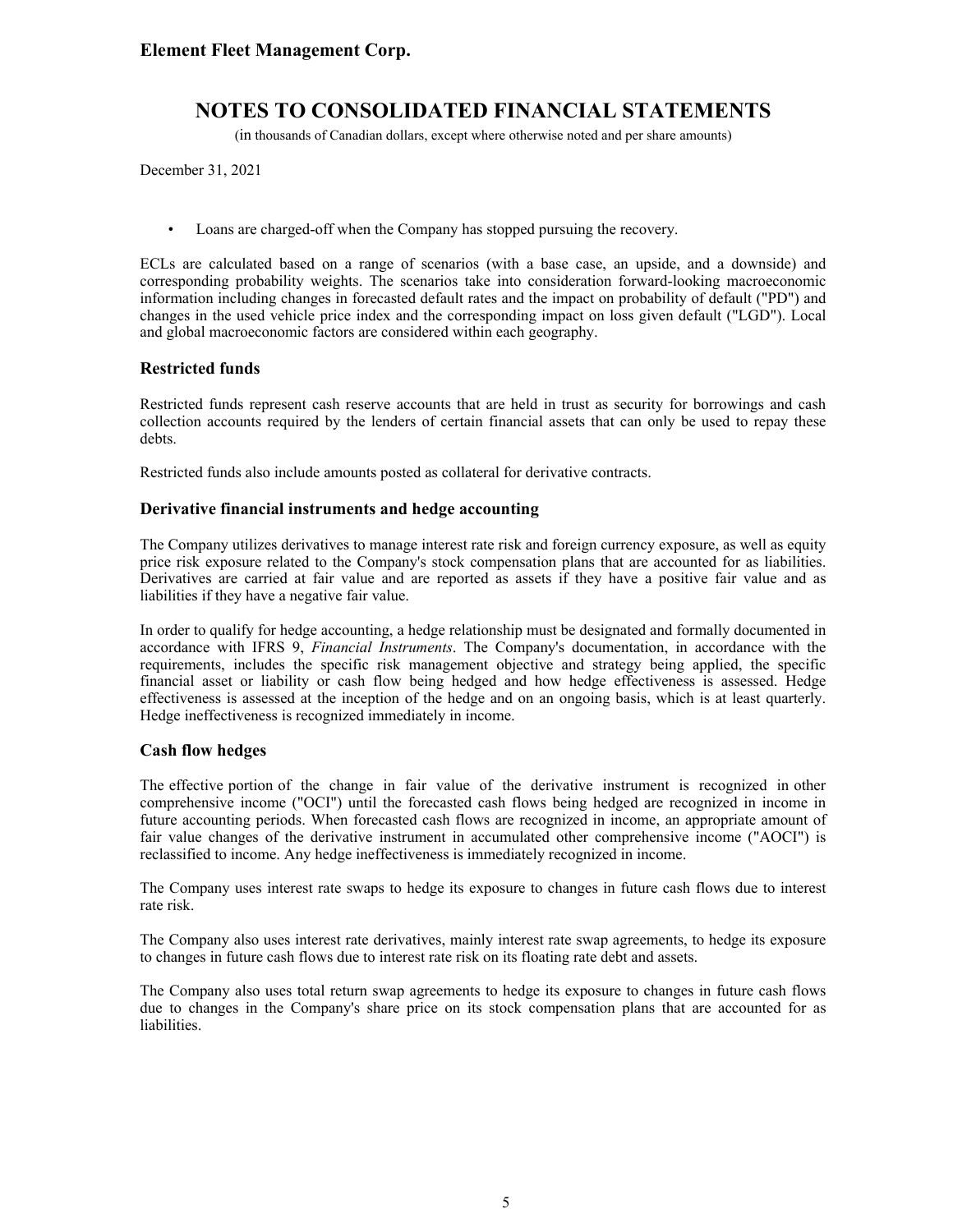(in thousands of Canadian dollars, except where otherwise noted and per share amounts)

December 31, 2021

#### **Fair value hedges**

The Company designates fair value hedges as part of interest rate risk management strategies that use derivatives to hedge changes in the fair value of financial instruments with fixed interest rates. Changes in fair value attributed to the hedged interest rate risk are accounted for as basis adjustments to the hedged financial instruments and are included in net income. Changes in fair value from the hedging derivatives are also included in net income. Any differences between the two represent hedge ineffectiveness that is included in other income. If the hedging instrument expires or is sold, terminated or exercised, or where the hedge no longer meets the criteria for hedge accounting, the hedge relationship is terminated and the basis adjustment applied to the hedged item is amortized over the remaining term of the hedged item. If the hedged item is derecognized, the unamortized basis adjustment is recognized immediately in the consolidated statement of operations.

### **Hedges of a net investment**

Hedges of a net investment in a foreign operation ("NIFO") are accounted for in a way similar to cash flow hedges. Gains or losses on a hedging instrument relating to the effective portion of the hedge are recognized in OCI while any gains or losses relating to the ineffective portion are recognized in income. On disposal of the foreign operation, the cumulative value of any such gains or losses recorded in AOCI is transferred to income.

### **Interest Rate Benchmark Reform**

The Company adopted amendments ("Amendments") to IFRS 9, *Financial Instruments*, IAS 39 *Financial Instruments: Recognition and Measurement* and IFRS 7, *Financial Instruments: Disclosures (Amendments)*, applicable from November 1, 2019. These Amendments modify certain hedge accounting requirements to provide relief from the effect of uncertainty caused by interbank offered rate ("IBOR") reform ("the IBOR Reform") prior to the transition to alternative interest rates. The adoption of the Amendments had no impact to our consolidated financial statements.

The Company adopted *Interest Rate Benchmark Reform - Phase 2: Amendments to IFRS 9, IAS 39, IFRS 7, IFRS 4, and IFRS 16* ("Phase 2 Amendments") effective January 1, 2021. The Phase 2 Amendments include additional disclosure requirements for financial instruments that have yet to transition to an alternative interest rate at the end of the reporting period.

The Company will cease to apply the Amendments and Phase 2 Amendments as IBOR based cash flows transition to new alternative interest rates or when the hedging relationships to which the relief is applied to are discontinued.

Effective December 31, 2021, the publication of LIBOR settings has ceased for the 1-week and 2-month US LIBOR setting. The overnight, one-month, three-month, six-month and 12-month US LIBOR settings is expected to be terminated on June 30, 2023.

On December 15, 2021, the Canadian Alternative Reference Rate Working Group (CARR) published a whitepaper on the future of CDOR, which recommended the cessation of CDOR after June 30, 2024. On January 31, 2022, Refinitiv Benchmark Services (UK) Ltd. (RBSL) published a public consultation regarding the potential cessation of Canadian Dollar Offered Rate (CDOR). It is expected that the Canadian market will migrate to using the Canadian Overnight Repo Rate Average (CORRA) as a reference rate in the future.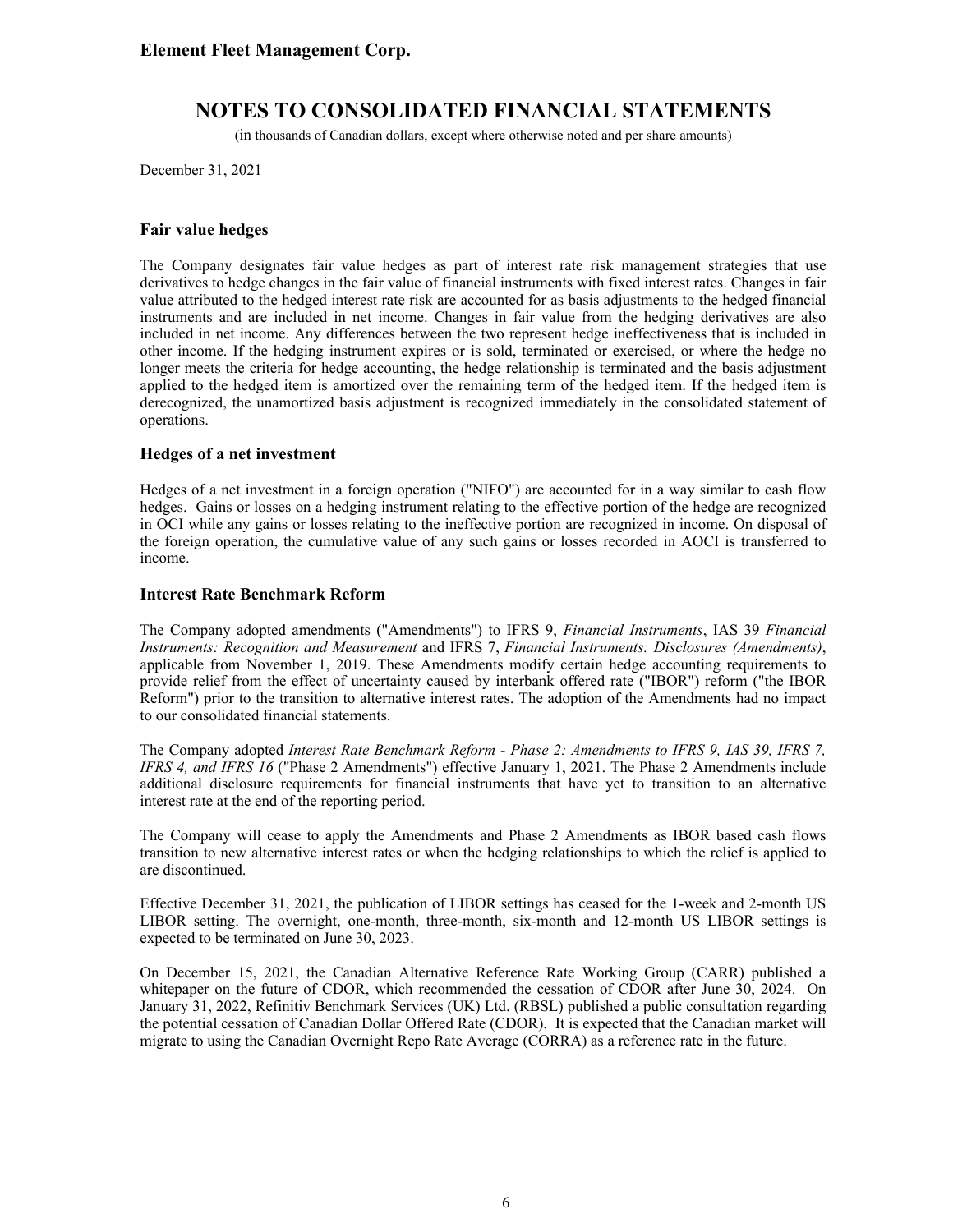(in thousands of Canadian dollars, except where otherwise noted and per share amounts)

December 31, 2021

To manage the IBOR transition, the Company has established a cross functional initiative with dedicated work streams to evaluate and address the key areas of impact on the Company's leases, services, systems, documents, processes, models, funding and liquidity planning, risk management frameworks, and financial reporting with the intention of managing the impact through appropriate mitigating actions. The Company is progressing on its transition plan and incorporating market developments as they arise.

#### **Hedge accounting**

The Company applies hedge accounting when designated hedging instruments are highly effective in offsetting changes in the fair value or cash flows of the hedged items at inception and on an ongoing basis. Retrospective assessments are performed to demonstrate that the relationship has been effective since designation of the hedge and prospective assessments to evaluate whether the hedge is expected to be effective over the remaining term of the hedge. While uncertainty due to the IBOR Reform exists, the Company's prospective effectiveness testing is based on existing hedged cash flows or hedged risks. Any ineffectiveness arising from retrospective testing is recognized in net income.

In addition to potential sources of ineffectiveness outlined in Note 19, the Reform may result in ineffectiveness as the transition of hedged items and related hedging instruments from IBORs to new risk-free rates may occur at different times. This may result in different impacts on the valuation or cash flow variability of hedged items and related hedging instruments.

#### **Cash flow hedges**

The Company applies hedge accounting for cash flow hedges when the cash flows giving rise to the risk being hedged have a high probability of occurring. While uncertainty due to the IBOR Reform exists, the Company applies the relief provided by the Amendments that the IBOR benchmarks, on which the highly probable hedged cash flows are based, are not altered as a result of the Reform. In addition, associated cash flow hedge reserves are not recycled into net income solely due to changes related to the transition from IBOR to new risk-free rates.

#### **Fair value hedges**

The Company also applies hedge accounting for interest rate swaps used to hedge our exposure to changes in a fixed interest rate instrument's fair value caused by changes in interest rates. While uncertainty due to the IBOR Reform exists, as a result of adopting the Amendments, the Company applies hedge accounting to IBOR rates which may not be contractually specified when that rate is separately identifiable and reliably measurable at inception of the hedge relationship.

#### **Interest rate benchmark reform exposure**

The following table shows the Company's exposure at December 31, 2021 to IBOR subject to reform that have yet to transition to Secured Overnight Financing Rates. These exposures will remain outstanding as of June 30, 2023 until IBOR ceases and will therefore transition in the future: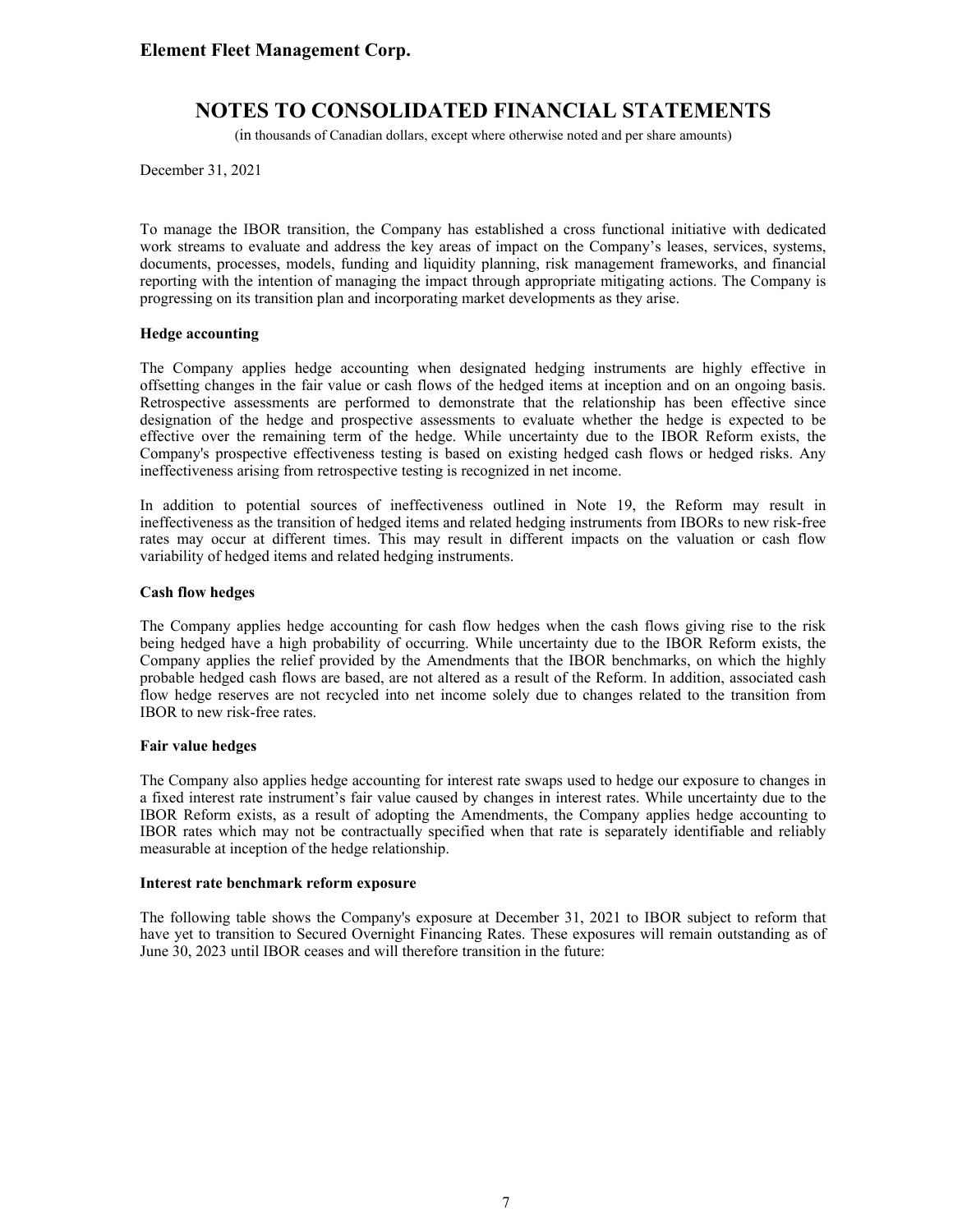(in thousands of Canadian dollars, except where otherwise noted and per share amounts)

December 31, 2021

|                                          | <b>Non-derivative financial</b><br>assets - carrying value | <b>Non-derivative financial</b><br>liabilities - carrying value | <b>Derivative</b><br>Notional/Principal amount <sup>(1)</sup> |
|------------------------------------------|------------------------------------------------------------|-----------------------------------------------------------------|---------------------------------------------------------------|
| USD LIBOR(1 month)<br>USD LIBOR(3 month) | 2,128,654<br>669.833                                       |                                                                 | 2,619,091                                                     |
|                                          | 2,798,487                                                  |                                                                 | 2,619,091                                                     |

1. Excludes interest rate contracts and non-derivative instruments which reference rates to multi-rate jurisdictions, including the Canadian Dollar Offered Rate ("CDOR"), Australian Bank Bill Swap Rates ("BBSW"), New Zealand Bank Bill Rates ("BBR"), and MXN-TIIE-Banxico ("MXIBTIIE").

#### **Borrowings**

The Company periodically transfers pools of finance receivables to third parties, including structured entities. Transfers of pools of finance receivables under certain arrangements, including transfers where a security interest or legal ownership is transferred, do not result in derecognition of the finance receivables from the Company's consolidated statements of financial position and continue to be recognized on the Company's consolidated statements of financial position and accounted for as finance receivables, as described above.

As such, these transactions result in the recognition of borrowings when cash is received from the third party or structured entity.

The borrowings are recorded at amortized cost using the effective interest rate method. Interest expense is allocated over the expected term of the borrowing by applying the effective interest rate to the carrying amount of the liability. The effective interest rate is the rate that exactly discounts estimated future cash outflows over the expected life of the liability.

Deferred financing costs are presented as a reduction of borrowings and relate to costs incurred to establish and maintain the Company's funding facilities. These amounts are accreted to income over a period matching the repayment terms of the borrowing obtained during the commitment period.

#### **Convertible debentures**

The convertible debentures are accounted for as a compound financial instrument with a debt component and a separate equity component. The debt component of this compound financial instrument is measured at fair value on initial recognition by discounting the stream of future interest and principal payments at the rate of interest prevailing at the date of issue for instruments of similar term and risk. The debt component is subsequently deducted from the total carrying value of the compound instrument to derive the equity component. The debt component is subsequently measured at amortized cost using the effective interest rate method. Interest expense based on the coupon rate of the debenture and the accretion of the liability component to the amount that will be payable on redemption are recognized through income as finance costs.

#### **Property, equipment and leasehold improvements**

Property, equipment and leasehold improvements are recorded at cost. The Company provides for depreciation using the straight-line method over the estimated useful life of the asset. Land is not depreciated.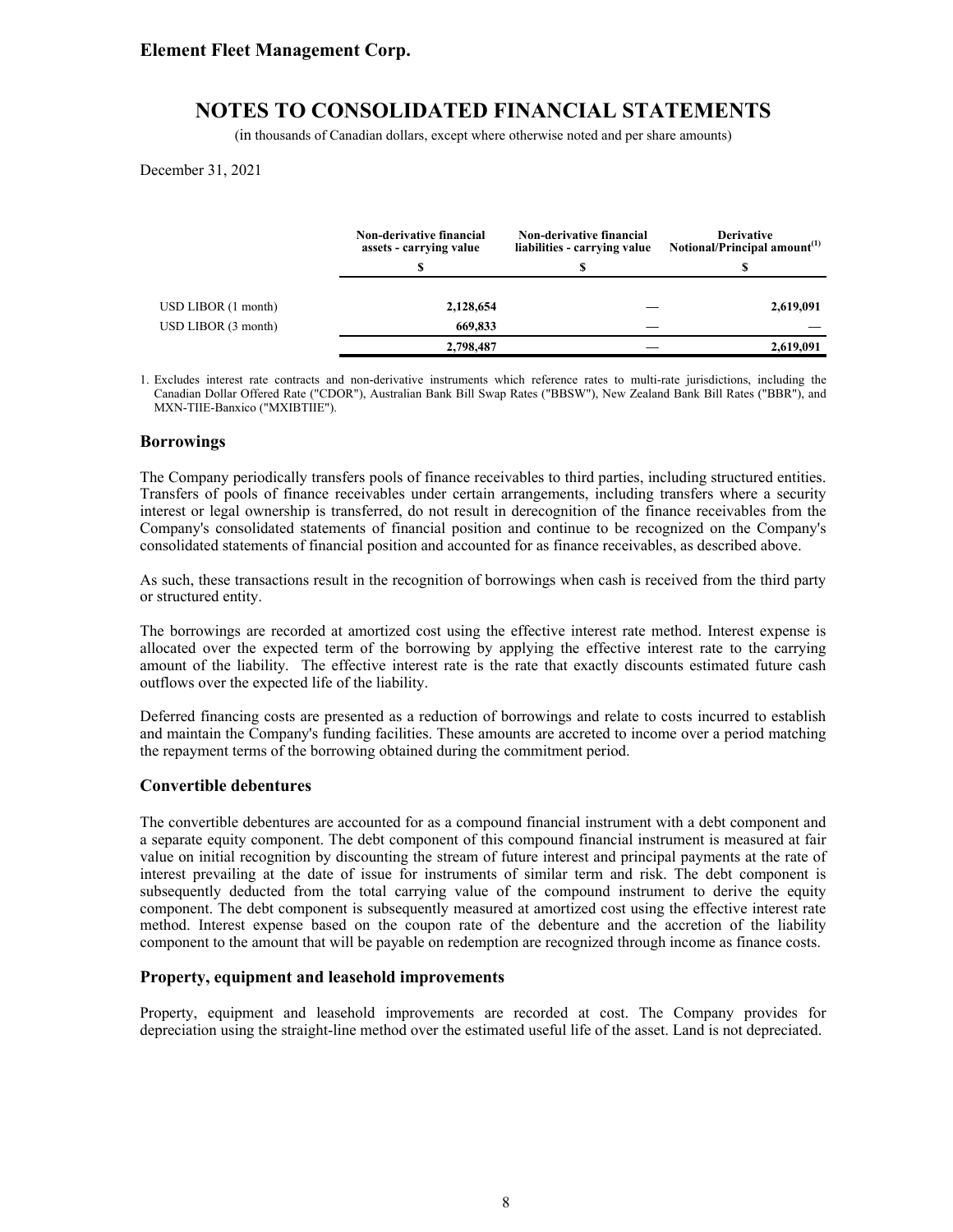(in thousands of Canadian dollars, except where otherwise noted and per share amounts)

December 31, 2021

The rates of amortization are as follows:

| Office equipment                   | 5 years                                                                       |
|------------------------------------|-------------------------------------------------------------------------------|
| Computer equipment                 | $3 - 5$ years                                                                 |
| Leasehold Improvements<br>Vehicles | Lesser of remaining lease term per the right-of-use asset or 20 years 4 years |
| <b>Buildings</b>                   | 25 years                                                                      |
| Right-of-use assets                | Remaining lease term                                                          |

Impairment is recognized when a fixed asset's estimated recoverable amount is less than the carrying amount.

#### **Business combinations and goodwill**

Business combinations are accounted for using the purchase method of accounting. This involves recognizing identifiable assets, including previously unrecognized intangible assets and liabilities, including contingent liabilities but excluding future restructuring of the acquired business, at fair value.

Goodwill is initially measured at cost and is calculated as the excess of the purchase price for an acquired business over the fair value of acquired net identifiable assets and liabilities and is allocated to the cashgenerating units ("CGUs") to which it relates. Goodwill is not amortized but is evaluated for impairment against the carrying amount of the CGU annually or more often if events or circumstances indicate that there may be an impairment. The carrying amount of a CGU includes the carrying amount of assets, liabilities and goodwill allocated to the CGU. If the recoverable amount is less than the carrying value, the impairment loss is first allocated to reduce the carrying amount of any goodwill allocated to the CGU and then to the other non-financial assets of the CGU proportionately based on the carrying amount of each asset. Any impairment loss is charged to income in the period in which the impairment is identified. Goodwill is stated at cost less accumulated impairment losses. Subsequent reversals of goodwill impairment are prohibited.

#### **Restructuring and transformation costs**

The Company presents restructuring and transformation costs separately on the consolidated statements of operations because these costs differ from other expenses in their frequency and predictability, and presenting them separately provides useful information to financial statement users.

The Company defines restructuring costs as incremental costs that are directly associated with strategic initiatives. Examples of restructuring costs include staff rationalization, advisory fees, professional or consulting fees, lease cancellations, and internal compensation costs associated with restructuring. Restructuring and transformation costs are expensed as incurred unless earlier recognition is appropriate under the restructuring provision rules within IAS 37, *Provisions, Contingent Liabilities and Contingent Assets.*

### **Intangible assets**

The Company's intangible assets, which include computer software and customer relationships acquired in business combinations, are measured at cost. Examples of costs that are capitalized related to computer software include internal payroll-related costs directly related to the capital project, internal and external costs of materials and services, and the cost of related software to bring the asset to its intended use. All of the Company's intangible assets have a finite life, are amortized over their useful economic lives, and are assessed for impairment at each reporting period. Changes in the expected useful life are accounted for by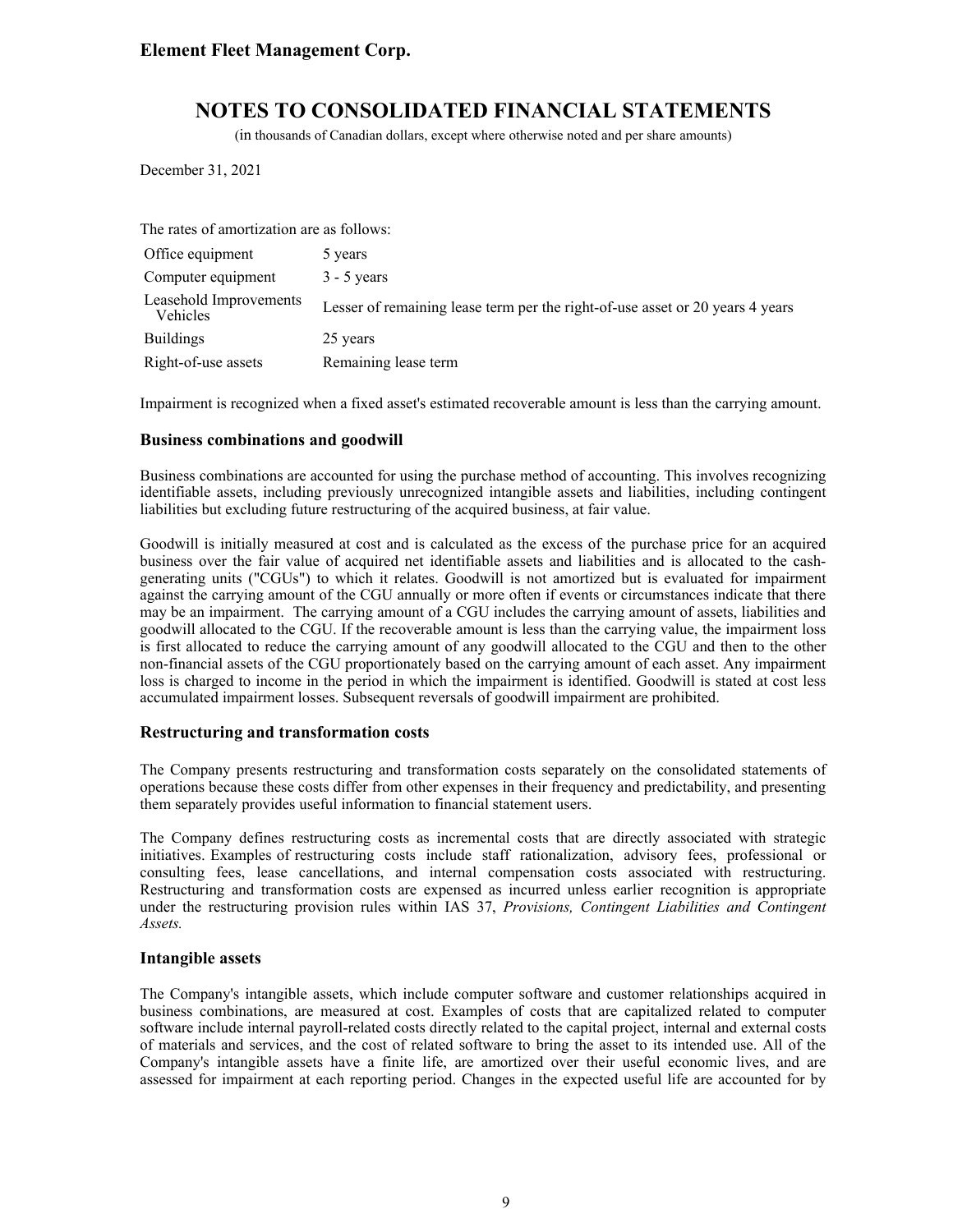(in thousands of Canadian dollars, except where otherwise noted and per share amounts)

December 31, 2021

changing the amortization period or method, as appropriate, and they are treated as changes in accounting estimates. The amortization expense is recognized in the consolidated statements of operations.

The rates of amortization are as follows:

| Computer software      | Straight line over 3 to 12 years depending on the software application |
|------------------------|------------------------------------------------------------------------|
| Customer relationships | Straight line over 25 years from the date of acquisition               |

### **Share-based payments**

#### **Stock options**

The Company issues share-based awards to certain employees and directors. The awards consist of equitysettled stock options and the related cost is measured based on the estimated fair value on the date the awards are granted. The fair value of the stock options is estimated using the Black-Scholes option valuation model. The cost of the stock options issued to employees is recognized on a proportionate basis consistent with the vesting features of each tranche of the grant.

#### **Deferred share unit plan**

The Company has established a Deferred Share Unit ("DSU") plan for directors whereby the Company's Board of Directors (the "Board") may award DSUs as compensation for services rendered. The plan is intended to promote a greater alignment of long-term interests between executives and directors and the shareholders of the Company. The Board determines the amount, timing, and vesting conditions associated with each award of DSUs. Additionally, directors may elect to receive up to 100% of their annual remuneration in DSUs. DSUs granted pursuant to such an election are fully vested on the date of grant.

Each DSU has a value that depends on the fair market value of one common share of the Company and, in the event dividends are paid on the Company's common shares, accrues dividend equivalents in the form of additional DSUs based on the amount of the dividend paid on a common share. DSUs mature upon termination of employment or directorship, whereupon the holder is entitled to receive a cash payment that reflects the fair market value of the equivalent number of common shares.

DSUs are recognized on the consolidated statements of financial position as a liability in accounts payable and accrued liabilities and are measured at fair value. Fair value is a function of the number of DSUs outstanding, the value of the Company's common shares and, if applicable, the portion of the associated vesting period that has elapsed.

#### **Performance share unit plan**

The Company has established a Performance Share Unit ("PSU") plan for employees of the Company and its subsidiaries, whereby the Board may award PSUs as compensation for services rendered. The Board determines the amount, timing, and vesting conditions associated with each award of PSUs.

The plan is intended to promote a greater alignment of long-term interests between employees and the shareholders of the Company. Each PSU has a value that depends on the fair market value of one common share of the Company and, in the event dividends are paid on the Company's common shares, accrues dividend equivalents in the form of additional PSUs based on the amount of the dividend paid on a common share.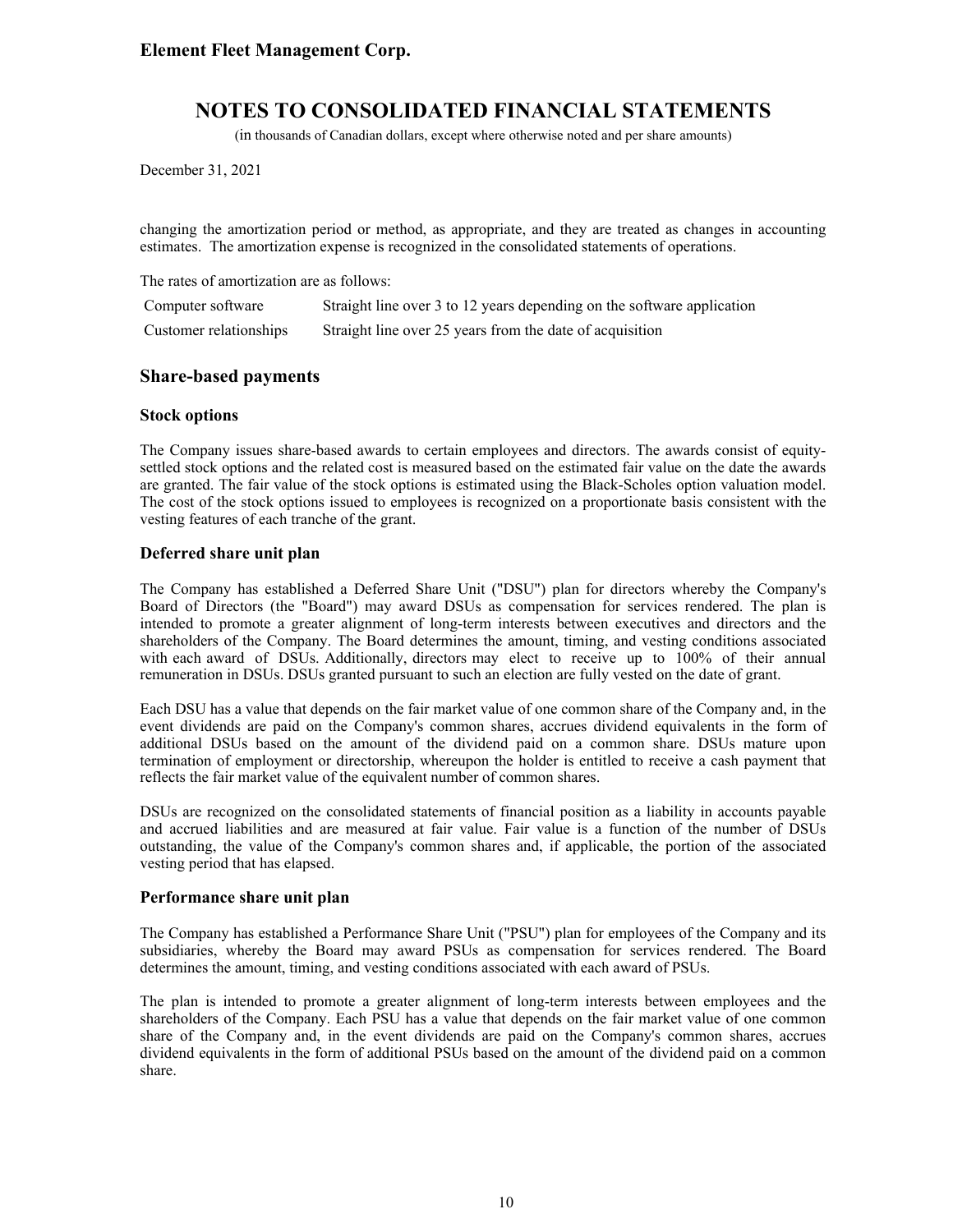(in thousands of Canadian dollars, except where otherwise noted and per share amounts)

December 31, 2021

PSUs are recognized on the consolidated statements of financial position as a liability and are measured at fair value. Fair value is a function of the number of PSUs outstanding, the value of the Company's common shares, and, if applicable, the portion of the associated vesting period that has elapsed or expectations with respect to performance criteria as calculated based on the relative total shareholder return compared to the S&P TSX Composite Index. Until the PSUs are settled, the liability is remeasured with any change in the fair value recorded in the consolidated statements of operations as an expense in the relevant financial reporting period.

#### **Restricted share unit plan**

The Company has established a Restricted Share Unit ("RSU") plan for employees of the Company and its subsidiaries, whereby the Board may award RSUs as compensation for services rendered. The Board determines the amount, timing, and vesting conditions associated with each award of RSUs.

The plan is intended to promote a greater alignment of long-term interests between employees and the shareholders of the Company. Each RSU has a value that depends on the fair market value of one common share of the Company and, in the event dividends are paid on the Company's common shares, accrues dividend equivalents in the form of additional RSUs based on the amount of the dividend paid on a common share.

RSUs are recognized on the consolidated statements of financial position as a liability and are measured at fair value. Fair value is a function of the number of RSUs outstanding, the value of the Company's common shares, and, if applicable, the portion of the associated vesting period that has elapsed. Until the RSUs are settled in cash, the liability is remeasured with any change in the fair value recorded in the consolidated statements of operations as an expense in the relevant financial reporting period.

### **Earnings per share**

Basic earnings per share are calculated by dividing the net income or loss for the year attributed to common shareholders by the weighted average number of common shares outstanding during the year. Diluted earnings per share are calculated using the same method as for basic earnings per share and adjusted for the weighted average number of common shares outstanding during the year to reflect the dilutive impact, if any, of options and warrants assuming they were exercised for that number of common shares calculated by applying the treasury stock method. The treasury stock method assumes that all proceeds received by the Company when options and warrants are exercised will be used to purchase common shares at the average market price during the reporting period.

### **Financial assets and liabilities**

The Company initially recognizes financial assets and liabilities at fair value and subsequently measures at either fair value or amortized cost based on their classification under IFRS 9 as described below.

#### *Fair value through profit or loss ("FVTPL")*

Financial assets and financial liabilities that the Company purchases or incurs, respectively, with the intention of generating earnings in the near term are classified as FVTPL. Such assets and liabilities are carried on the consolidated statements of financial position at fair value, with any subsequent changes to fair value recognized through the consolidated statements of operations. Transaction costs are recognized in the consolidated statements of operations as incurred. The Company accounts for certain investments that it holds under FVTPL.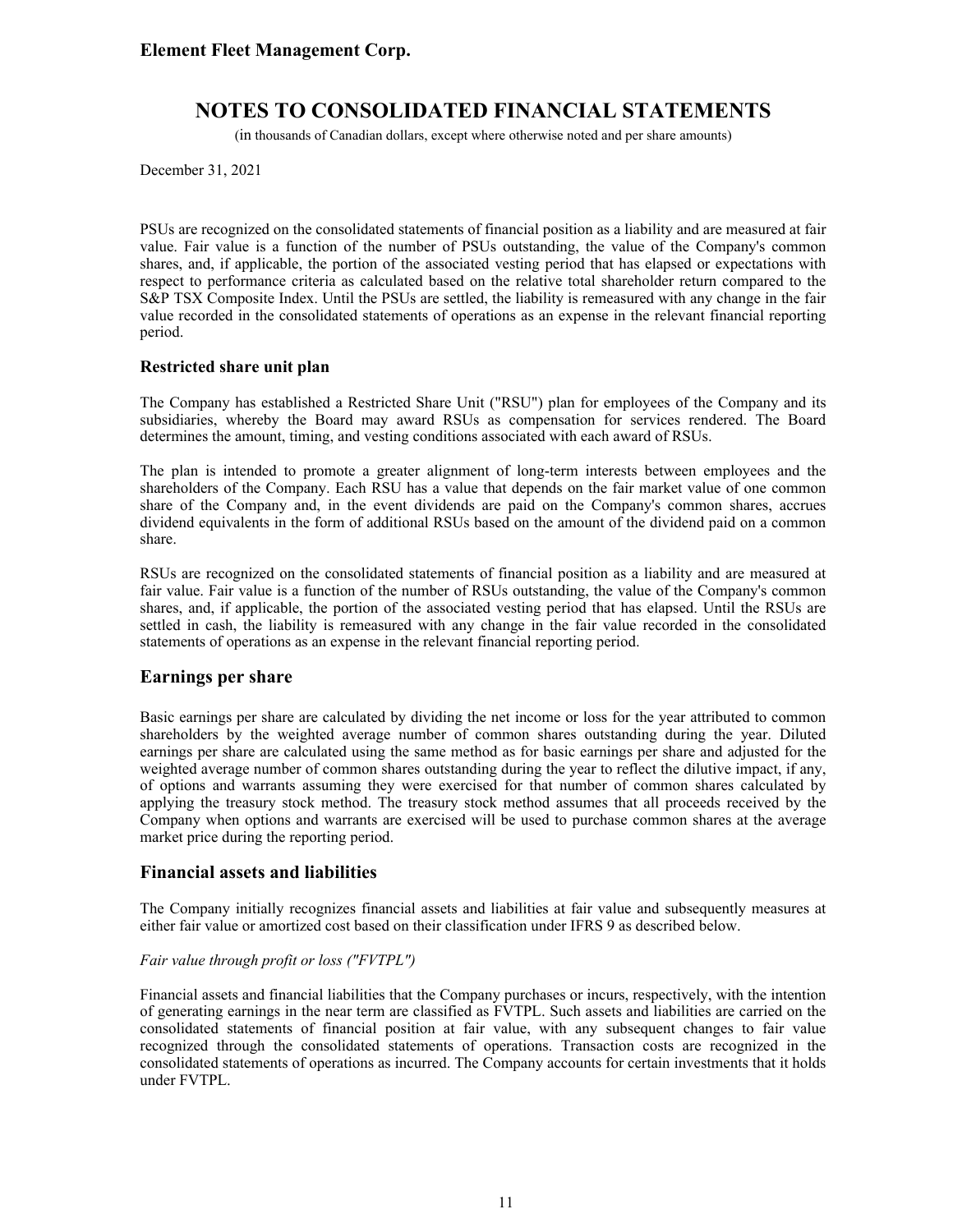(in thousands of Canadian dollars, except where otherwise noted and per share amounts)

December 31, 2021

#### *Amortized cost*

Financial assets held to collect contractual cash flows (in the form of payment of principal and interest earned on the principal outstanding) are carried at amortized cost. The assets are initially recognized at fair value plus directly attributable transaction costs, and subsequently measured at amortized cost using the effective interest rate method. The Company accounts for its finance receivables under amortized cost.

### **Other financial instruments**

Other financial instruments held or issued by the Company include cash, restricted funds, finance receivables, accounts receivable, notes receivable, accounts payable and accrued liabilities, and borrowings. All of these financial instruments are initially recorded at cost and subsequently measured at amortized cost.

### **Translation of foreign currencies**

The consolidated financial statements of the Company are presented in Canadian dollars, which is the Company's functional and presentation currency. Foreign currency denominated monetary assets and liabilities of the Company and its subsidiaries that have the same functional currency are translated using the closing rate and non-monetary assets and liabilities measured at fair value are translated at the rate of exchange prevailing at the date when the fair value was determined. Revenue and expense items are measured at average exchange rates during the year. Realized and unrealized gains and losses arising from translation into the functional currency are included in the consolidated statements of operations. Foreign currency denominated non-monetary assets and liabilities, measured at historical cost, are translated at the rate of exchange in effect at the transaction date.

Assets and liabilities of foreign operations with a functional currency other than the Canadian dollar, including goodwill and fair value adjustments arising on acquisition, are translated into Canadian dollars at the exchange rates prevailing at the year end, while revenue and expenses of these foreign operations are translated into Canadian dollars at the average exchange rates for the year. Exchange gains and losses arising from the translation of these foreign operations and from the results of hedging the net investment in these foreign operations, net of applicable taxes, are included in net foreign currency translation adjustments, which is included in AOCI. A deferred tax asset or liability is not recognized in respect of a translation gain or loss arising from the Company's investment in its foreign operations as it is not expected that such a gain or loss would be realized for tax purposes in the foreseeable future.

Upon disposition of a foreign operation, any cumulative translation adjustment gain or loss, including the impact of hedging, will be reclassified from OCI to the consolidated statements of operations, and included as part of the gain or loss recognized on disposition of the foreign operations.

#### **Income taxes**

The Company follows the liability method to provide for income taxes on all transactions recorded in its consolidated financial statements. The liability method requires that income taxes reflect the expected future tax consequences of temporary differences between the carrying amounts of assets and liabilities and their tax bases. Deferred tax assets and liabilities are determined for each temporary difference and for unused losses, as applicable, at rates expected to be in effect when the asset is realized or the liability is settled.

The effect on deferred tax assets and liabilities of a change in tax rates is recognized in income or equity in the period that includes the substantive enactment date. Deferred tax assets are recognized to the extent that it is probable that the assets can be recovered.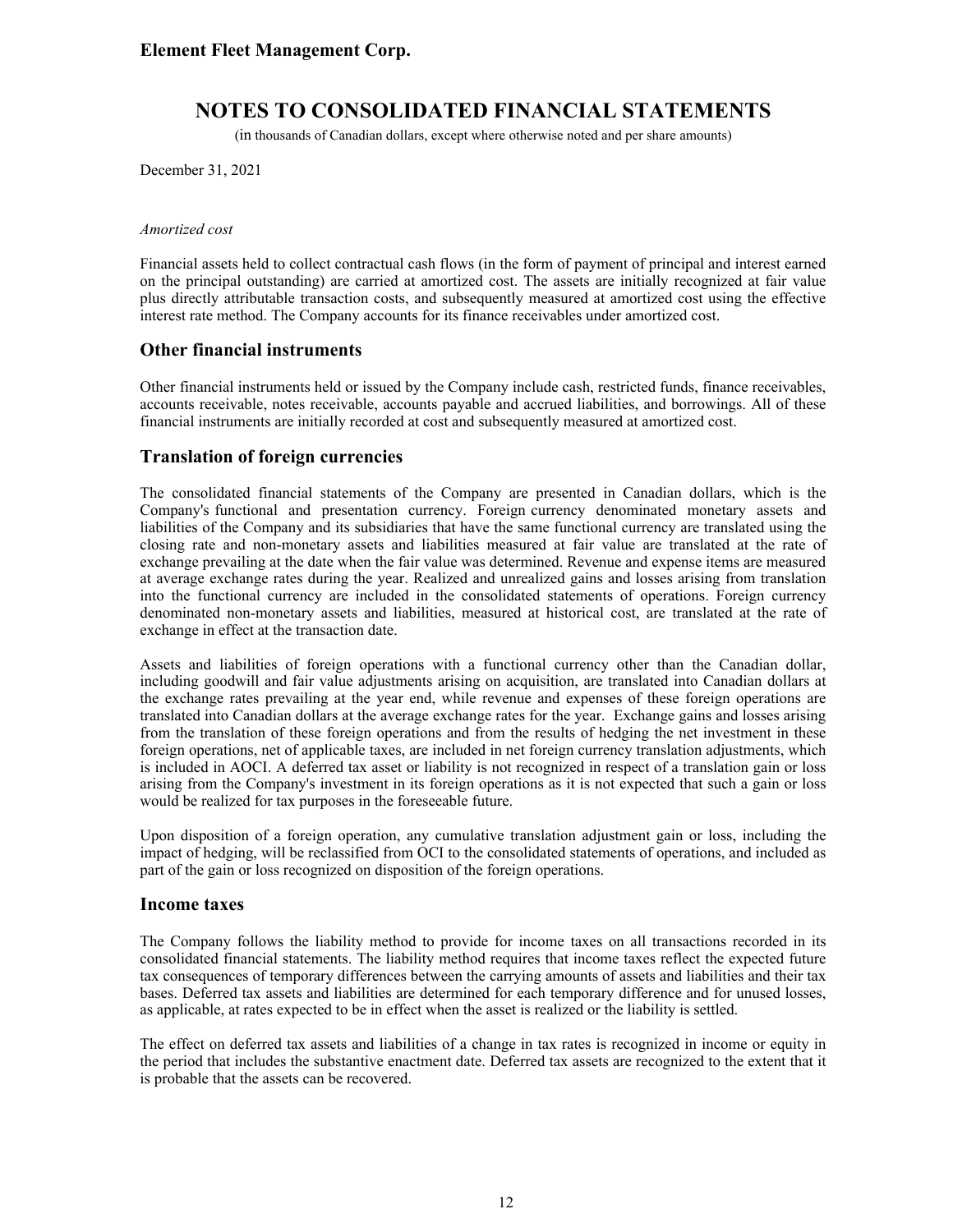(in thousands of Canadian dollars, except where otherwise noted and per share amounts)

December 31, 2021

### **Leases**

After adoption of IFRS 16, *Leases*, the Company applies a single recognition and measurement approach for all leases that it is the lessee, except for short-term leases and leases of low-value assets. The Company recognizes right-of-use assets representing the right to use the underlying assets and lease liabilities to make lease payments.

#### **Right-of-use assets**

The Company recognizes right-of-use ("ROU") assets at the commencement date of the lease (i.e., the date the underlying asset is available for use). Right-of-use assets are measured at cost, less any accumulated depreciation and impairment losses, and adjusted for any remeasurement of lease liabilities.

#### **Lease liabilities**

At the commencement date of the lease, the Company recognizes lease liabilities measured at the present value of lease payments to be made over the lease term, including options to renew if the Company considers it highly likely it will exercise the renewal options. In calculating the present value of lease payments, the Company uses the incremental borrowing rate at the lease commencement date if the interest rate implicit in the lease is not readily determinable. After the commencement date, the amount of lease liabilities is increased to reflect the accretion of interest and reduced for the lease payments made.

### **3. CRITICAL ACCOUNTING ESTIMATES AND USE OF JUDGMENTS**

The preparation of consolidated financial statements in accordance with IFRS requires management to make estimates and exercise judgments that affect the reported amounts of assets and liabilities at the date of the consolidated financial statements and the reported amounts of revenue and expenses during the reporting period. The estimates and judgments are made based on information available as at the date the consolidated financial statements are issued. Accordingly, actual results may differ from those recorded amounts. Areas of financial reporting that require management's estimates and judgments are discussed below.

#### **Allowance for credit losses**

Judgment is required as to the timing of establishing an allowance for credit losses and the amount of the required allowance taking into consideration counterparty creditworthiness, the fair value of underlying collateral, current economic trends, the expected residual value of the underlying leased assets and past experience.

#### **Deferred tax assets**

Deferred tax assets are recognized for unused income tax losses to the extent that it is probable that taxable income will be available against which the losses can be utilized. Judgment is required to determine the amount of deferred tax assets that can be recognized based upon the likely timing and level of future taxable profits together with future tax-planning strategies.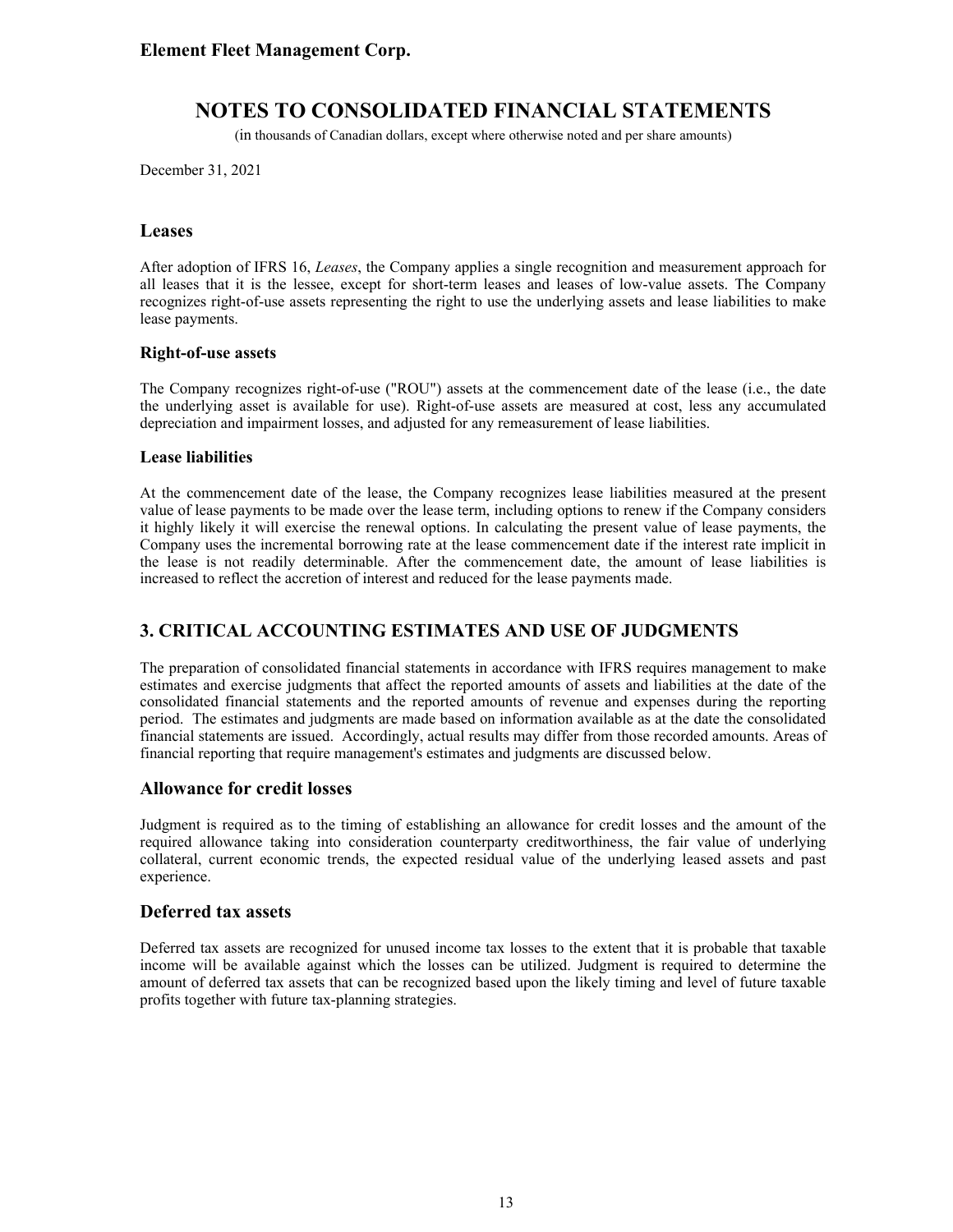(in thousands of Canadian dollars, except where otherwise noted and per share amounts)

December 31, 2021

### **Stock option expense**

Compensation expense relating to stock option awards granted by the Company to employees and non-employees in exchange for services rendered is based on the fair value of the option. The stock option fair value is determined using the Black–Scholes option valuation model, which requires the use of assumptions and is, by its nature, subject to measurement uncertainty.

### **Useful lives and residual values of equipment under operating leases**

The Company's equipment under operating leases are recorded at cost and depreciated over their estimated useful lives to an estimated residual value using the straight-line method. The Company determines the economic useful life based on management's estimate of the period which the asset will generate revenue. The residual values are based on historical experience and economic factors. Management will periodically review the appropriateness of the estimated useful lives and residual values based on changes in economic circumstances and other factors. Changes in these estimates would result in a change in future depreciation expense.

### **Business combinations**

Business combinations require management to exercise judgment in measuring the fair value of the assets acquired, equity instrument issued, and liabilities and contingent liabilities incurred or assumed.

### **Intangible assets valuation - customer relationships**

The Company's customer relationships require management to use judgment in estimating the fair value of this intangible asset acquired in a business combination and uses internally developed valuation models that consider various factors and assumptions including forecasted cash earnings, growth rates and discount rates. Management also uses judgment in estimating customer attrition rates to determine the appropriate amortization period for the customer relationship intangible asset.

### **Goodwill valuation**

Goodwill is reviewed annually for impairment, or more frequently when there are indicators that impairment may have occurred, by comparing the carrying value to its recoverable amount. Management uses judgment in estimating the recoverable values of the Company's cash generating units ("CGUs") and uses internally developed valuation models that consider various factors and assumptions including forecasted cash earnings, growth rates and discount rates. The use of different assumptions and estimates could influence the determination of the existence of impairment and the valuation of goodwill.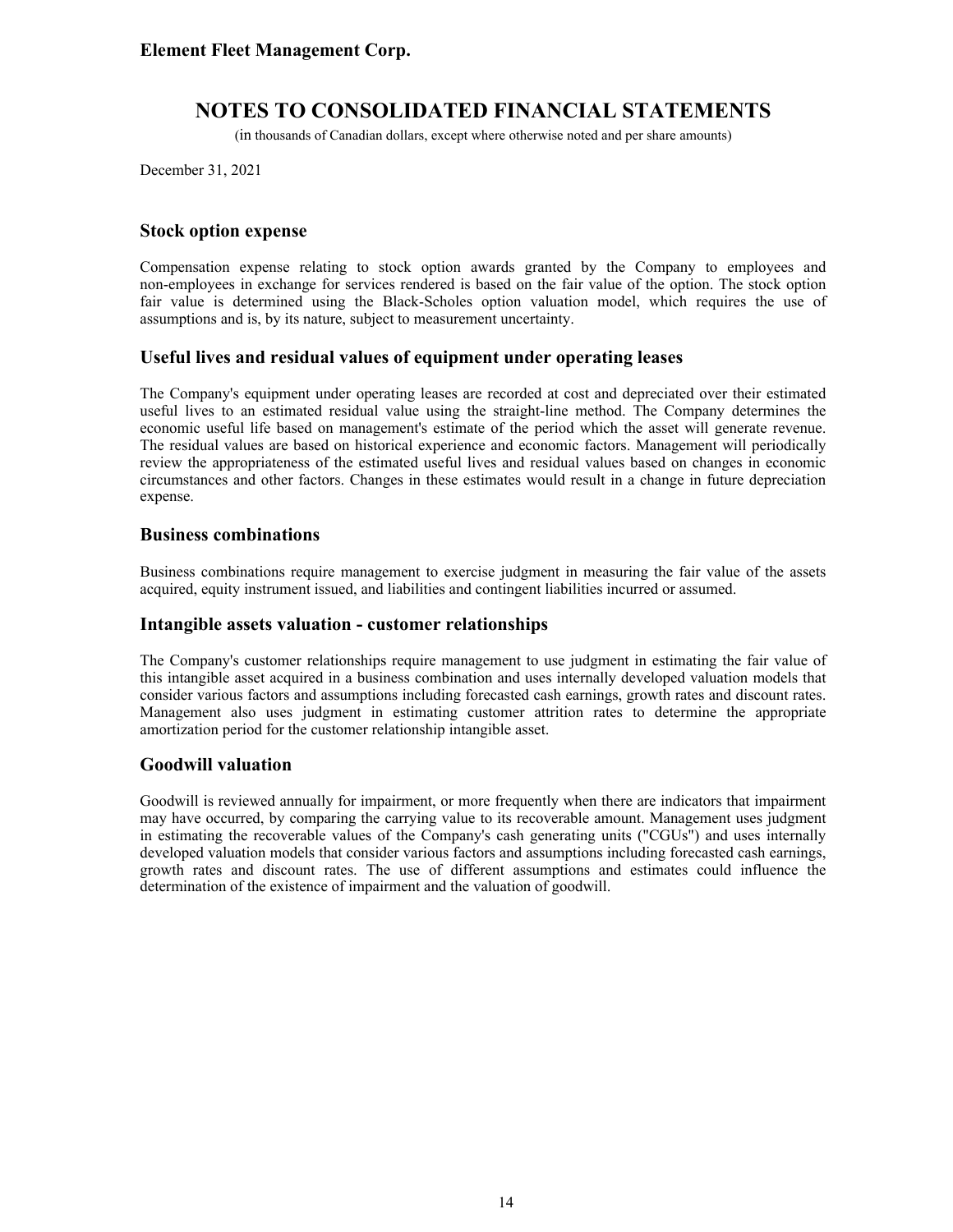(in thousands of Canadian dollars, except where otherwise noted and per share amounts)

December 31, 2021

## **4. FINANCE RECEIVABLES**

The following tables present finance receivables based on the ultimate obligor's location:

|                                              | As at December 31, 2021 |                                     |           |              |  |
|----------------------------------------------|-------------------------|-------------------------------------|-----------|--------------|--|
|                                              | <b>US</b> and<br>Canada | Australia and<br><b>New Zealand</b> | Mexico    | <b>Total</b> |  |
|                                              | \$                      | \$                                  | \$        | \$           |  |
| Minimum lease payments                       | 5,527,923               | 248,720                             | 477,520   | 6,254,163    |  |
| Unguaranteed residual values                 |                         | 61,692                              |           | 61,692       |  |
| Gross investment                             | 5,527,923               | 310,412                             | 477,520   | 6,315,855    |  |
| Unearned income                              | (307, 650)              | (34,792)                            | (67, 436) | (409, 878)   |  |
| Net investment                               | 5,220,273               | 275,620                             | 410,084   | 5,905,977    |  |
| Net realizable value of impaired receivables | 2,477                   | 288                                 |           | 2,765        |  |
| Unamortized deferred costs and subsidies     | (40, 729)               |                                     |           | (40, 729)    |  |
| Prepaid lease payments and security deposits | (34, 564)               |                                     | (26, 415) | (60, 979)    |  |
| Interim funding                              | 468,512                 |                                     | 181,643   | 650,155      |  |
| Fleet management receivables                 | 546,692                 | 40,232                              | 22,526    | 609,450      |  |
| Other receivables                            | 226,572                 | 76,694                              | 76,616    | 379,882      |  |
| Allowance for credit losses (Subsection B)   | (7, 551)                | (1, 468)                            | (1,227)   | (10,246)     |  |
| <b>Total finance receivables</b>             | 6,381,682               | 391,366                             | 663,227   | 7,436,275    |  |

|                                              | As at December 31, 2020 |                              |           |            |  |
|----------------------------------------------|-------------------------|------------------------------|-----------|------------|--|
|                                              | US and<br>Canada        | Australia and<br>New Zealand | Mexico    | Total      |  |
|                                              | \$                      | \$                           | \$        | \$         |  |
| Minimum lease payments                       | 8,223,841               | 268,465                      | 376,170   | 8,868,476  |  |
| Unguaranteed residual values                 | 3,178                   | 61,964                       |           | 65,142     |  |
| Gross investment                             | 8,227,019               | 330,429                      | 376,170   | 8,933,618  |  |
| Unearned income                              | (529,040)               | (39,082)                     | (56,740)  | (624, 862) |  |
| Net investment                               | 7,697,979               | 291,347                      | 319,430   | 8,308,756  |  |
| Net realizable value of impaired receivables | 19,116                  | 6,347                        |           | 25,463     |  |
| Unamortized deferred costs and subsidies     | (78, 396)               |                              |           | (78, 396)  |  |
| Prepaid lease payments and security deposits | (62, 475)               |                              | (22, 550) | (85,025)   |  |
| Interim funding                              | 512,381                 |                              | 113,397   | 625,778    |  |
| Fleet management receivables                 | 447,089                 | 38,872                       | 19,545    | 505,506    |  |
| Other receivables                            | 153,014                 | 76,140                       | 48,104    | 277,258    |  |
| Allowance for credit losses (Subsection B)   | (13,007)                | (2, 438)                     | (2,273)   | (17,718)   |  |
| Total finance receivables                    | 8,675,701               | 410,268                      | 475,653   | 9,561,622  |  |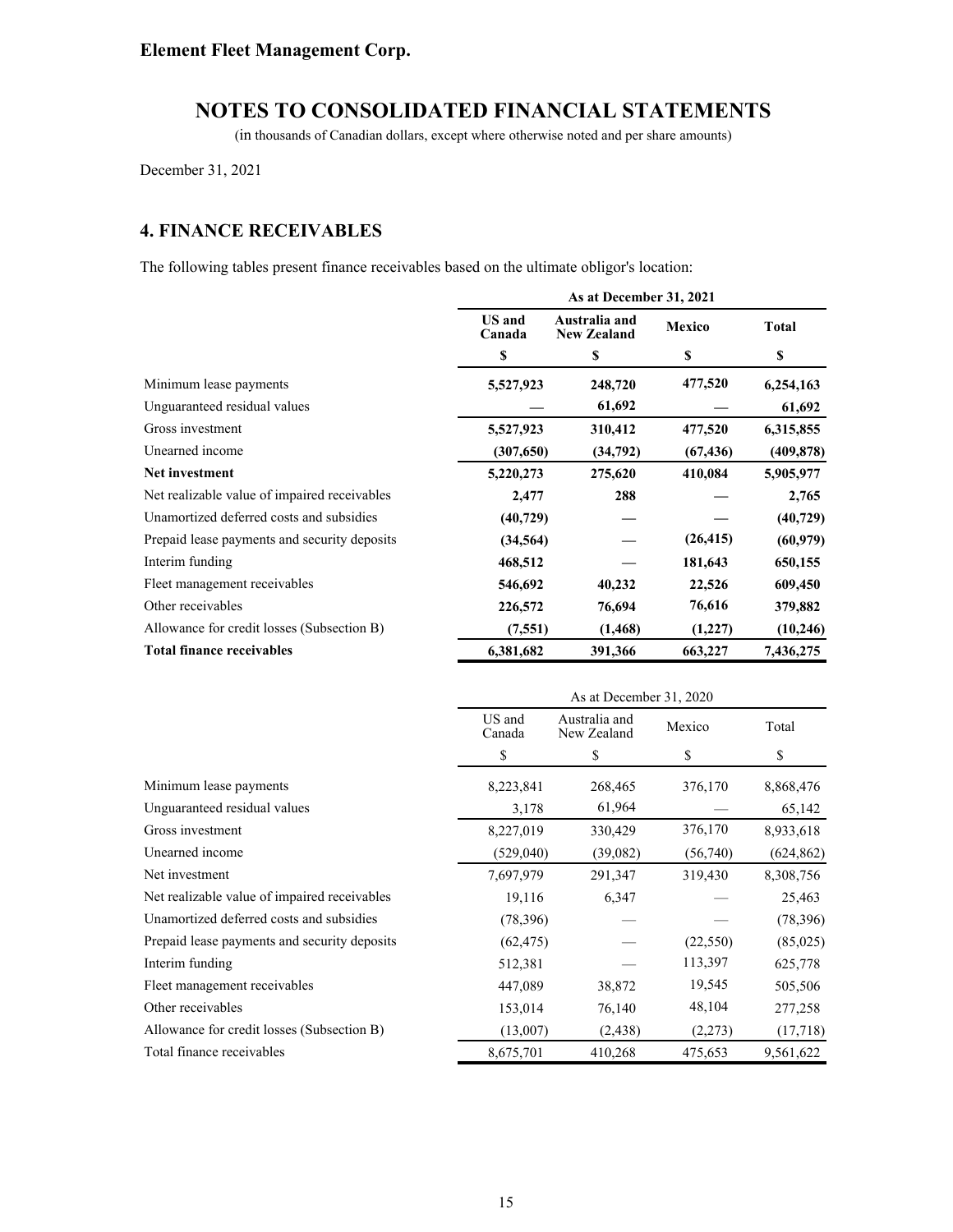(in thousands of Canadian dollars, except where otherwise noted and per share amounts)

December 31, 2021

### **A) Interest rate characteristics of net investment in finance lease receivables and loan receivables**

|                                                     | As at December 31, 2021 |           | As at December 31, 2020 |          |
|-----------------------------------------------------|-------------------------|-----------|-------------------------|----------|
|                                                     | Leases                  | Loans     | Leases                  | Loans    |
| Net investment                                      | \$5,724,951<br>S        | 181,026   | \$ 8.207.238            | 101.518  |
| Weighted average fixed interest rate                | 4.74 $%$                | 8.39%     | 4.68 $%$                | $8.93\%$ |
| Weighted average floating interest rate             | 2.74%                   | $3.32 \%$ | $2.75 \%$               | 4.68 $%$ |
| Percentage of portfolio with fixed<br>interest rate | 41.05 $%$               | 99.97%    | 45.64 $%$               | 99.97 %  |

### **B) Allowance for credit losses**

The Company continues to monitor its inputs to the ECL model to ensure it appropriately reflects current market conditions in light of the global COVID-19 pandemic and information available to the Company as at December 31, 2021.

The Company evaluates its credit risk exposure broadly in line with Standard & Poor's and Moody's ratings outlined below and will adjust internal classifications based on additional information the Company has available to it at the time of the assessment. In conjunction with the Company's evaluation of the PD as at December 31, 2021, and consistent with the ECL model, the Company reviewed its classifications and updated its internal assessment of PD based on current information.

The Company's lease and loan portfolio is secured by the underlying assets and, in the event of an obligor bankruptcy, leases are typically affirmed, resulting in continued collection of lease payments. Further, all the vehicles in a client portfolio are cross-collateralized, such that the surplus collateral on (usually older) vehicles can be used to offset under-collateralized positions (usually newer vehicles), such that the net full value of the lease and loan would be recovered. As a result, the Company is often able to recover 100% of the net investment. Additionally, used vehicle pricing remained strong throughout the fourth quarter of 2021, maintaining continued low LGD levels as at December 31, 2021. The Company expects the used vehicle market to remain strong into 2022 due to continuing supply/demand imbalance. An increasing number of drivers of vehicles keep their cars for longer periods of time (or purchase used vehicles instead of new vehicles) as a consequence of the pandemic, reducing the supply in the used car market and increasing prices. The microchip shortage remains a vehicle manufacturing industry challenge which continues to impact most OEMs as they are being forced to either slow down or suspend new vehicle production. This impacts new vehicle deliveries, and some of the consumer demand has shifted towards the used vehicle market, further increasing demand and price for used vehicles.

In determining the appropriate allowance for credit losses, the Company considered forward-looking macroeconomic information in light of COVID-19 such as the impact that potential upward or downward trends in Gross Domestic Product ("GDP") and default rates might have on the Company's lease and loan portfolio. The Company has also evaluated multiple scenarios related to COVID-19, including the emergence of the Omicron strain, how it is expected to affect markets and impact industries in which clients operate.

The Company's evaluation of the above inputs to its model resulted in a benefit of \$5,535 in the provision for credit losses through the consolidated statement of operations for the year ended December 31, 2021.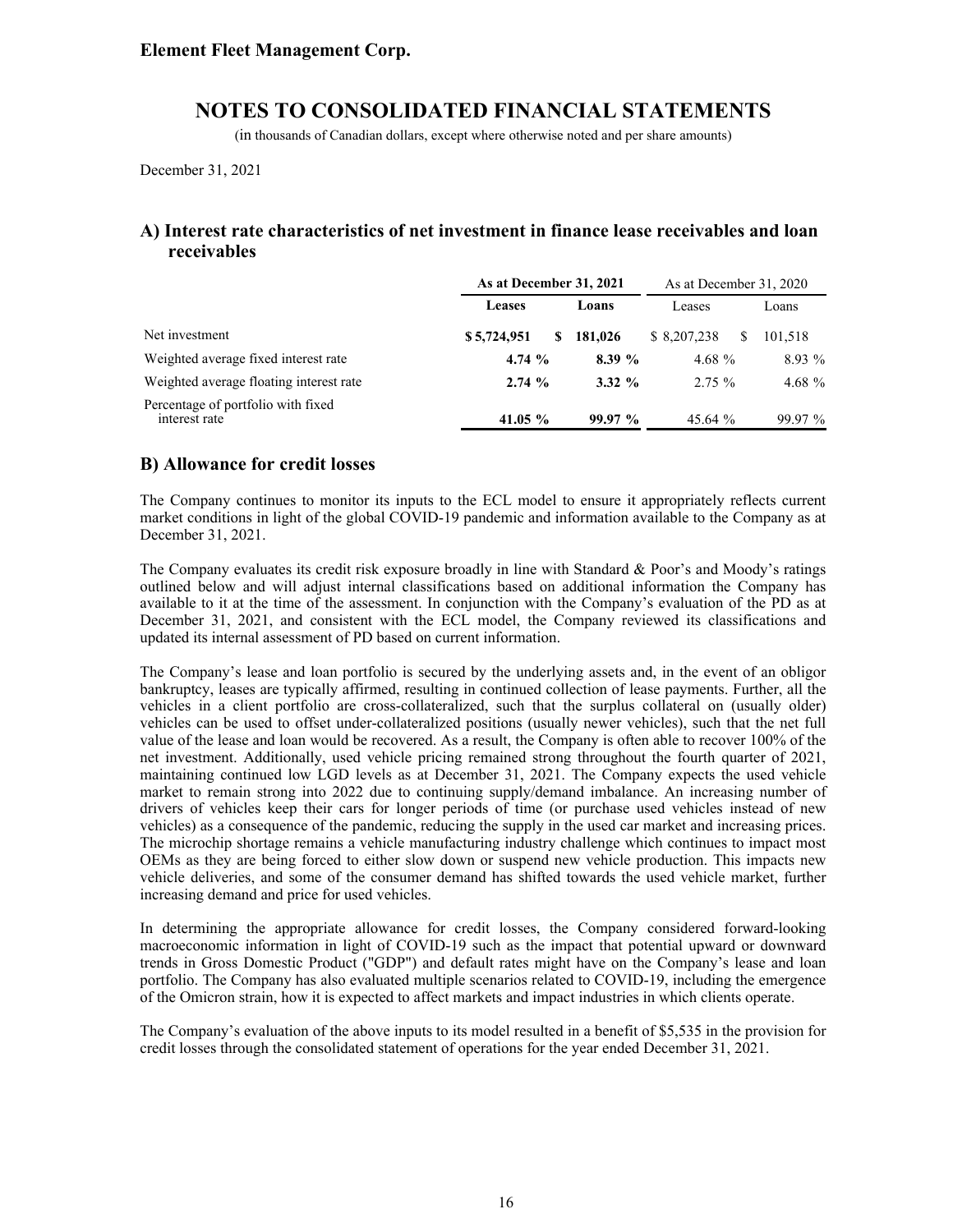(in thousands of Canadian dollars, except where otherwise noted and per share amounts)

December 31, 2021

An analysis of the Company's allowance for credit losses under IFRS 9 is as follows:

| <b>Finance receivables</b>                                  | Performing | <b>Impaired</b> | <b>Total</b> |
|-------------------------------------------------------------|------------|-----------------|--------------|
|                                                             | S          | S               | \$           |
| Balance as at January 1, 2021                               | 17,457     | 261             | 17,718       |
| Transfer to Performing                                      | 184        | (184)           |              |
| Transfer to Impaired                                        | (3)        | 3               |              |
| Lease originations                                          | 10,383     |                 | 10,383       |
| Changes in models and inputs, derecognition, and repayments | (17,538)   | 1,620           | (15,918)     |
| <b>Total</b>                                                | 10,483     | 1,700           | 12,183       |
| Charge-offs, net of recoveries                              |            | (1,639)         | (1,639)      |
| Foreign exchange                                            | (265)      | (33)            | (298)        |
| <b>Balance as at December 31, 2021</b>                      | 10,218     | 28              | 10,246       |
|                                                             |            |                 |              |

| Finance receivables                                         | Performing | Impaired | Total    |  |
|-------------------------------------------------------------|------------|----------|----------|--|
|                                                             | \$         | \$       | \$       |  |
| Balance as at January 1, 2020                               | 7,857      | 575      | 8,432    |  |
| Transfer to Performing                                      | 495        | (495)    |          |  |
| Transfer to Impaired                                        | (225)      | 225      |          |  |
| Lease originations                                          | 16,575     |          | 16,575   |  |
| Changes in models and inputs, derecognition, and repayments | (4,933)    | 10       | (4, 923) |  |
| Total                                                       | 19,769     | 315      | 20,084   |  |
| Charge-offs, net of recoveries                              | (1,581)    | (48)     | (1,629)  |  |
| Foreign exchange                                            | (731)      | (6)      | (737)    |  |
| Balance as at December 31, 2020                             | 17,457     | 261      | 17,718   |  |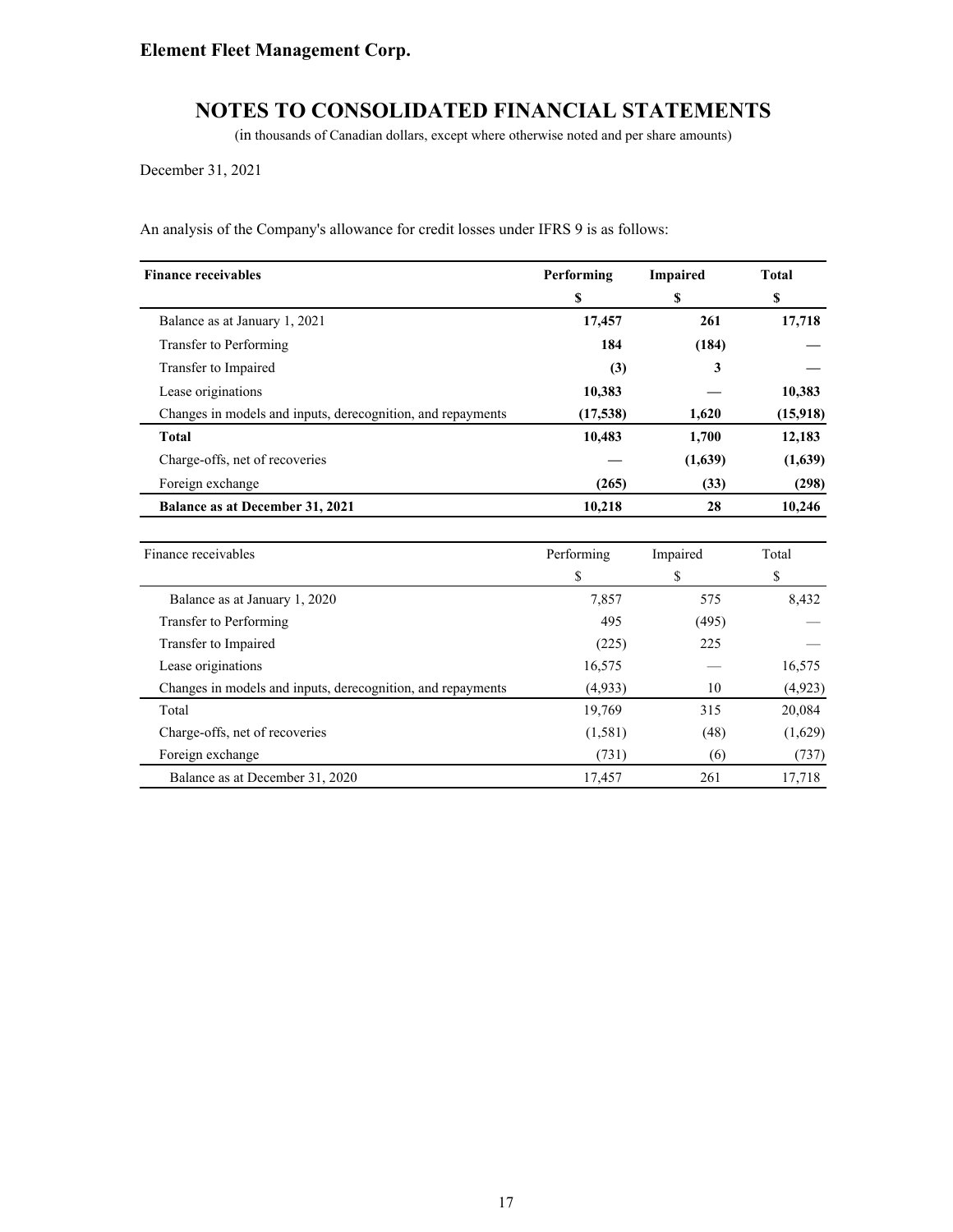## **NOTES TO CONSOLIDATED FINANCIAL STATEMENTS**

(in thousands of Canadian dollars, except where otherwise noted and per share amounts)

December 31, 2021

A summary view of the Company's allowance for credit losses is as follows:

|                                                                         | <b>Year ended</b> | Year ended        |
|-------------------------------------------------------------------------|-------------------|-------------------|
| <b>Allowance for credit losses</b>                                      | December 31, 2021 | December 31, 2020 |
|                                                                         | S                 | S                 |
| Allowance for credit losses, beginning of the year                      | 17,718            | 8,432             |
| (Recovery of) provision for credit losses                               | (5,535)           | 11,652            |
| Charge-offs, net of recoveries                                          | (1,639)           | (1,629)           |
| Impact of foreign exchange rates                                        | (298)             | (737)             |
| Allowance for credit losses, end of the year                            | 10,246            | 17,718            |
| Allowance as a percentage of total finance receivables before allowance | $0.14 \%$         | 0.18%             |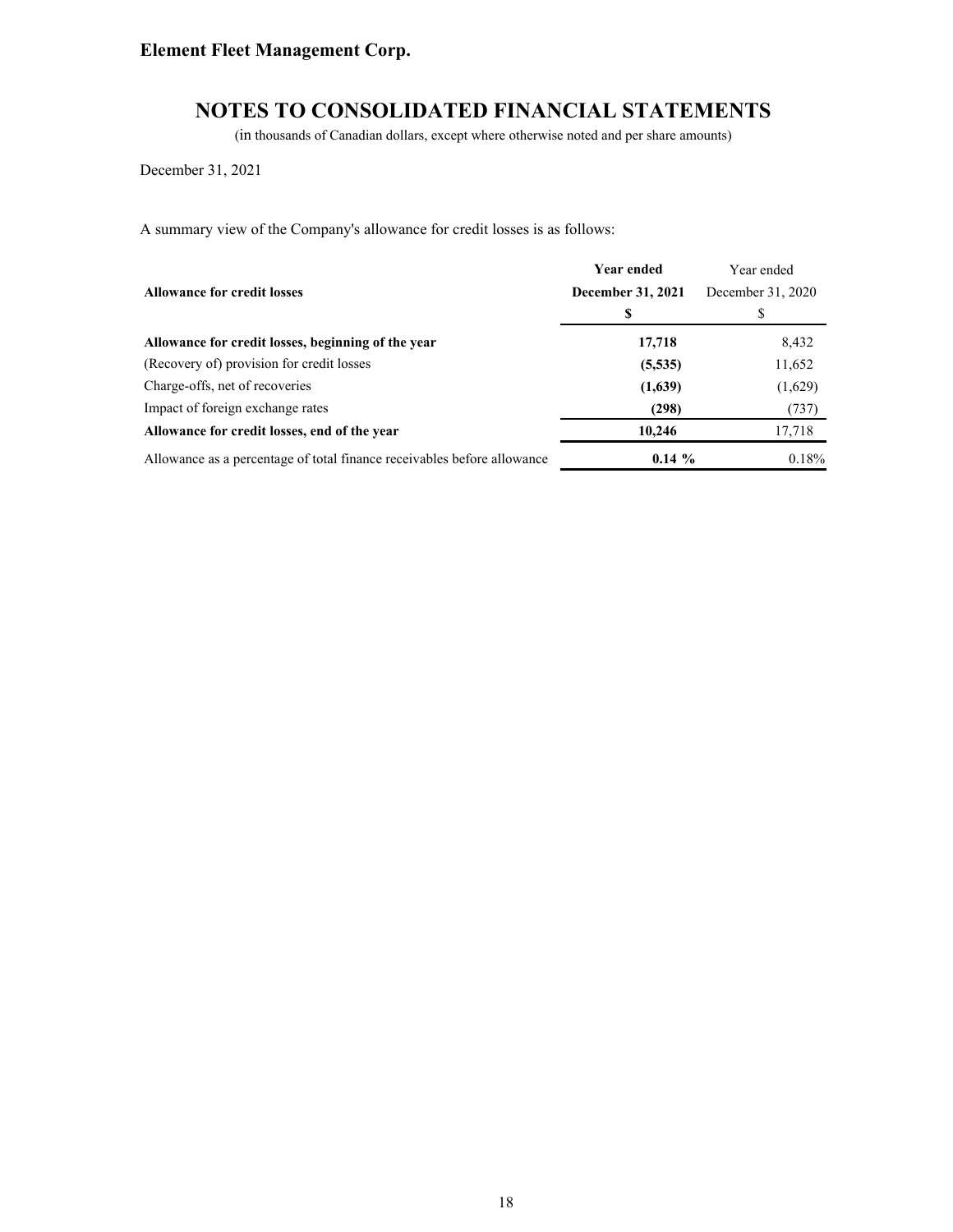(in thousands of Canadian dollars, except where otherwise noted and per share amounts)

December 31, 2021

### **C) Credit risk exposure**

The following table sets out the credit risk exposure for finance receivables, fleet management service receivables, and the impaired values and allowances for credit losses recorded.

|                                           | As at December 31, 2021 |                 |              |  |  |
|-------------------------------------------|-------------------------|-----------------|--------------|--|--|
| <b>Finance receivables</b>                | Performing              | <b>Impaired</b> | <b>Total</b> |  |  |
|                                           | \$                      | \$              | \$           |  |  |
| Internal risk rating grade <sup>(1)</sup> |                         |                 |              |  |  |
| Low                                       | 3,102,417               |                 | 3,102,417    |  |  |
| Medium                                    | 2,525,526               |                 | 2,525,526    |  |  |
| High                                      | 278,034                 |                 | 278,034      |  |  |
| Fleet management receivables              | 609,108                 | 342             | 609,450      |  |  |
| Other finance receivables                 | 379,882                 |                 | 379,882      |  |  |
| Impaired                                  |                         | 2,765           | 2,765        |  |  |
|                                           | 6,894,967               | 3,107           | 6,898,074    |  |  |
| Allowance for credit losses               | (10,218)                | (28)            | (10, 246)    |  |  |
| Net carrying value                        | 6,884,749               | 3,079           | 6,887,828    |  |  |

1. Loan balances of \$8,265, \$172,642 and \$120 are included in the Performing category in internal risk rating grade low, medium, and high, respectively, and nil in Impaired.

|                                           | As at December 31, 2020 |          |             |  |  |  |
|-------------------------------------------|-------------------------|----------|-------------|--|--|--|
| Finance receivables                       | Performing              | Impaired | Total<br>\$ |  |  |  |
|                                           | \$                      | \$       |             |  |  |  |
| Internal risk rating grade <sup>(2)</sup> |                         |          |             |  |  |  |
| Low                                       | 4,964,294               |          | 4,964,294   |  |  |  |
| Medium                                    | 3,028,747               |          | 3,028,747   |  |  |  |
| High                                      | 315,715                 |          | 315,715     |  |  |  |
| Fleet management receivables              | 504,005                 | 1,501    | 505,506     |  |  |  |
| Other finance receivables                 | 277,258                 |          | 277,258     |  |  |  |
| Impaired                                  |                         | 25,463   | 25,463      |  |  |  |
|                                           | 9,090,019               | 26,964   | 9,116,983   |  |  |  |
| Allowance for credit losses               | (17, 457)               | (261)    | (17,718)    |  |  |  |
| Net carrying value                        | 9,072,562               | 26,703   | 9,099,265   |  |  |  |

2. Loan balances of \$14,098, \$86,612 and \$809 are included in the Performing category in internal risk rating grade low, medium, and high, respectively, and \$25 in Impaired.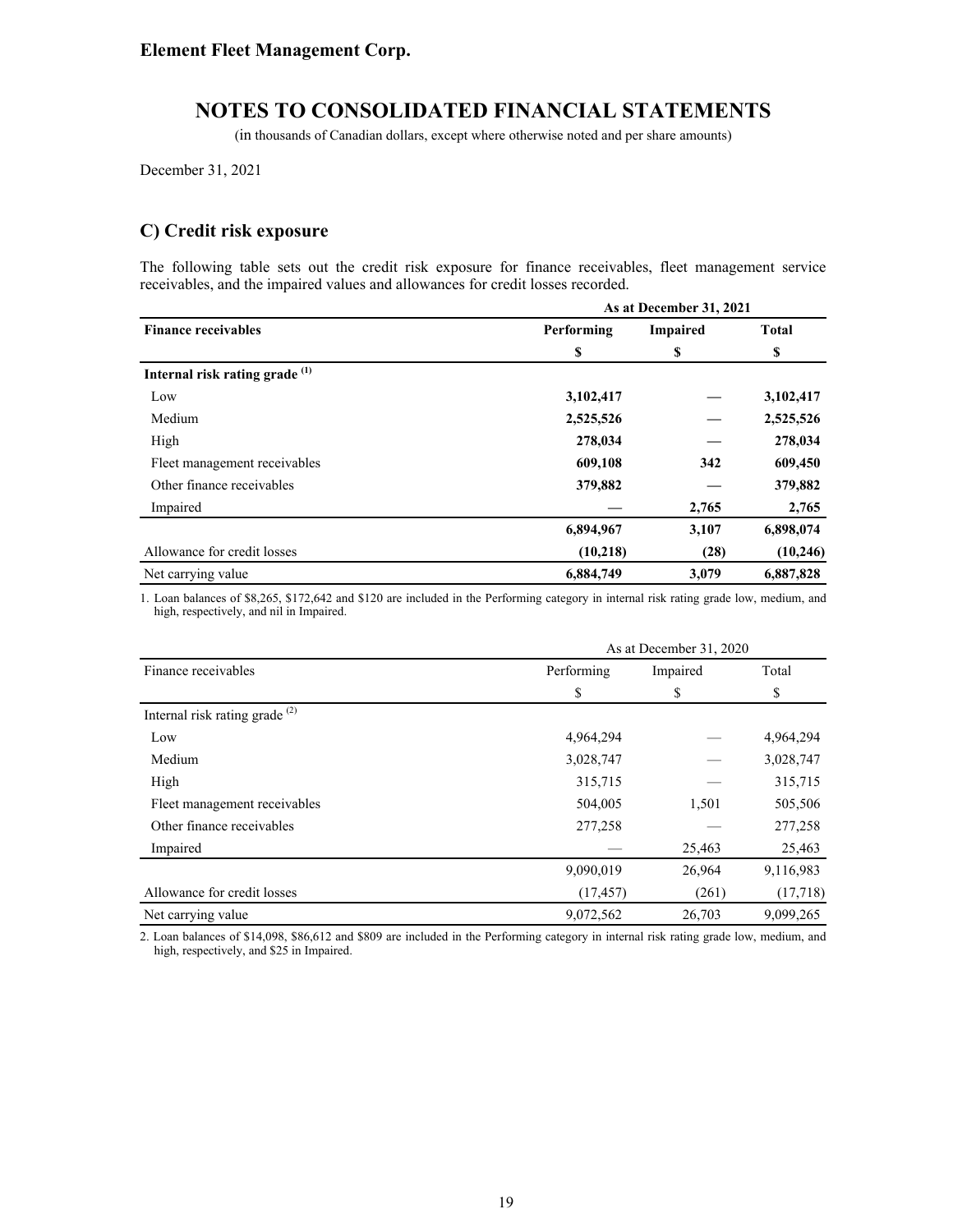(in thousands of Canadian dollars, except where otherwise noted and per share amounts)

December 31, 2021

The Company's internal risk rating grades broadly align to external ratings as follows:

| Internal risk rating grade | <b>Standard &amp; Poor's</b> | Moody's        |
|----------------------------|------------------------------|----------------|
| Low risk                   | AAA to BBB-                  | Aaa to Baa3    |
| Medium risk                | $BB+$ to $B-$                | Bal to B3      |
| High risk                  | $CCC+$ and below             | Caa1 and below |
| Impaired receivables       | Default                      | Default        |

## **D) Contract maturities**

The contractual maturity of the portfolio outstanding as of December 31, excluding impaired receivables and assuming no prepayments, is as follows:

|                 |                     | 2021               |                |                     | 2020               |                |
|-----------------|---------------------|--------------------|----------------|---------------------|--------------------|----------------|
|                 | Gross<br>investment | Unearned<br>income | Net investment | Gross<br>investment | Unearned<br>income | Net investment |
|                 | \$                  | \$                 | \$             | \$                  | \$                 | \$             |
| <b>Maturity</b> |                     |                    |                |                     |                    |                |
| Year 1          | 2,766,805           | (147,689)          | 2,619,116      | 3,661,161           | (229,005)          | 3,432,156      |
| Year 2          | 1,811,535           | (115,666)          | 1,695,869      | 2,513,474           | (178, 536)         | 2,334,938      |
| Year 3          | 1,120,800           | (74, 894)          | 1,045,906      | 1,793,033           | (110,687)          | 1,682,346      |
| Year 4          | 399,368             | (37, 722)          | 361,646        | 529,230             | (50, 132)          | 479,098        |
| Year 5          | 126,844             | (19,721)           | 107,123        | 213,588             | (30, 953)          | 182,635        |
| Thereafter      | 90,503              | (14, 186)          | 76,317         | 223,132             | (25, 549)          | 197,583        |
|                 | 6,315,855           | (409, 878)         | 5,905,977      | 8,933,618           | (624, 862)         | 8,308,756      |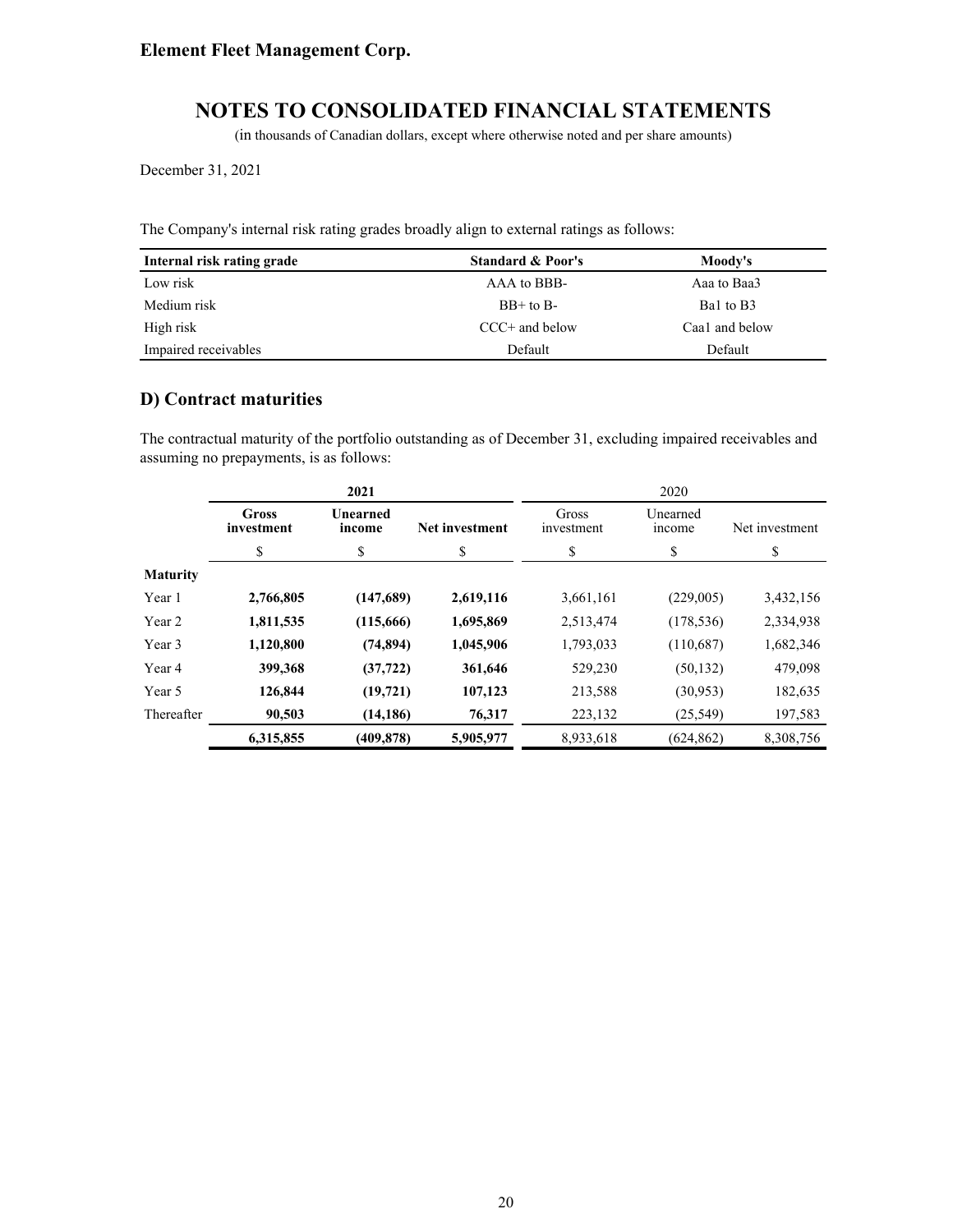(in thousands of Canadian dollars, except where otherwise noted and per share amounts)

December 31, 2021

## **5. EQUIPMENT UNDER OPERATING LEASES**

The Company acts as a lessor in connection with operating leases and recognizes the leased assets in its consolidated statements of financial position. The lease payments received are recognized in income as rental revenue. Leased assets under operating leases were as follows:

|                                   | <b>As at December</b><br>31, 2021 | As at December<br>31, 2020 |
|-----------------------------------|-----------------------------------|----------------------------|
|                                   | S                                 | \$                         |
| <b>COST</b>                       |                                   |                            |
| At the beginning of the year      | 3,067,363                         | 3,155,540                  |
| <b>Additions</b>                  | 974,532                           | 859,386                    |
| Transfers                         | 253                               | (1,128)                    |
| Disposals                         | (631,600)                         | (1,038,386)                |
| Foreign exchange rate adjustments | (139, 226)                        | 91,951                     |
| Cost                              | 3,271,322                         | 3,067,363                  |
| <b>ACCUMULATED DEPRECIATION</b>   |                                   |                            |
| At the beginning of the year      | 910,136                           | 1,054,173                  |
| Depreciation charge for the year  | 450,256                           | 428,464                    |
| Transfers                         | 2,817                             | 7,498                      |
| Disposals                         | (346, 147)                        | (623, 364)                 |
| Foreign exchange rate adjustments | (42, 922)                         | 43,365                     |
| <b>Accumulated depreciation</b>   | 974,140                           | 910,136                    |
| Net carrying amount               | 2,297,182                         | 2,157,227                  |

The future minimum lease payments arising from non-cancellable operating leases as at December 31 are as follow:

|            | 2021      | 2020<br>\$ |  |
|------------|-----------|------------|--|
|            | \$        |            |  |
|            |           |            |  |
| Year 1     | 636,322   | 565,502    |  |
| Year 2     | 437,739   | 392,500    |  |
| Year 3     | 271,524   | 251,066    |  |
| Year 4     | 126,755   | 119,075    |  |
| Year 5     | 51,059    | 46,118     |  |
| Thereafter | 26,810    | 23,653     |  |
|            | 1,550,209 | 1,397,914  |  |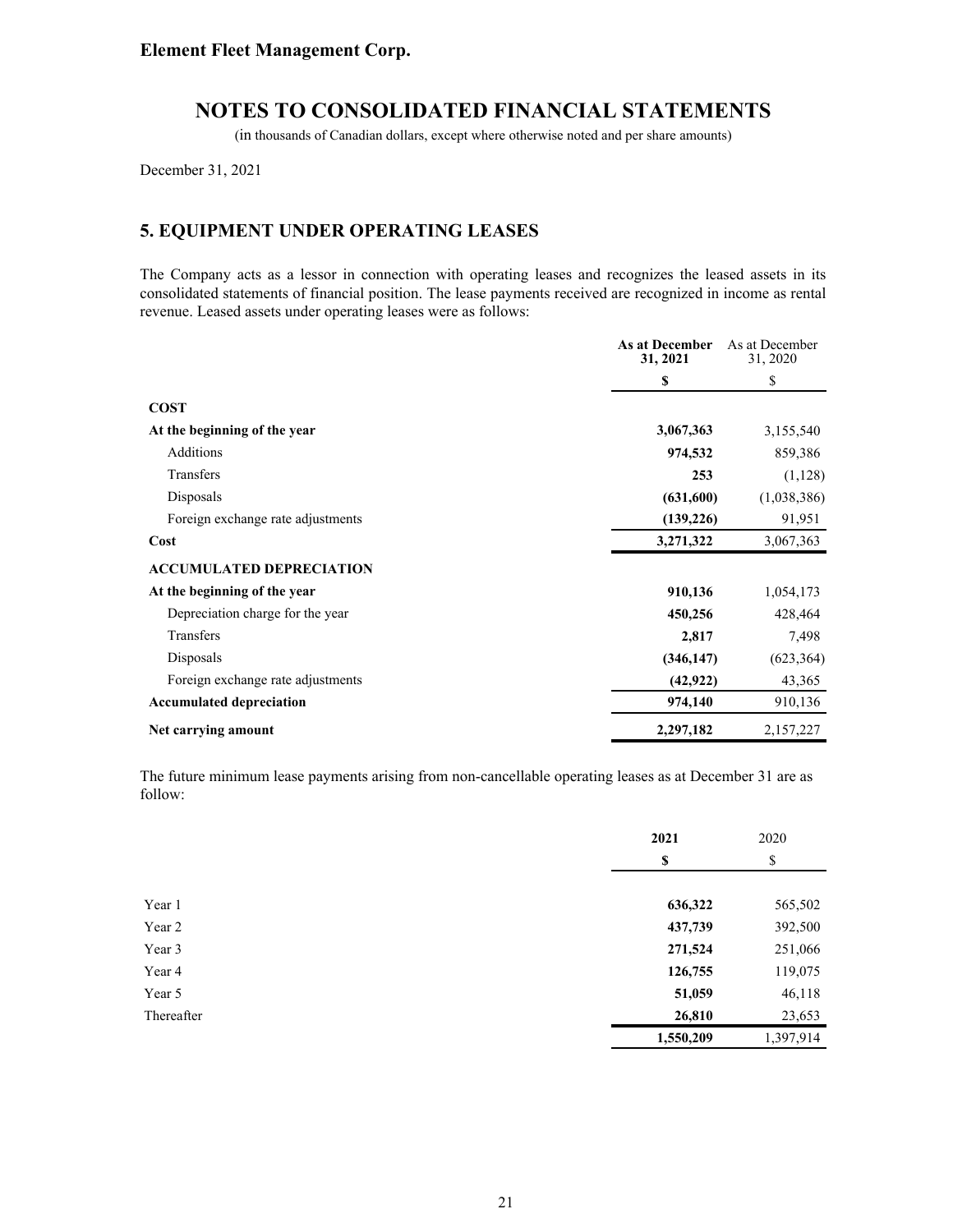(in thousands of Canadian dollars, except where otherwise noted and per share amounts)

December 31, 2021

## **6. 19TH CAPITAL**

During the second quarter of 2020, the Company continued to shift its efforts to accelerate the run-off of  $19<sup>th</sup>$ Capital, including ramping-up the pace of liquidation of the entity's assets, immediately reducing the scale of  $19<sup>th</sup>$  Capital operations. On May 1, 2020, the Company sold the equipment under operating leases and certain other assets of 19th Capital for \$63,283 resulting in a pre-tax loss on sale of \$52,442. Prior to the sale and during the second quarter of 2020, the Company settled all third-party debt at a discount resulting in a pre-tax gain on the settlement of debt of \$38,580. The net pre-tax loss on the sale and settlement of debt is \$13,862 and is recorded in the Company's results of operations for the year ended December 31, 2020. The Company will have no continuing involvement in the operations, results or cash flows of  $19<sup>th</sup>$  Capital.

### **7. PROPERTY, EQUIPMENT AND LEASEHOLD IMPROVEMENTS**

|                                   |                           |                       | 2021                |                                                     |                 |              |
|-----------------------------------|---------------------------|-----------------------|---------------------|-----------------------------------------------------|-----------------|--------------|
|                                   | Leasehold<br>improvements | Computer<br>equipment | Office<br>equipment | <b>Right-of-use</b><br>assets -<br><b>Buildings</b> | <b>Vehicles</b> | <b>Total</b> |
|                                   | \$                        | \$                    | \$                  | S                                                   | \$              | \$           |
| Cost                              |                           |                       |                     |                                                     |                 |              |
| As at January 1, 2021             | 17,421                    | 57,420                | 16,235              | 107,741                                             | 2,713           | 201,530      |
| <b>Additions</b>                  | 659                       | 3,889                 |                     | 41                                                  | 1,488           | 6,077        |
| Disposals                         | (763)                     | (1, 444)              | (2,689)             | (280)                                               | (1,065)         | (6,241)      |
| Other                             |                           |                       |                     |                                                     | 2,878           | 2,878        |
| Foreign exchange rate adjustments | (203)                     | (670)                 | (171)               | (1,553)                                             | (110)           | (2,707)      |
| As at December 31, 2021           | 17,114                    | 59,195                | 13,375              | 105,949                                             | 5,904           | 201,537      |
| <b>Accumulated depreciation</b>   |                           |                       |                     |                                                     |                 |              |
| As at January 1, 2021             | 6,255                     | 41,264                | 9,516               | 31,134                                              | 1,009           | 89,178       |
| Disposals                         | (763)                     | (2,218)               | (1,915)             | (280)                                               | (304)           | (5,480)      |
| Depreciation charge for the year  | 1,708                     | 9,104                 | 1,237               | 11,443                                              | 785             | 24,277       |
| Other                             |                           |                       |                     |                                                     | 844             | 844          |
| Foreign exchange rate adjustments | (83)                      | (432)                 | (72)                | (536)                                               | (31)            | (1, 154)     |
| As at December 31, 2021           | 7,117                     | 47,718                | 8,766               | 41,761                                              | 2,303           | 107,665      |
| Net carrying amount               | 9,997                     | 11,477                | 4,609               | 64,188                                              | 3,601           | 93,872       |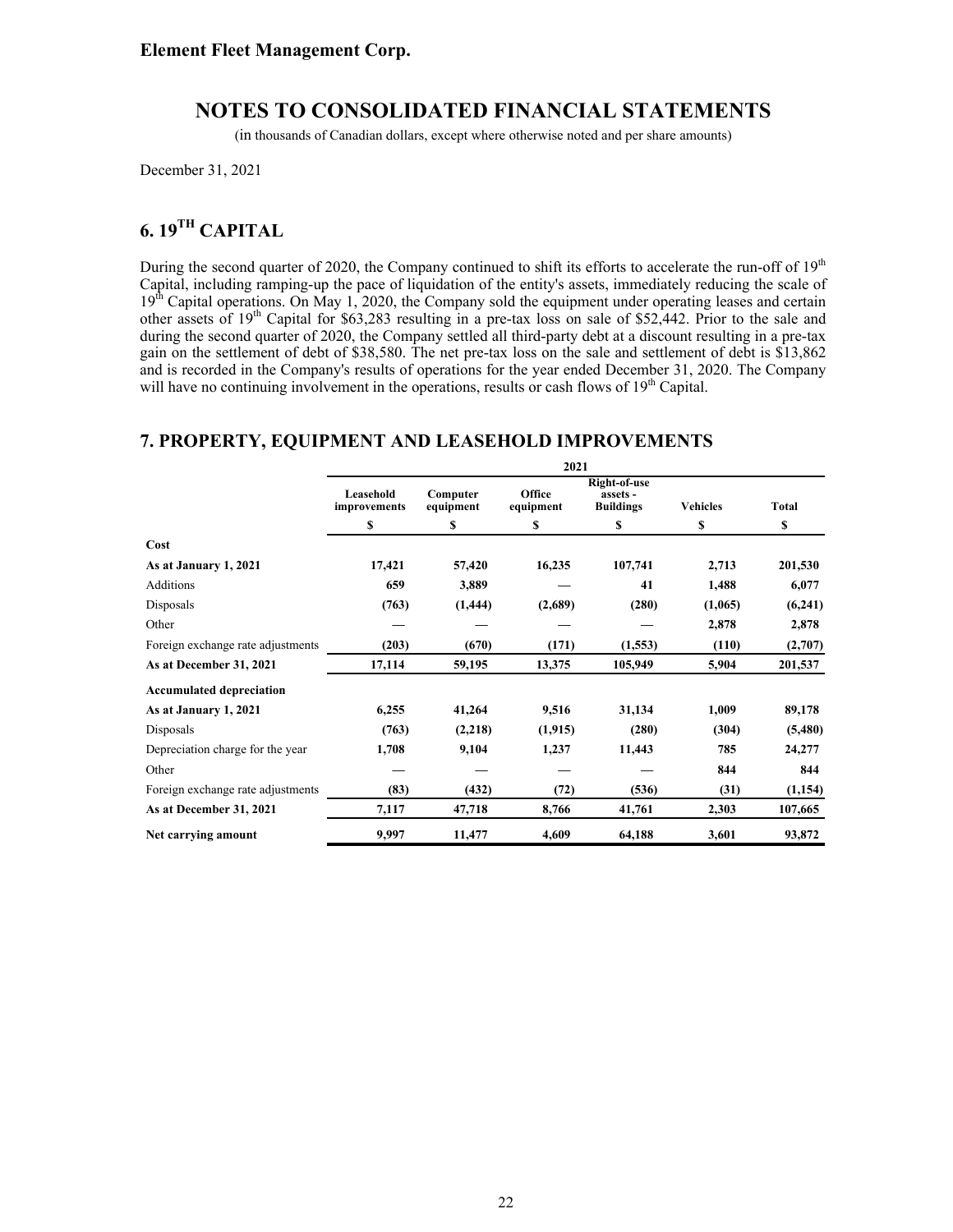(in thousands of Canadian dollars, except where otherwise noted and per share amounts)

December 31, 2021

|                                   | 2020                      |          |         |          |         |           |  |  |
|-----------------------------------|---------------------------|----------|---------|----------|---------|-----------|--|--|
|                                   | Leasehold<br>improvements | Vehicles | Total   |          |         |           |  |  |
|                                   | \$                        | \$       | \$      | \$       | \$      | \$        |  |  |
| Cost                              |                           |          |         |          |         |           |  |  |
| As at January 1, 2020             | 18,282                    | 49,393   | 14,565  | 108,264  | 7,103   | 197,607   |  |  |
| Additions                         | (86)                      | 8,911    | 8,692   | 5,320    | (2,696) | 20,141    |  |  |
| Disposals                         | (922)                     | (692)    | (6,694) | (5, 445) | (1,770) | (15, 523) |  |  |
| Impairment                        |                           | (4)      | (240)   | (45)     |         | (289)     |  |  |
| Foreign exchange rate adjustments | 147                       | (188)    | (88)    | (353)    | 76      | (406)     |  |  |
| As at December 31, 2020           | 17,421                    | 57,420   | 16,235  | 107,741  | 2,713   | 201,530   |  |  |
| Accumulated depreciation          |                           |          |         |          |         |           |  |  |
| As at January 1, 2020             | 4,794                     | 29,768   | 6,415   | 12,910   | 2,094   | 55,981    |  |  |
| Disposals                         | (490)                     | 2,716    | 974     | (2,361)  | (1,518) | (679)     |  |  |
| Depreciation charge for the year  | 1,895                     | 9,173    | 2,330   | 13,427   | 350     | 27,175    |  |  |
| Lease modifications               |                           |          |         | 3,120    |         | 3,120     |  |  |
| Impairment                        |                           | (2)      | (41)    | 3,867    |         | 3,824     |  |  |
| Foreign exchange rate adjustments | 56                        | (391)    | (162)   | 171      | 83      | (243)     |  |  |
| As at December 31, 2020           | 6,255                     | 41,264   | 9,516   | 31,134   | 1,009   | 89,178    |  |  |
| Net carrying amount               | 11,166                    | 16,156   | 6,719   | 76,607   | 1,704   | 112,352   |  |  |

## **8. INTANGIBLE ASSETS**

|                                      | <b>Computer software</b> |                                    |                   | <b>Customer relationships</b> |                                    |                   | Total             |
|--------------------------------------|--------------------------|------------------------------------|-------------------|-------------------------------|------------------------------------|-------------------|-------------------|
|                                      | Cost                     | <b>Accumulated</b><br>amortization | Net book<br>value | Cost                          | <b>Accumulated</b><br>amortization | Net book<br>value | Net book<br>value |
|                                      | \$                       | \$                                 | \$                | \$                            | \$                                 | \$                | \$                |
| As at January 1, 2021                | 297,952                  | (72, 444)                          | 225,508           | 849,975                       | (261, 105)                         | 588,870           | 814,378           |
| <b>Additions</b>                     | 80,231                   |                                    | 80,231            |                               |                                    |                   | 80,231            |
| Amortization                         |                          | (30,972)                           | (30, 972)         |                               | (30,601)                           | (30,601)          | (61, 573)         |
| Disposals/write-offs                 | (2,908)                  | 2,908                              |                   |                               |                                    |                   |                   |
| Foreign exchange rate<br>adjustments | (2,595)                  | 984                                | (1,611)           | (1,557)                       | 145                                | (1, 412)          | (3,023)           |
| As at December 31, 2021              | 372,680                  | (99, 524)                          | 273,156           | 848,418                       | (291, 561)                         | 556,857           | 830,013           |
| As at January 1, 2020                | 206,795                  | (45, 113)                          | 161,682           | 864,966                       | (233,369)                          | 631,597           | 793,279           |
| <b>Additions</b>                     | 85,555                   |                                    | 85,555            |                               |                                    |                   | 85,555            |
| Amortization                         |                          | (20, 353)                          | (20, 353)         |                               | (33, 253)                          | (33,253)          | (53,606)          |
| Other                                | 7,280                    | (7,280)                            |                   |                               |                                    |                   |                   |
| Foreign exchange rate<br>adjustments | (1,678)                  | 302                                | (1,376)           | (14,991)                      | 5,517                              | (9, 474)          | (10, 850)         |
| As at December 31, 2020              | 297,952                  | (72, 444)                          | 225,508           | 849,975                       | (261, 105)                         | 588,870           | 814,378           |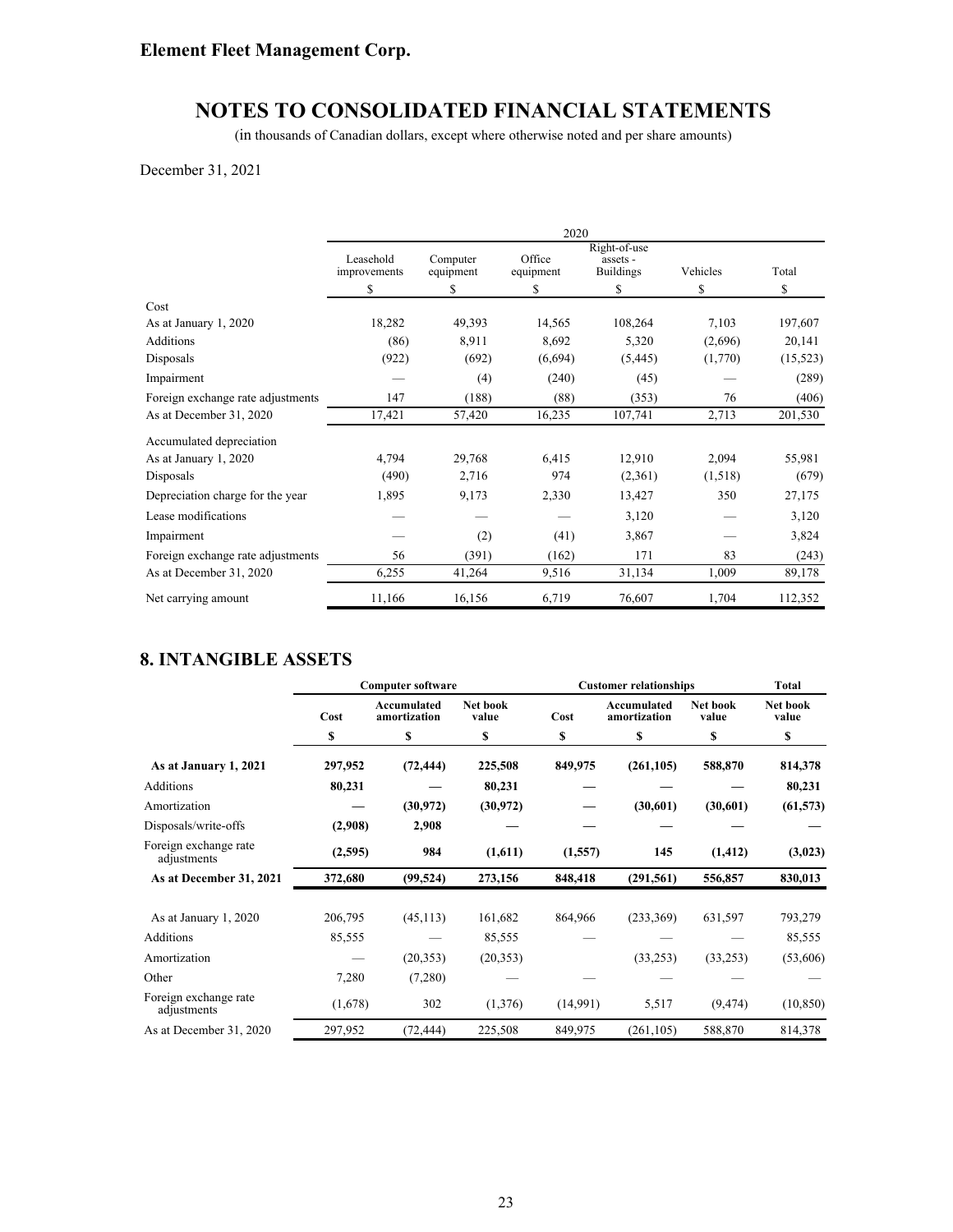(in thousands of Canadian dollars, except where otherwise noted and per share amounts)

December 31, 2021

### **9. GOODWILL**

|                                   | 2021      | 2020      |
|-----------------------------------|-----------|-----------|
|                                   | -S        |           |
| Balance, beginning of year        | 1,223,341 | 1,245,981 |
| Foreign exchange rate adjustments | (2,355)   | (22,640)  |
| Balance, end of year              | 1,220,986 | ,223,341  |

For the purpose of impairment testing, the recoverable amount of the CGU has been determined based on its value in use. The value in use method is based on estimated future cash flows over a five-year period referenced to the most recent financial forecasts approved by management and actual historic results, discounted to a present value. Beyond the initial five-year period, cash flows were estimated to grow at perpetual annual rates of up to 4%. The discount rate the Company applied in determining the recoverable amount was 12.10%, which comprised a risk-free rate, equity risk premium, size premium and company specific premium. These components were based on data from external sources.

In considering the sensitivity of the key assumptions discussed above, management determined that there is no plausible change in any of the above that would result in the carrying value of the Fleet Management CGU to exceed its recoverable value.

### **10. BORROWINGS**

The Company's outstanding borrowings were as follows:

|                                         |                                     | As at December 31, 2021                                              |                                                                                       |                            |  |  |
|-----------------------------------------|-------------------------------------|----------------------------------------------------------------------|---------------------------------------------------------------------------------------|----------------------------|--|--|
|                                         | <b>Balance</b><br>outstanding<br>\$ | Weighted<br>average<br>interest rate <sup>(1)</sup><br>$\frac{6}{6}$ | <b>Pledged finance</b><br>receivables and<br>equipment under<br>operating leases<br>S | <b>Cash reserves</b><br>\$ |  |  |
| Revolving term notes in amortization    | 2,154,974                           | 1.38                                                                 | 2,278,618                                                                             | 22,506                     |  |  |
| Variable funding notes                  | 3,605,799                           | 1.03                                                                 | 3,911,834                                                                             | 25,519                     |  |  |
| Other                                   | 61,693                              | 3.05                                                                 | 62,096                                                                                |                            |  |  |
| Vehicle management asset-backed debt    | 5,822,466                           | 1.19                                                                 | 6,252,548                                                                             | 48,025                     |  |  |
| Revolving senior credit facilities      | 1,106,629                           | 2.19                                                                 |                                                                                       |                            |  |  |
| Senior notes                            | 1,143,015                           | 2.60                                                                 |                                                                                       |                            |  |  |
|                                         | 8,072,110                           | 1.53                                                                 | 6,252,548                                                                             | 48,025                     |  |  |
| Deferred financing costs                | (27, 023)                           |                                                                      |                                                                                       |                            |  |  |
| Hedge accounting fair value adjustments | (6, 124)                            |                                                                      |                                                                                       |                            |  |  |
| <b>Total borrowings</b>                 | 8,038,963                           |                                                                      |                                                                                       |                            |  |  |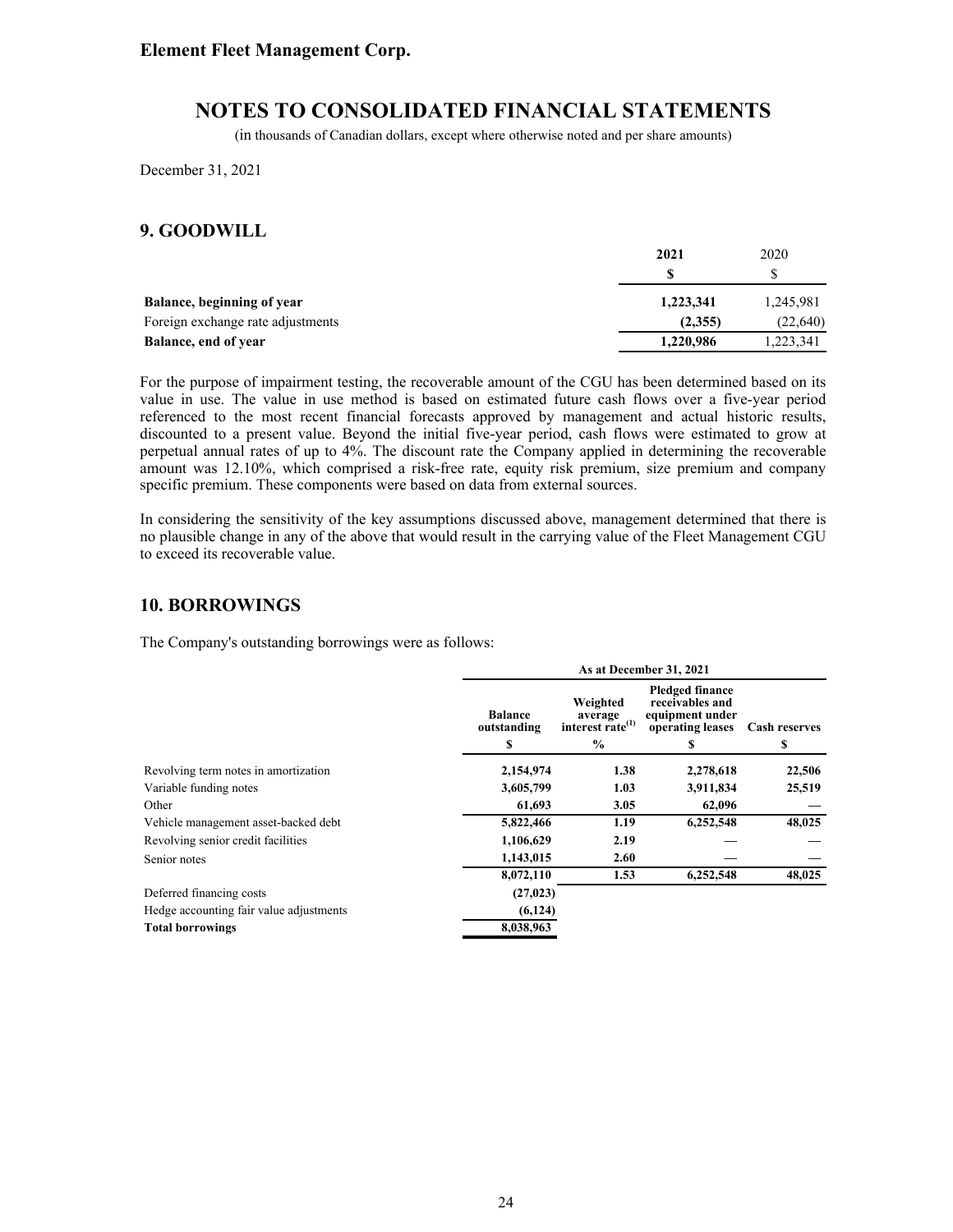(in thousands of Canadian dollars, except where otherwise noted and per share amounts)

December 31, 2021

|                                         | As at December 31, 2020 |                                                     |                                                                           |               |  |
|-----------------------------------------|-------------------------|-----------------------------------------------------|---------------------------------------------------------------------------|---------------|--|
|                                         | Balance<br>outstanding  | Weighted<br>average<br>interest rate <sup>(1)</sup> | Pledged finance<br>receivables and<br>equipment under<br>operating leases | Cash reserves |  |
|                                         | \$                      | $\frac{0}{0}$                                       | S                                                                         | \$            |  |
| Revolving term notes in amortization    | 4,005,371               | 2.25                                                | 4,097,274                                                                 | 48,365        |  |
| Variable funding notes                  | 3,768,395               | 1.25                                                | 3,974,534                                                                 | 27,667        |  |
| Other                                   | 44,841                  | 4.50                                                | 44,406                                                                    |               |  |
| Vehicle management asset-backed debt    | 7,818,607               | 1.78                                                | 8,116,214                                                                 | 76,032        |  |
| Revolving senior credit facilities      | 1,551,939               | 1.41                                                |                                                                           |               |  |
| Senior notes                            | 509,080                 | 3.85                                                |                                                                           |               |  |
|                                         | 9,879,626               | 1.83                                                | 8,116,214                                                                 | 76,032        |  |
| Deferred financing costs                | (29, 911)               |                                                     |                                                                           |               |  |
| Hedge accounting fair value adjustments | 14,621                  |                                                     |                                                                           |               |  |
| Total borrowings                        | 9,864,336               |                                                     |                                                                           |               |  |

1. Represents the weighted average stated interest rate of outstanding debt at period-end, and excludes amortization of deferred financing costs, premiums or discounts, stand-by fees and the effects of hedging.

The Company was in compliance with all financial and reporting covenants with all of its lenders at December 31, 2021.

#### **Vehicle management asset-backed debt**

Vehicle management asset-backed debt includes term notes and variable funding notes.

Term notes provide a fixed funding amount at the time of issuance.

For term notes, in amortization period, the monthly collection of lease payments allocable to the series is used in the repayment of principal until the notes are paid in full. The amortization period will continue through the earlier of: (i) 125 to 132 months following the commencement of the amortization period; or (ii) when the respective series of notes are paid in full. As at December 31, 2021, term notes, in amortization period, had a weighted average interest rate of 1.38%, which ranged from 0.33% to 4.21% with expected maturities in 2022 to 2023 (December 31, 2020 - the weighted average interest was 2.25% which ranged from 0.45% to 4.21%). Term notes, in revolving period, contain provisions that allow the outstanding debt to revolve for a specified period of time. During the revolving period, the monthly collection of lease payments allocable to each outstanding series creates availability to fund the acquisition of vehicles and/or equipment to be leased to clients. Upon expiration of the revolving period, notes begin amortizing. As at December 31, 2021 and 2020, there were no term notes in revolving period.

Variable funding notes provide a committed capacity that may be drawn upon as needed during a commitment period, which is primarily one to two years in duration. Similar to revolving term notes, the monthly collections in respect of pledged assets create availability to fund the acquisition of vehicles and/or equipment to be leased to clients. Available committed capacity under variable funding notes may be used to fund growth in net investment in fleet assets during the term of the commitment. Upon expiration of the commitment period, variable funding notes begin amortizing. As at December 31, 2021, variable funding notes had a weighted average floating interest rate of 1.03%, which ranged from 0.84% to 1.64% with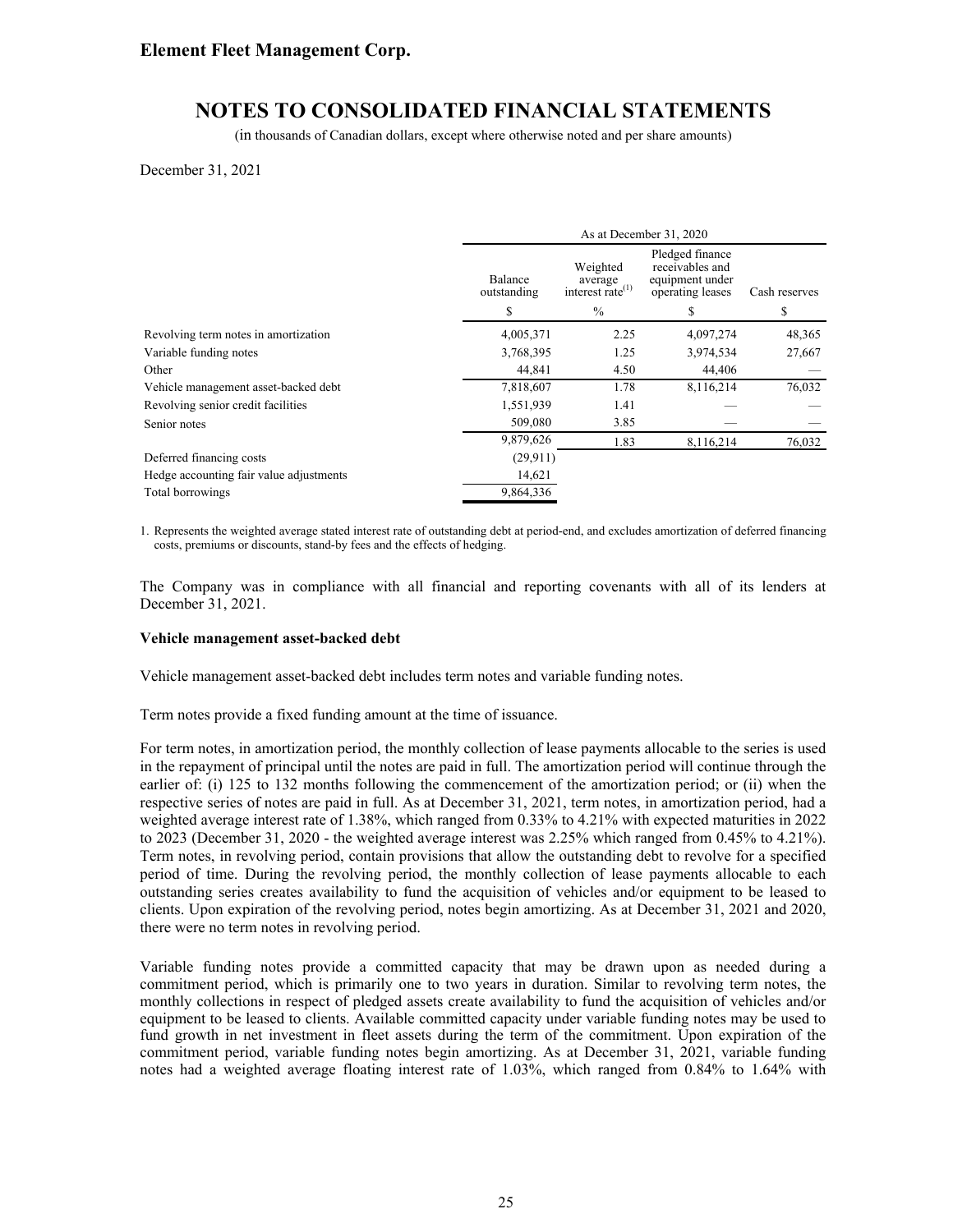(in thousands of Canadian dollars, except where otherwise noted and per share amounts)

December 31, 2021

expected maturities in 2022 to 2023 (December 31, 2020 - the weighted average interest was 1.25%, which ranged from 0.88% to 8.26%).

The notes are secured by either a security interest and/or legal ownership in fleet assets and the Company is also required to maintain certain cash reserves as credit enhancements.

During the year ended December 31, 2021, the Company issued \$952,518 (US \$750,004) of amortizing term notes at an initial weighted average interest rate of 0.51%. The proceeds from this issuance were used to pay down variable funding notes.

As at December 31, 2021, the Company had available capacity in variable funding notes and other of \$1,073,472 (December 31, 2020 – \$1,910,587) under its vehicle management asset-backed debt facilities.

#### **Revolving senior credit facilities**

The aggregate capacity under the senior credit facilities is \$2,349,532, composed of (i) a \$1,587,522 committed revolving facility with a maturity date of November 2, 2024, syndicated to a diverse group of Canadian, US and international banks (the "Syndicated Senior Credit Facility") and (ii) a \$762,010, committed revolving facility with a maturity date of September 30, 2026, provided by two Canadian banks. The Syndicated Senior Credit Facility was amended in October 2021, at which time the available capacity was reduced by \$635,009. As at December 31, 2021, \$1,106,629 was drawn on these senior credit facilities (December 31, 2020 - \$1,551,939). As at December 31, 2021, both facilities bear interest at the prime rate plus 0.125% or 1-month bankers' acceptance rate plus 1.125% per annum on outstanding Canadian dollar denominated balances (December 31, 2020 - 0.20% and 1.20% per annum, respectively) and US base rate plus 0.125% per annum or 1-month LIBOR rate plus 1.125% per annum on outstanding US dollar denominated balances (December 31, 2020 - 0.20% and 1.20% per annum, respectively). Additionally, the facilities bear interest at the 1-month Bank Bill Swap Bid Rate plus 1.125% per annum on outstanding Australian dollar denominated balances and the 1-month Bank Bill Reference Rate plus 1.125% per annum on outstanding New Zealand dollar denominated balances (December 31, 2020 - 1.20% and 1.20% per annum, respectively) and 28-day TIIE rate plus 1.125% per annum on outstanding Mexican peso denominated balances (December 31, 2020 – not applicable).

As at December 31, 2021, the Company had access to \$1,242,903 (December 31, 2020 - \$1,120,731) of available financing under the revolving senior credit facilities.

#### **Senior notes**

During the year ended December 31, 2021, the Company issued \$635,099 (US \$500,000) in aggregate principal amount of 1.60% senior unsecured notes due April 6, 2024. The senior unsecured notes were priced at \$99.883 per \$100 principal amount for an effective yield of 1.64%. Interest is paid semi-annually in arrears on April 6 and October 6, commencing on October 6, 2021.

As at December 31, 2021, the Company had \$1,143,015 (US \$900,000) in outstanding senior unsecured notes (December 31, 2020 - \$509,080 (US \$400,000)).

#### **Restricted funds**

As at December 31, 2021, restricted funds include (i) cash reserves of \$48,025 (December 31, 2020 - \$76,032), which represent collateral for secured borrowing arrangements; (ii) cash accumulated in the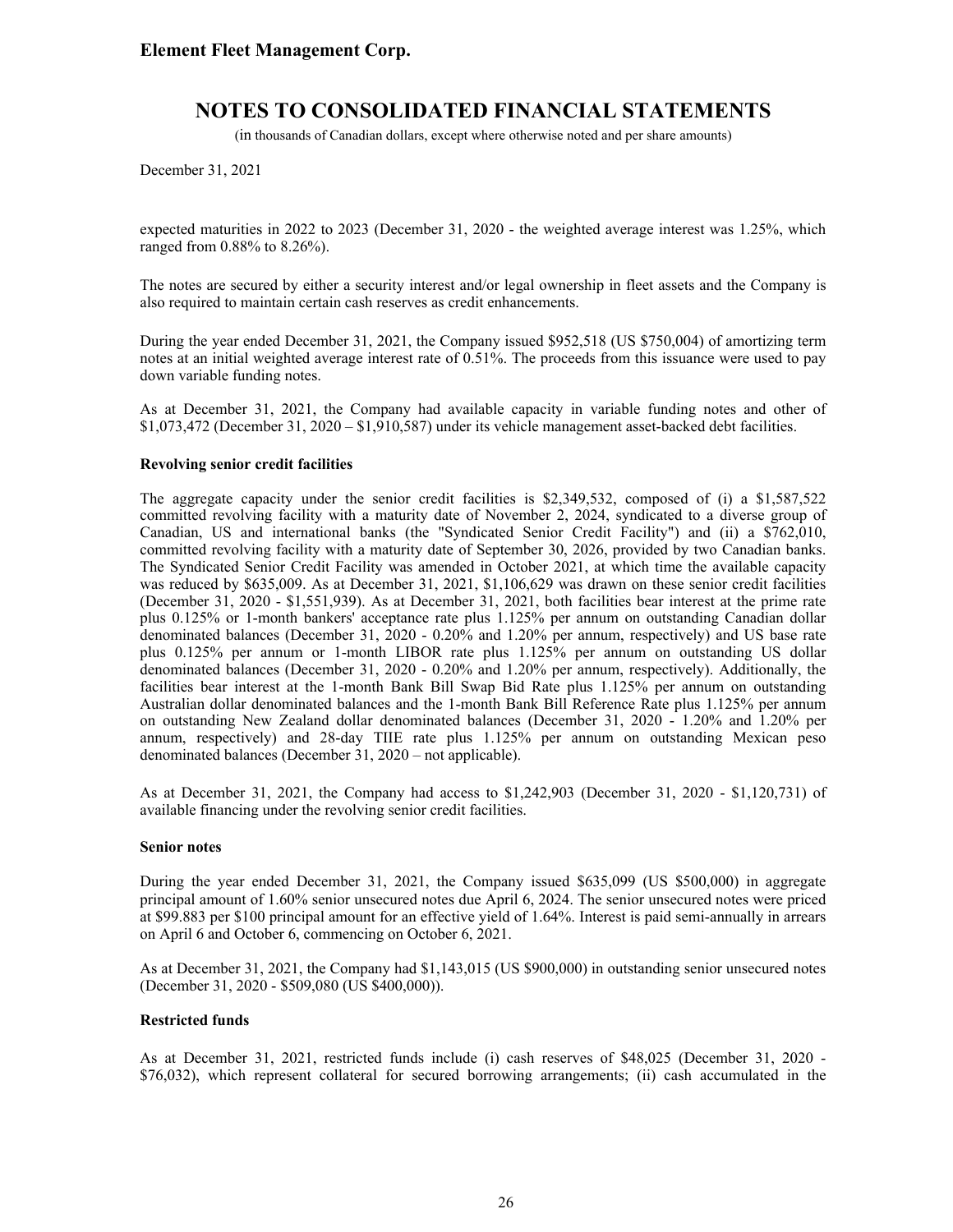(in thousands of Canadian dollars, except where otherwise noted and per share amounts)

December 31, 2021

collection account of \$347,148 (December 31, 2020 - \$297,373), which represents repayments received on assets financed pursuant to the secured borrowing facilities, which are subsequently utilized in accordance with applicable provisions; and (iii) cash of \$5,757 (December 31, 2020 - \$15,573) provided to counterparties as collateral against derivative liabilities.

#### **Contractual maturity of borrowings**

The contractual maturity of the borrowings gross of interest costs outstanding as at December 31, compared to the maturity of the gross investment in finance receivables and future minimum payments received on equipment under operating leases, is as follows:

|                                     |                                                             | 2021                                                                                 |               |                                                      | 2020                                                                    |               |
|-------------------------------------|-------------------------------------------------------------|--------------------------------------------------------------------------------------|---------------|------------------------------------------------------|-------------------------------------------------------------------------|---------------|
|                                     | <b>Borrowings gross</b><br>of interest costs <sup>(1)</sup> | <b>Finance receivables</b><br>and equipment under<br>operating leases <sup>(2)</sup> |               | Borrowings gross<br>of interest costs <sup>(1)</sup> | Finance receivables and<br>equipment under<br>operating leases $^{(2)}$ |               |
| Maturity                            | \$                                                          | S                                                                                    | $\frac{0}{0}$ | \$                                                   | S                                                                       | $\frac{0}{0}$ |
| Within 1 year                       | 2,768,842                                                   | 3,827,568                                                                            | $72.3\%$      | 3,552,846                                            | 4,587,092                                                               | 77.5 %        |
| In $1$ to $3$ years                 | 2,749,762                                                   | 3,641,598                                                                            | 75.5 %        | 4,026,993                                            | 4,950,073                                                               | 81.4 %        |
| In 3 to 5 years                     | 376,284                                                     | 704,026                                                                              | 53.4 %        | 370,377                                              | 908,011                                                                 | 40.8 %        |
| After 5 years                       | 5,672                                                       | 117,313                                                                              | 4.8 %         | 14,914                                               | 246,785                                                                 | $6.0 \%$      |
|                                     | 5,900,560                                                   | 8,290,505                                                                            | 71.2 %        | 7,965,130                                            | 10,691,961                                                              | 74.5 %        |
| Interest costs                      | (78,094)                                                    |                                                                                      |               | (146, 523)                                           |                                                                         |               |
| Net of interest costs               | 5,822,466                                                   |                                                                                      |               | 7,818,607                                            |                                                                         |               |
| Revolving senior<br>credit facility | 1,106,629                                                   |                                                                                      |               | 1,551,939                                            |                                                                         |               |
| Senior notes                        | 1,143,015                                                   |                                                                                      |               | 509,080                                              |                                                                         |               |
|                                     | 8,072,110                                                   |                                                                                      |               | 9,879,626                                            |                                                                         |               |

1. Maturity schedule for borrowings gross of interest costs has been calculated based on interest expense rates as at the respective year ends and excludes the impact of hedging, and assumes the interest rate remains unchanged for the remaining life of the debt, including floating rate credit facilities.

2. Maturity schedule for finance receivables is based on the gross investment balance, certain fleet management service receivables, and certain interim funding balances. For equipment under operating leases, the schedule is based on the existing contractual future minimum lease payments.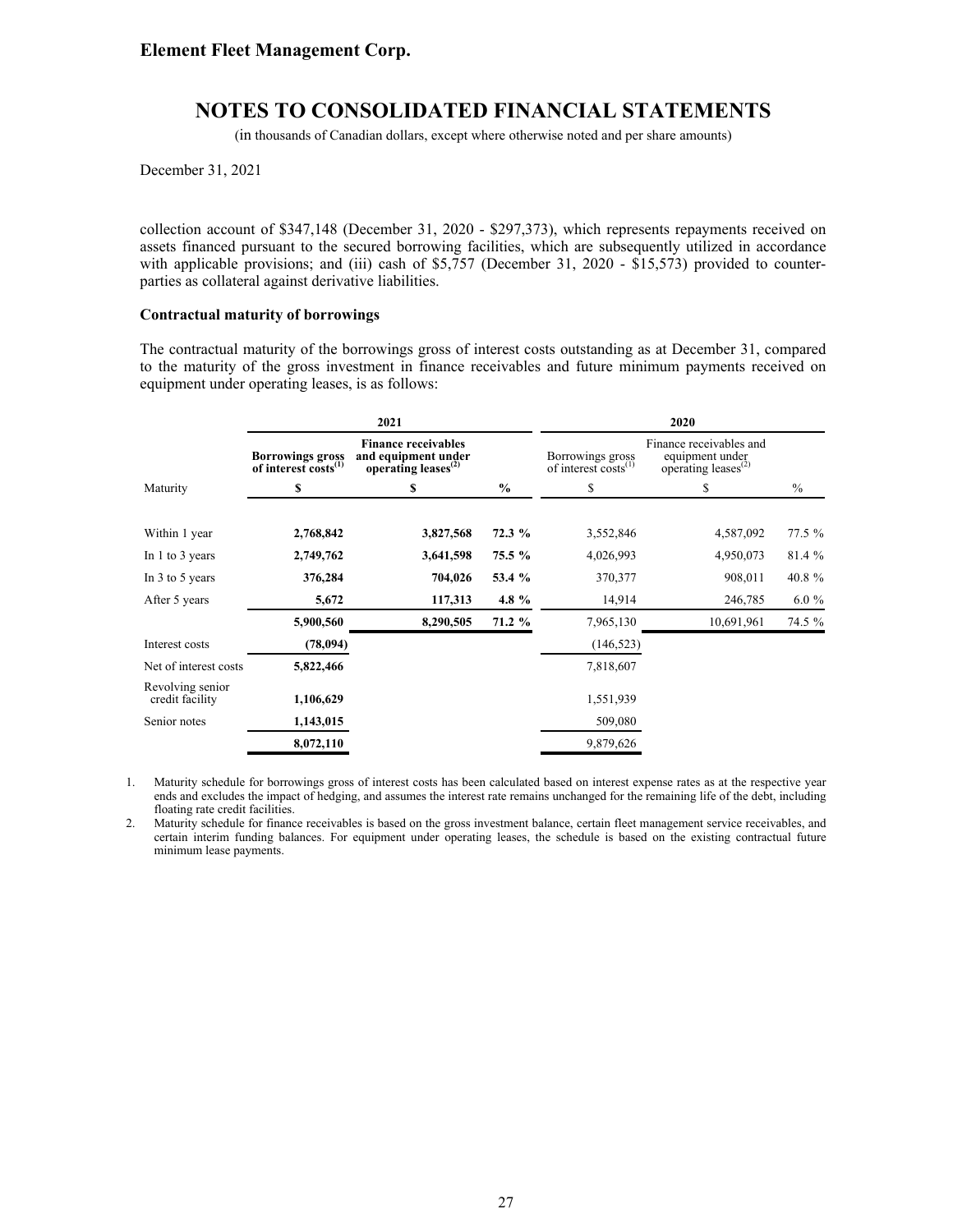(in thousands of Canadian dollars, except where otherwise noted and per share amounts)

December 31, 2021

## **11. CONVERTIBLE DEBENTURES**

Convertible debentures consist of:

|                   |                        | As at December 31, 2021                       |                                        |                         |                          |                 |                       |
|-------------------|------------------------|-----------------------------------------------|----------------------------------------|-------------------------|--------------------------|-----------------|-----------------------|
| <b>Issue Date</b> | Final<br>maturity date | <b>Conversion price</b><br>per share $^{(1)}$ | <b>Interest</b><br>rate <sup>(2)</sup> | Face<br>value           | <b>Deferred</b><br>costs | <b>Discount</b> | Net carrying<br>value |
|                   |                        | S                                             | $\frac{6}{9}$                          | \$                      | S                        | S               | \$                    |
| April 5, 2019     | June 30, 2024          | 12.05                                         | 4.250                                  | 172,500                 | (3,342)                  | (10,086)        | 159,072               |
|                   |                        |                                               |                                        |                         |                          |                 |                       |
|                   |                        |                                               |                                        | As at December 31, 2020 |                          |                 |                       |
| <b>Issue Date</b> | Final maturity<br>date | Conversion price<br>per share                 | Interest<br>rate $^{(2)}$              | Face<br>value           | Deferred<br>costs        | Discount        | Net carrying<br>value |
|                   |                        | \$                                            | $\frac{0}{0}$                          | \$                      | \$                       | \$              | \$                    |
| April 5, 2019     | June 30, 2024          | 12.05                                         | 4.250                                  | 172,500                 | (4, 567)                 | (13,666)        | 154,267               |

1. There was no change to the conversion price from the date of issuance for the April 5, 2019 issuance.

2. Stated interest rate on principal face value.

#### **April 5, 2019 Issuance**

On April 5, 2019, the Company closed on its offering of \$150,000, 4.25% aggregate principal amount of convertible unsecured subordinated debentures (the "2019 Debentures"). On April 8, 2019, the underwriters exercised in full their over-allotment option to purchase an additional \$22,500 aggregate principal amount of the 2019 Debentures. With the exercise of the over-allotment, the Company has issued a total of \$172,500 aggregate principal amount of 2019 Debentures pursuant to the offering.

To determine the initial amount of the respective debt and equity components of the 2019 Debentures issued, the carrying amount of the financial liability was first calculated by discounting the stream of future principal and interest payments at the rate of 6.80%, which represents the rate of interest prevailing at the date of issue for instruments of similar terms and risks. The debt component was assigned a value of \$146,553 (net of transaction costs of \$6,572) and the equity component was assigned a value of \$18,544 (net of after-tax transaction costs of \$831, and before the impact of deferred taxes).

The 2019 Debentures bear interest at an annual coupon rate of 4.25% payable semi-annually on the last day of June and December in each year, commencing on December 31, 2019. The maturity date for the 2019 Debentures is June 30, 2024.

Each 2019 Debenture is convertible into common shares at the option of the holder of a Debenture at any time prior to 5:00 p.m. (Toronto time) on June 30, 2024, initially at a conversion price of \$12.05 per common share (the "2019 Conversion Price"), subject to adjustment in accordance with the indenture agreement. Holders converting their 2019 Debentures will be entitled to receive, in addition to the applicable number of common shares to be received on conversion, accrued and unpaid interest thereon in cash for the period from the last interest payment date on their 2019 Debentures to, but excluding, the date of conversion.

The Company may redeem, subject to specified conditions and notice, on or after June 30, 2022 and prior to June 30, 2023, the 2019 Debentures in whole or in part from time to time, at a redemption price equal to the principal amount plus accrued and unpaid interest, provided that the volume weighted trading price of the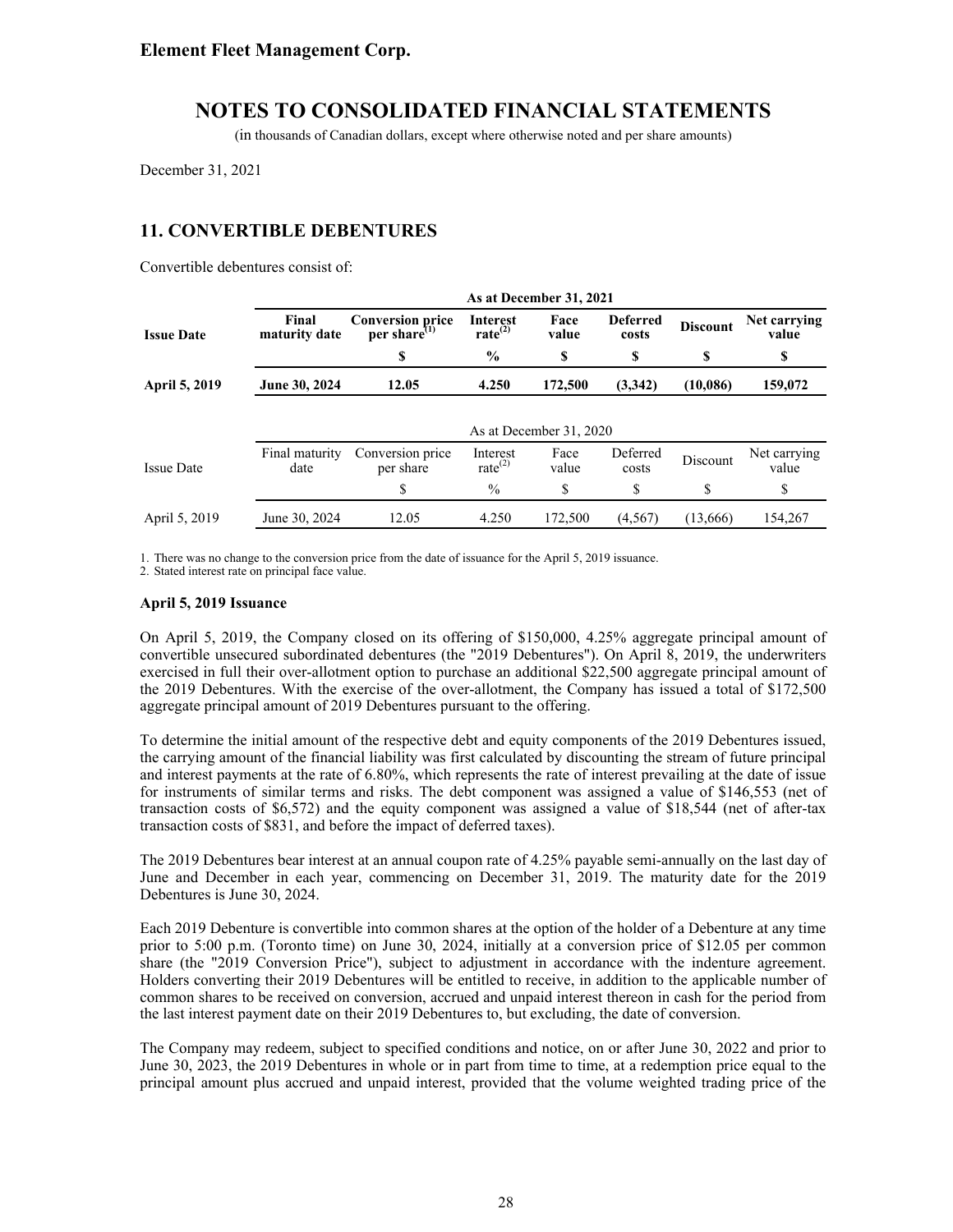(in thousands of Canadian dollars, except where otherwise noted and per share amounts)

December 31, 2021

common shares on the TSX for the 20 consecutive days preceding the date on which notice of redemption is given is not less than 125% of the 2019 Conversion Price.

Subject to required regulatory approvals and provided that there is not a current 2019 Debentures event of default, the Company may, at its option and with notice, elect to repay, in whole or in part, the principal amount of the 2019 Debentures that are to be redeemed or that have matured by issuing common shares to the holders of the 2019 Debentures. Payment would be satisfied by delivering that number of common shares obtained by dividing the principal amount of the 2019 Debentures to be redeemed or that have matured, by 95% of the current market price of the common shares on the redemption date or maturity date. Any accrued and unpaid interest will be paid in cash.

#### **May 29, 2015 Issuance**

On June 30, 2020, the \$567,200 4.25% extendible convertible unsecured subordinated debentures matured and were repaid in full, including accrued interest, by the Company, on June 29, 2020, in accordance with the Trust Indenture.

### **12. SHARE CAPITAL**

The Company is currently authorized to issue (i) an unlimited number of common shares without nominal or par value and (ii) an unlimited number of preferred shares, issuable in series.

|                                   | <b>Common shares</b> |             |  |
|-----------------------------------|----------------------|-------------|--|
|                                   | <b>Shares</b><br>#   | Amount<br>S |  |
| Balance, December 31, 2019        | 436,509,117          | 3,127,714   |  |
| Share issuance                    | 1,677,274            | 18,140      |  |
| Share repurchase                  | (762, 100)           | (5,500)     |  |
| Exercise of options               | 2,851,002            | 40,025      |  |
| Balance, December 31, 2020        | 440,275,293          | 3,180,379   |  |
| Share repurchase                  | (39,002,033)         | (284, 081)  |  |
| Exercise of options               | 3,803,967            | 55,298      |  |
| <b>Balance, December 31, 2021</b> | 405,077,227          | 2,951,596   |  |

#### **Share repurchase**

On November 4, 2020, the TSX approved the Company's notice of intention to commence a Normal Course Issuer Bid ("NCIB"). The NCIB allows the Company to repurchase on the open market (or as otherwise permitted), at its discretion during the period commencing on November 10, 2020 and ending on the earlier of November 9, 2021 or the completion of purchases under the NCIB, up to 43,929,594 common shares of the Company, subject to the normal terms and limitations of such bids which include the number of common shares purchased in any 12 month period being limited to 10% of the common shares outstanding at the commencement of such period. On November 10, 2021, the TSX approved Element's notice of intention to renew its NCIB. The renewal allows the Company to repurchase on the open market (or as otherwise permitted), at it's discretion during the period commencing on November 15, 2021 and ending on the earlier of November 14, 2022 or the completion of purchases under the NCIB, up to 40,968,811 common shares of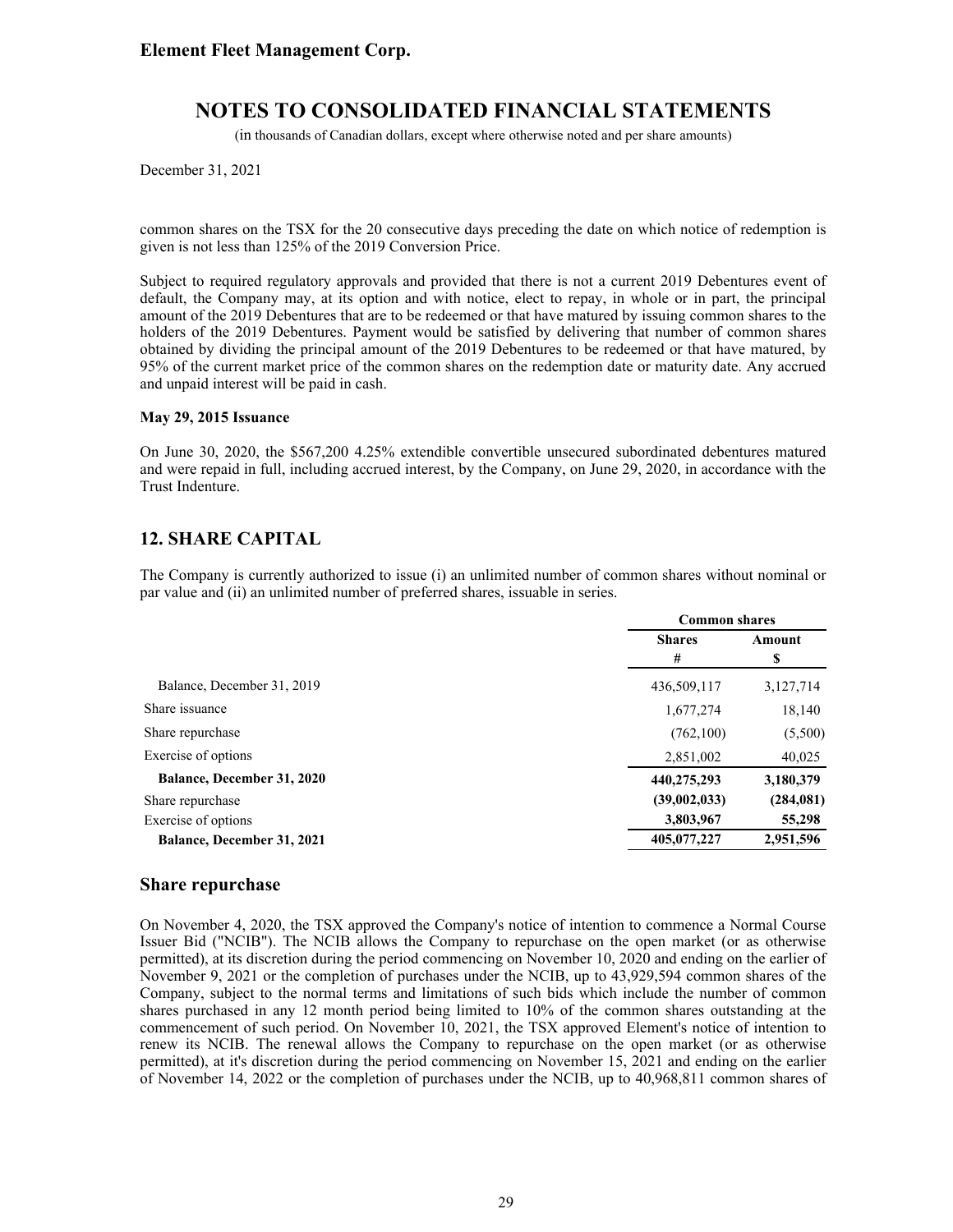(in thousands of Canadian dollars, except where otherwise noted and per share amounts)

December 31, 2021

the Company, subject to the normal terms and limitations of such bids, which include the number of common shares purchased in any 12 month period being limited to 10% of the common shares outstanding at the commencement of such period.

For the year ended December 31, 2021, 39,002,033 common shares have been repurchased for cancellation for \$533,081, including commission, at a volume weighted average price of \$13.67 per common share. For the year ended December 31, 2020, 762,100 common shares have been repurchased for cancellation for \$10,011, including commission, at a volume weighted average price of \$13.14 per common share. The Company applies trade date accounting in determining the date on which the share repurchase is reflected in the consolidated financial statements. The trade date is the date on which the Company commits itself to purchase the shares.

### **Issuance of common shares**

On October 27, 2020, the Board approved the termination of the dividend reinvestment plan ("DRIP") which was originally announced on October 1, 2018. The DRIP provided eligible shareholders the opportunity to reinvest their eligible cash dividends for additional common shares at a discount of 2% to the prevailing market price of the common shares on the TSX. Eligible shareholders were required to reside in Canada. Dividends declared after October 27, 2020 are not eligible for the DRIP.

For the year ended December 31, 2021, the Company issued nil common shares under the DRIP (December 31, 2020 - 1,677,274 common shares).

### **Common share dividends**

For the year ended December 31, 2021, the Company declared \$113,940 in common share dividends or \$0.273 per common share (December 31, 2020 - \$88,059 or \$0.201 per common share).

As at December 31, 2021, the accrued common share dividends were \$31,415 (December 31, 2020 – \$28,623).

#### **Increase in common share dividend**

On November 10, 2021, the Board approved the increase in the quarterly common share dividend from \$0.065 to \$0.0775 per share.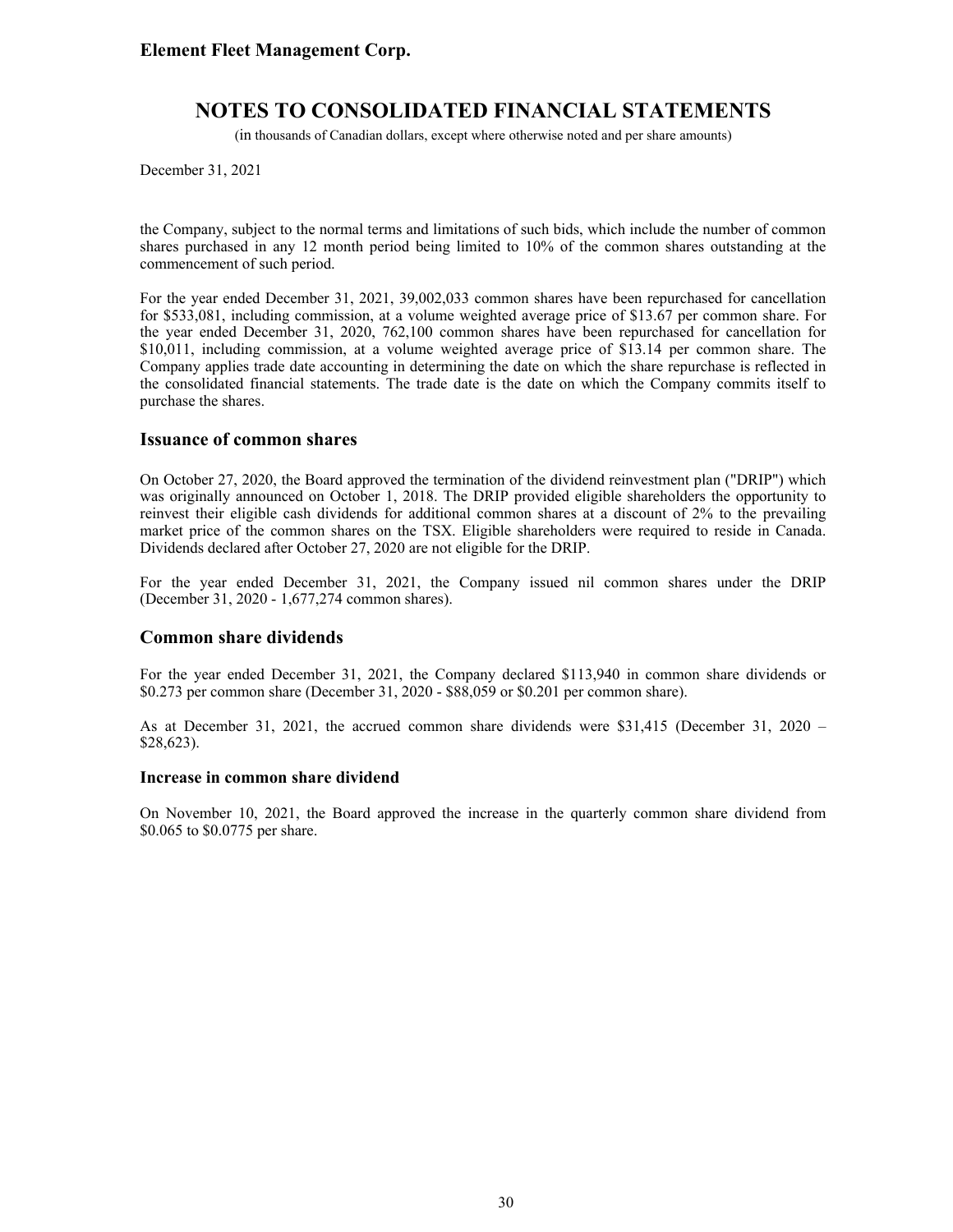(in thousands of Canadian dollars, except where otherwise noted and per share amounts)

December 31, 2021

### **Preferred shares**

The Company's cumulative 5-Year rate reset Preferred Shares series as at December 31, 2021 consist of the following:

| <b>Series</b> | <b>Issue date</b>    | Interest rate<br>$\frac{0}{0}$ | Gross   | After tax transaction costs Net proceeds<br>\$ |         | <b>Shares</b><br># |
|---------------|----------------------|--------------------------------|---------|------------------------------------------------|---------|--------------------|
| A             | December 17, 2013    | 6.93 <sup>1</sup>              | 115,000 | 4.625                                          | 110,375 | 4,600,000          |
|               | <b>March 7, 2014</b> | $6.21^{2}$                     | 128,160 | 3.416                                          | 124,744 | 5,126,400          |
| E             | June 18, 2014        | $5.903^3$                      | 133,048 | 3,054                                          | 129,994 | 5,321,900          |
|               | May 5, 2017          | 5.75                           | 150.000 | 3.244                                          | 146,756 | 6,000,000          |

1. On December, 20, 2018, Preferred Shares Series A dividend rate was reset from 6.60% to 6.93%.

2. On June 21, 2019, Preferred Shares Series C dividend rate was reset from 6.50% to 6.21%.

3. On September 19, 2019, Preferred Shares Series E dividend rate was reset from 6.40% to 5.903%.

For each five-year period, holders of the respective Series are entitled to receive a fixed, cumulative, preferential cash dividend, if, as and when declared by the Board, payable quarterly on the last business day of March, June, September and December in each year.

### **Preferred Shares, Series I**

The annual dividend rate will reset at each five-year period to the non-callable Government of Canada bond yield with a term to maturity of five years plus 4.64%, provided that, in any event, the annual fixed dividend rate shall not be less than 5.75%. The Company will have the right to redeem the Series I shares on June 30, 2022, and on June 30 every five years thereafter for \$25 per Series I share, plus accrued and unpaid dividends. Subject to the right of the Company to redeem the Series I shares, the holders of the Series I shares will have the right on June 30, 2022, and on June 30 every five years thereafter, to convert all or any of the Series I shares into Series J shares, on the basis of one Series J share for each Series I share converted. Holders of Series J shares are entitled to receive floating rate cumulative preferential cash dividends, if, as and when declared by the Board, payable quarterly on the last business day of March, June, September and December in each year. The annualized floating quarterly dividend rate will equal the sum of the average three-month Government of Canada Treasury Bill rate plus 4.64%.

### **Preferred Shares, Series E**

The annual dividend rate will reset at each five-year period to the non-callable Government of Canada bond yield with a term to maturity of five years plus 4.72%. The Company will have the right to redeem the Series E shares on September 30, 2024, and on September 30 every five years thereafter for \$25 per Series E share, plus accrued and unpaid dividends. Subject to the right of the Company to redeem the Series E shares, the holders of the Series E shares will have the right on September 30, 2020, and on September 30 every five years thereafter, to convert all or any of the Series E shares into Series F shares, on the basis of one Series F share for each Series E share converted. Holders of Series F shares are entitled to receive floating rate cumulative preferential cash dividends, if, as and when declared by the Board, payable quarterly on the last business day of March, June, September and December in each year. The annualized floating quarterly dividend rate will equal the sum of the average three-month Government of Canada Treasury Bill rate plus 4.72%.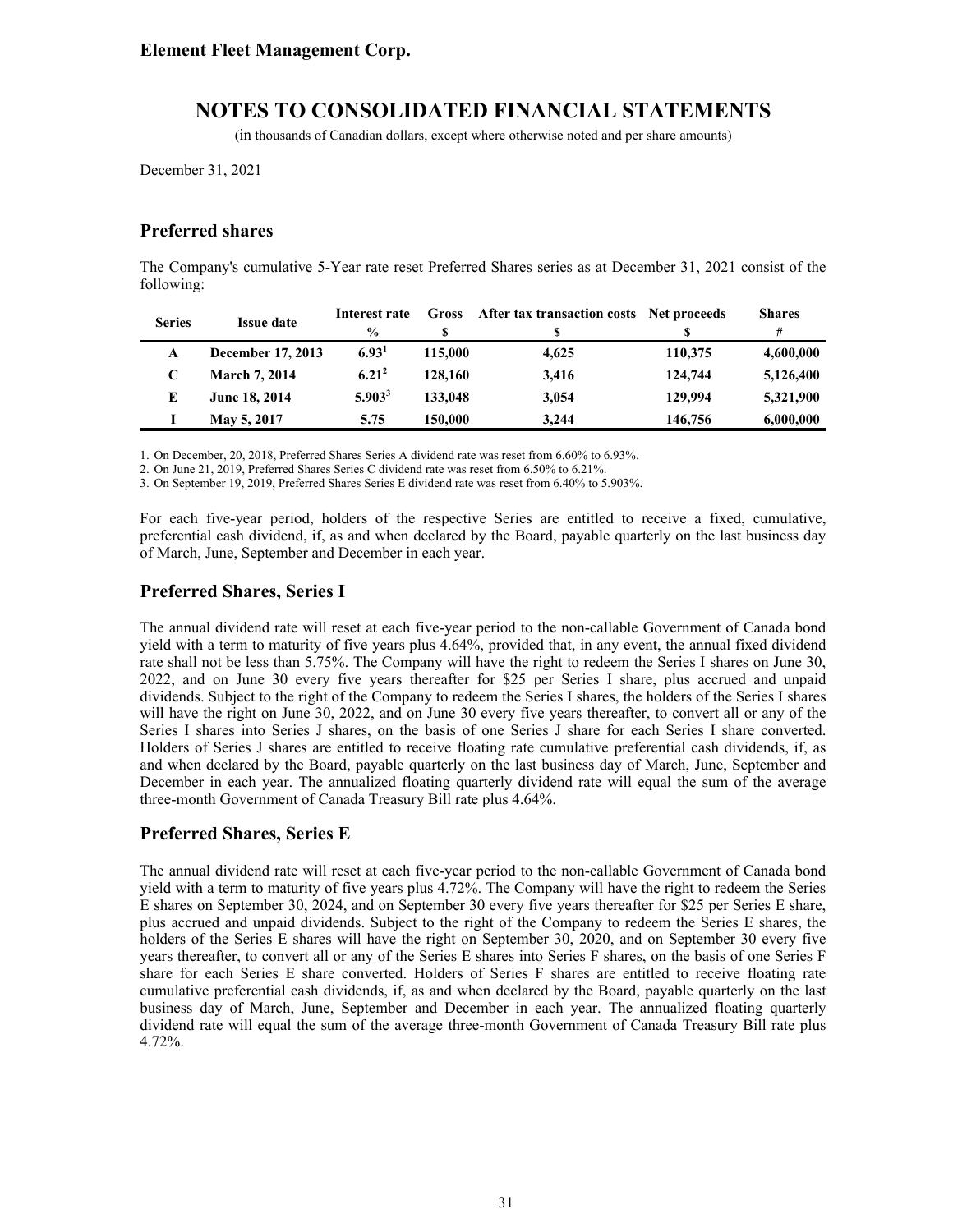(in thousands of Canadian dollars, except where otherwise noted and per share amounts)

December 31, 2021

### **Preferred Shares, Series C**

The annual dividend rate will reset at each five year period to the non-callable Government of Canada bond yield with a term to maturity of five years plus 4.81%. The Company had the right to redeem the Series C shares on June 30, 2024, and will so on June 30 every five years thereafter for \$25 per Series C share, plus accrued and unpaid dividends. Subject to the right of the Company to redeem the Series C shares, the holders of the Series C shares had the right on June 30, 2024, and will so on June 30 every five years thereafter, to convert all or any of the Series C shares into Series D shares, on the basis of one Series D share for each Series C share converted. Holders of Series D shares are entitled to receive floating rate cumulative preferential cash dividends, if, as and when declared by the Board, payable quarterly on the last business day of March, June, September and December in each year. The annualized floating quarterly dividend rate will equal the sum of the average three-month Government of Canada Treasury Bill rate plus 4.81%.

### **Preferred Shares, Series A**

The annual dividend rate will reset at each five-year period to the non-callable Government of Canada bond yield with a term to maturity of five years plus 4.71%. The Company will have the right to redeem the Series A shares on December 31, 2023, and on December 31 every five years thereafter for \$25 per Series A share, plus accrued and unpaid dividends. Subject to the right of the Company to redeem the Series A shares, the holders of the Series A shares will have the right on December 31, 2023, and on December 31 every five years thereafter, to convert all or any of the Series A shares into Series B shares, on the basis of one Series B share for each Series A share converted. Holders of Series B shares are entitled to receive floating rate cumulative preferential cash dividends, if, as and when declared by the Board, payable quarterly on the last business day of March, June, September and December in each year. The annualized floating quarterly dividend rate will equal the sum of the average three-month Government of Canada Treasury Bill rate plus 4.71%.

### **Series G Preferred Shares Redemption**

On September 30, 2020, the Company redeemed all of its 6,900,000 Series G Preferred Shares for a redemption price equal to \$25.00 per share for a total of \$172,500 together with all accrued and unpaid dividends.

### **Preferred share dividends**

For the year ended December 31, 2021, the Company declared \$32,412 in preferred share dividends (December 31, 2020 – \$40,820).

As at December 31, 2021, the accrued preferred share dividends were \$89 (December 31, 2020 – \$89).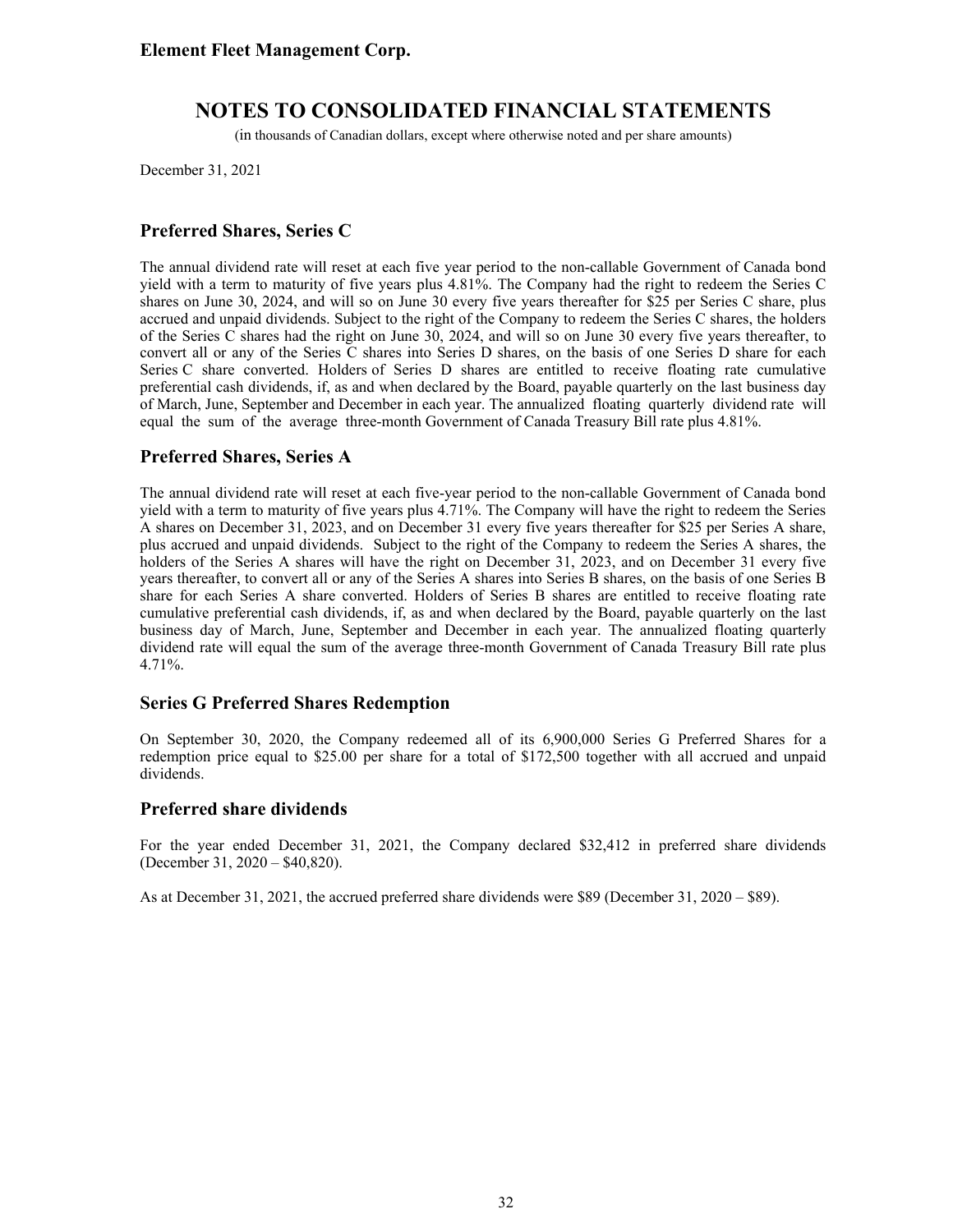(in thousands of Canadian dollars, except where otherwise noted and per share amounts)

December 31, 2021

### **13. SHARE-BASED COMPENSATION**

Share-based compensation expense consists of the following:

|                             |              | Year ended           |  |  |
|-----------------------------|--------------|----------------------|--|--|
|                             | December 31, | December 31.<br>2020 |  |  |
|                             | 2021         |                      |  |  |
|                             | \$           | \$                   |  |  |
| (a) Stock options           | 232          | 590                  |  |  |
| (b) Deferred share units    | 1,295        | 2,001                |  |  |
| (c) Performance share units | 12,582       | 21,559               |  |  |
| (d) Restricted share units  | 10,011       | 10,883               |  |  |
|                             | 24,120       | 35,033               |  |  |

### **(a) Stock options**

The changes in the number of stock options during the periods were as follows:

|                                       | Number of<br>options | Weighted<br>average<br>exercise price |  |
|---------------------------------------|----------------------|---------------------------------------|--|
|                                       | #                    | \$                                    |  |
| Outstanding, December 31, 2019        | 16,412,433           | 10.26                                 |  |
| Forfeited                             | (62,984)             | 8.69                                  |  |
| Expired                               | (1, 565, 163)        | 12.13                                 |  |
| Exercised <sup>(1)</sup>              | (3,761,627)          | 10.22                                 |  |
| <b>Outstanding, December 31, 2020</b> | 11,022,659           | 10.01                                 |  |
| Forfeited                             | (20, 434)            | 10.21                                 |  |
| Expired                               | (928, 221)           | 12.79                                 |  |
| Exercised $^{(1)}$                    | (4,549,219)          | 10.79                                 |  |
| <b>Outstanding, December 31, 2021</b> | 5,524,785            | 8.45                                  |  |

1. Weighted average share price of options exercised during the year ended December 31, 2021 was \$13.67 (year ended December 31,  $2020 - $12.45$ ).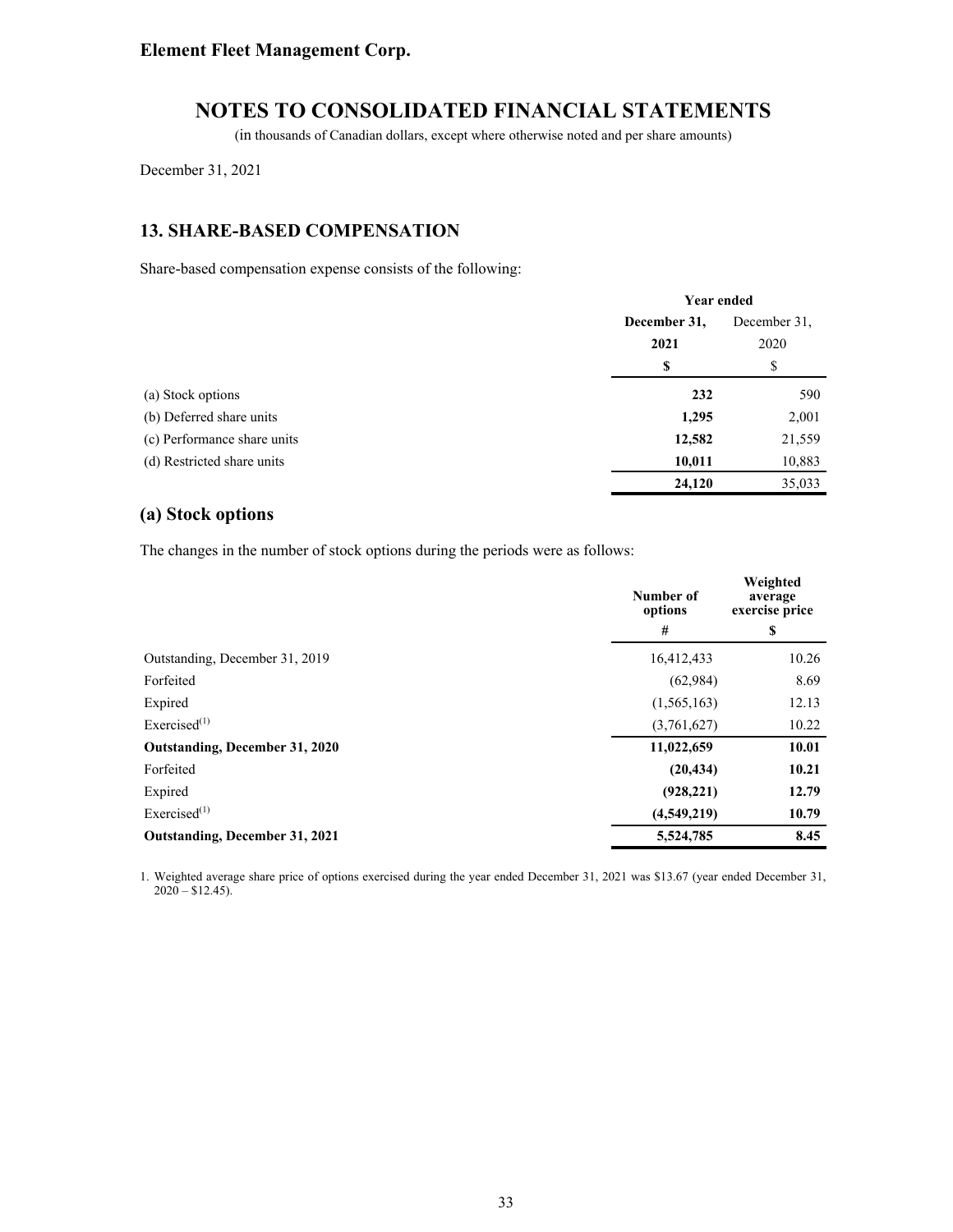(in thousands of Canadian dollars, except where otherwise noted and per share amounts)

December 31, 2021

As at December 31, 2021, the following employee and director stock options to purchase common shares were outstanding:

|                          | Weighted avg remaining life | <b>Options Outstanding</b> |
|--------------------------|-----------------------------|----------------------------|
| Range of exercise prices | (in years)                  | #                          |
| \$5.01 to \$10.00        | 3.16                        | 3,513,144                  |
| \$10.01 to \$15.00       | 1.17                        | 1,978,307                  |
| $$15.01$ and over        | 0.70                        | 33,334                     |
|                          | 2.43                        | 5,524,785                  |

1. All options have vested as at December 31, 2021.

### **(b) Deferred share units, performance share units and restricted share units**

|                                       | Deferred share<br>units | Performance<br>share units | <b>Restricted</b><br>share units |
|---------------------------------------|-------------------------|----------------------------|----------------------------------|
|                                       | #                       | #                          | #                                |
| Outstanding, December 31, 2019        | 682,703                 | 1,507,806                  | 1,896,940                        |
| Granted                               | 176,534                 | 578,018                    | 786,848                          |
| Forfeited                             |                         | (1,388)                    | (102, 527)                       |
| Redeemed                              | (225, 266)              | (203, 186)                 | (1,071,054)                      |
| <b>Outstanding, December 31, 2020</b> | 633,971                 | 1,881,250                  | 1,510,207                        |
| Granted                               | 137,482                 | 807,642                    | 904,146                          |
| Forfeited                             |                         |                            | (105,908)                        |
| Redeemed                              |                         | (569, 552)                 | (776, 521)                       |
| <b>Outstanding, December 31, 2021</b> | 771,453                 | 2.119.340                  | 1.531.924                        |

#### **(i) Deferred share units ("DSUs")**

As at December 31, 2021, the fair value of DSUs recorded on the consolidated statements of financial position as accounts payable and accrued liabilities was \$9,936 (December 31, 2020 – \$8,483).

#### **(ii) Performance share units ("PSUs")**

As at December 31, 2021, 2,119,340 PSUs remain unvested and outstanding, and the amortized fair value of PSUs recorded on the consolidated statements of financial position as accounts payable and accrued liabilities was \$33,236 (December 31, 2020 – 1,881,250 PSUs and \$27,239 of liabilities). Certain PSUs issued during 2021, 2020, and 2019 contain a multiplier factor and the final number of PSUs that will vest will range from 50% to 200% of the initial number awarded based on certain performance targets. The PSUs outstanding will vest on achievement of specific performance conditions over 2021, 2022 and 2023.

#### **(iii) Restricted share units ("RSUs")**

As at December 31, 2021, 1,531,924 RSUs remain unvested and outstanding, and the amortized fair value of RSUs recorded on the consolidated statements of financial position as accounts payable and accrued liabilities was \$10,810 (December 31, 2020 – 1,510,207 RSUs and \$12,618 of liabilities). The RSUs outstanding will vest over one, two and three years.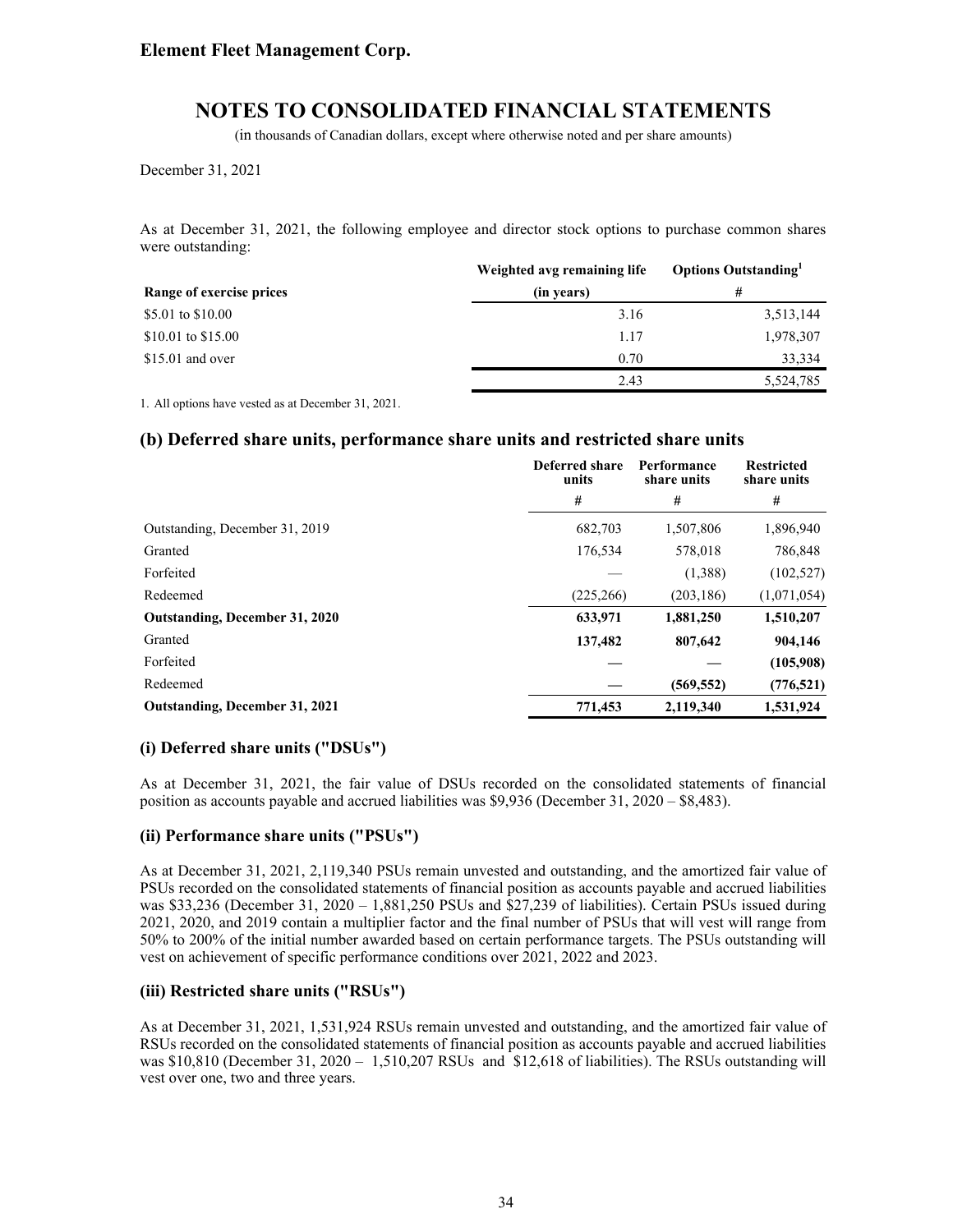(in thousands of Canadian dollars, except where otherwise noted and per share amounts)

December 31, 2021

### **(iv) Hedging of DSUs, PSUs and RSUs**

As at December 31, 2021, the Company has hedged 2,619,300 referenced share units with net derivative assets of \$6,244, which will be applied to the settlement of PSU, RSU and DSU awards (December 31, 2020 – 2,569,991 referenced share units hedged and net derivative assets of \$6,894). For the year ended December 31, 2021, derivative mark to market adjustments were netted against share-based compensation expense of \$112 (December 31, 2020 - \$5,709).

### **14. REVENUE**

Set out below is the disaggregation of the Company's revenue before interest expense.

|                                                  | <b>Year ended</b> |              |  |
|--------------------------------------------------|-------------------|--------------|--|
|                                                  | December 31,      | December 31, |  |
|                                                  | 2021              | 2020         |  |
|                                                  | \$                | \$           |  |
| <b>Major service lines</b>                       |                   |              |  |
| Interest income, net                             | 372,110           | 522,785      |  |
| Rental revenue                                   | 627,515           | 595,372      |  |
| Gain on sale of equipment under operating leases | 80,445            | 52,205       |  |
| Depreciation of equipment under operating leases | (450, 256)        | (428, 464)   |  |
| Financing revenue before interest expense        | 629,814           | 741,898      |  |
| Service revenue, net                             | 380,013           | 379,141      |  |
| Vehicle sales and end of contract fees           | 92,452            | 102,713      |  |
| Servicing income, net                            | 472,465           | 481,854      |  |
| Syndication revenue, net                         | 64,412            | 75,552       |  |
| Net revenue before interest expense              | 1,166,691         | 1,299,304    |  |
| Primary geographical markets                     |                   |              |  |
| US and Canada                                    | 791,014           | 991,979      |  |
| Australia and New Zealand                        | 221,402           | 186,224      |  |
| Mexico                                           | 154,275           | 121,101      |  |
| Net revenue before interest expense              | 1,166,691         | 1,299,304    |  |
| Timing of revenue recognition                    |                   |              |  |
| Revenue earned at a point in time                | 368,234           | 424,085      |  |
| Revenue earned over time                         | 798,457           | 875,219      |  |
| Net revenue before interest expense              | 1,166,691         | 1,299,304    |  |
|                                                  |                   |              |  |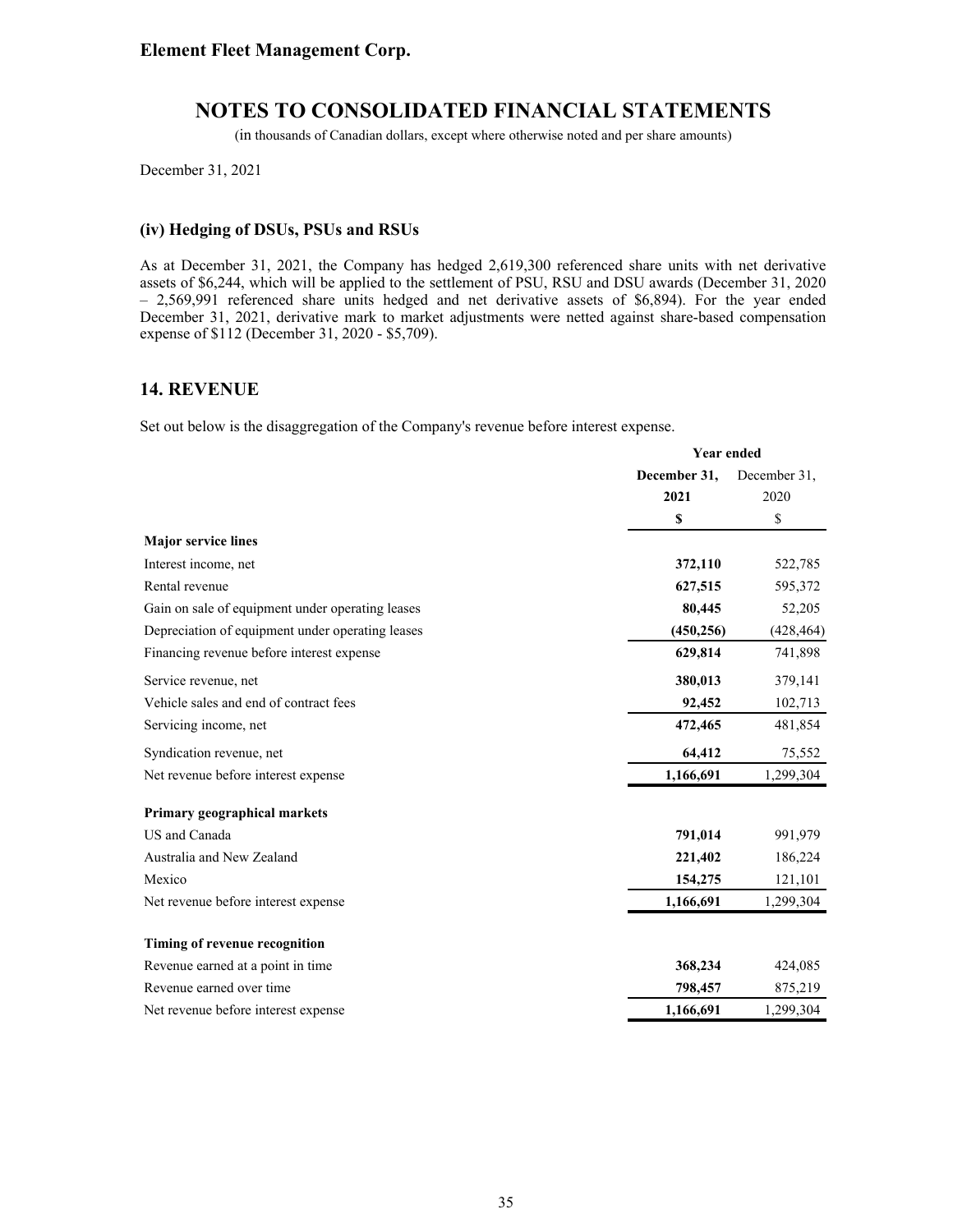(in thousands of Canadian dollars, except where otherwise noted and per share amounts)

December 31, 2021

Revenue earned at a point in time includes gain on sale of equipment under operating leases, commissions from repairs due to accidents, fuel, title and registration fees, syndication revenue, and vendor commissions. Revenue earned over time includes interest income and rental revenue, fleet maintenance and accident management fees, and telematics fees.

### **(A) Contract balances**

|                 | As at December<br>31, 2021 | As at December 31,<br>2020 |  |
|-----------------|----------------------------|----------------------------|--|
|                 |                            |                            |  |
| Contract assets | 12.619                     | 15.214                     |  |

Contract assets represent the costs the Company incurs to enter into service contracts with clients including certain commissions. Contract assets are recorded in the unamortized deferred costs and subsidies line within note 4. For the year ended December 31, 2021, the Company has recorded \$9,450 of amortization on its service contract assets (December 31, 2020 - \$9,452).

### **B) Performance obligations**

*Fixed-fee Service Contracts.* The Company provides separately priced and contracted service contracts to its fleet clients that include fuel cards, accident management services, and maintenance services. These service contracts generally have open-ended terms and can be in place as long as the client uses the underlying vehicle that is being serviced. Fees are billed monthly and revenue is recognized over the term of the agreement proportionally over the passage of time.

## **15. INCOME TAXES**

The major components of the provision for income taxes for the years ended December 31 are as follows:

|                                                                          | 2021    | 2020    |
|--------------------------------------------------------------------------|---------|---------|
|                                                                          | S       |         |
| <b>Consolidated statements of operations</b>                             |         |         |
| Current income tax expense                                               | 45,915  | 45,988  |
| Foreign withholding tax expense                                          | 5,928   | 3,736   |
| Origination and reversal of temporary differences                        | 49,827  | (3,763) |
| Income tax expense reported in the consolidated statements of operations | 101,670 | 45,961  |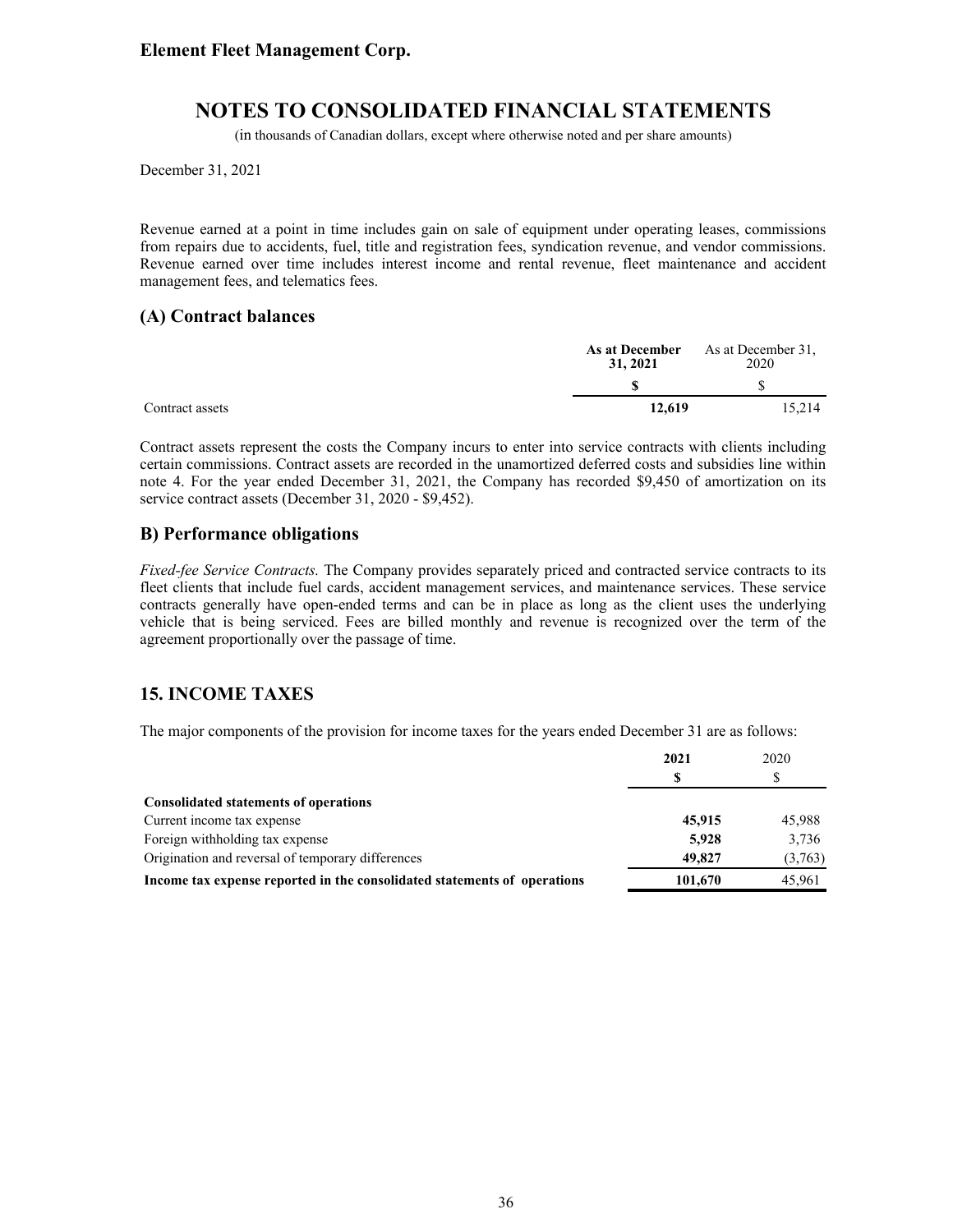## **NOTES TO CONSOLIDATED FINANCIAL STATEMENTS**

(in thousands of Canadian dollars, except where otherwise noted and per share amounts)

December 31, 2021

Reconciliation of the effective tax rate for the years ended December 31:

|                                                             | 2021      | 2020      |
|-------------------------------------------------------------|-----------|-----------|
|                                                             | \$        | \$        |
| Income before income taxes                                  | 457,676   | 333,053   |
| Combined statutory Canadian federal and provincial tax rate | 25.95 %   | 25.95 %   |
| Income tax expense based on statutory rate                  | 118,767   | 86,427    |
| Income taxes adjusted for the effect of:                    |           |           |
| Non-deductible and non-taxable items                        | (17, 233) | (26, 855) |
| Foreign rate differential                                   | 698       | 1,982     |
| Adjustments of prior year taxes and other                   | (562)     | (15, 593) |
| Income tax expense                                          | 101,670   | 45,961    |
| Deferred taxes as at December 31 relate to the following:   |           |           |
|                                                             | 2021      | 2020      |
|                                                             | \$        | \$        |
| Deferred tax assets                                         |           |           |
| Share and convertible debentures issuance costs             | 900       | 1,986     |
| Tax loss carryforwards                                      | 1,121,493 | 1,047,890 |
| Transaction and integration costs                           | 25,978    | 28,554    |
| Capital assets, intangibles, and other                      | 64,595    |           |
| Deferred share units                                        | 19,903    | 18,470    |
|                                                             | 1,232,869 | 1,096,900 |
| Deferred tax liabilities                                    |           |           |
| Finance receivables                                         | 862,130   | 583,202   |
| Intangible assets arising from acquisitions                 | 12,118    | 11,499    |
| Convertible debentures                                      | 2,618     | 3,547     |
| Capital assets, intangibles and other                       |           | 98,723    |
| Unrealized gain or loss on foreign exchange and derivatives | 27,598    | 13,585    |
|                                                             | 904,464   | 710,556   |
| Net deferred tax asset position                             | 328,405   | 386,344   |

Deferred tax assets and liabilities are assessed by the Company for presentation in the consolidated statement of financial position. As a result, as at December 31, the deferred tax assets and liabilities are reported as:

|                                 | 2021    | 2020    |
|---------------------------------|---------|---------|
|                                 | S       |         |
| Deferred tax assets             | 417,708 | 444.120 |
| Deferred tax liabilities        | 89,303  | 57,776  |
| Net deferred tax asset position | 328,405 | 386,344 |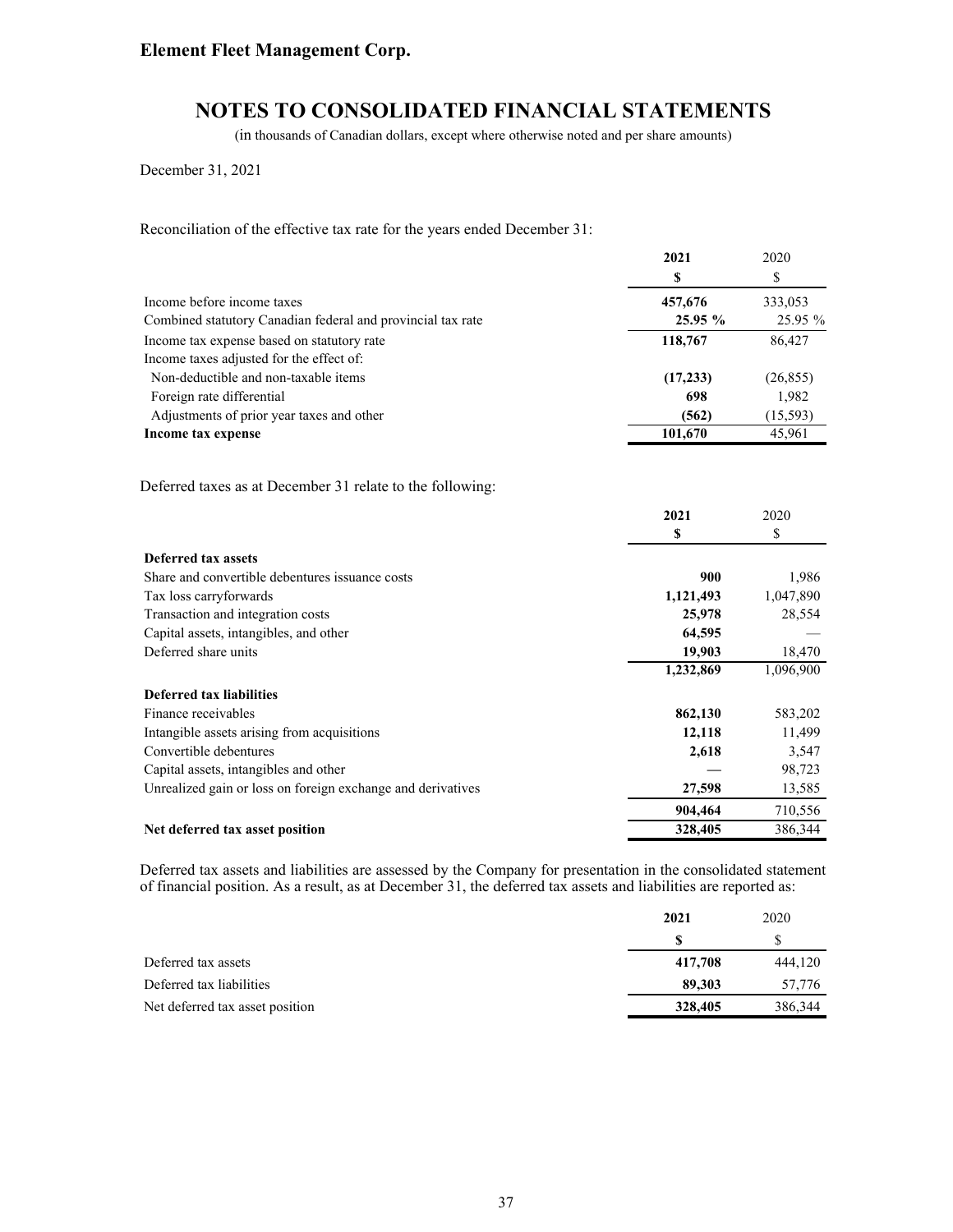(in thousands of Canadian dollars, except where otherwise noted and per share amounts)

December 31, 2021

Reconciliation of the net deferred tax asset for the years ended December 31 is as follows:

|                                                     | 2021      | 2020    |  |
|-----------------------------------------------------|-----------|---------|--|
|                                                     | \$        |         |  |
| Balance, beginning of the year                      | 386,344   | 392,727 |  |
| Tax (expense) benefit recognized in profit or loss  | (49, 827) | 3,763   |  |
| Tax expense recognized through shareholders' equity | (1,086)   | (1,086) |  |
| Tax expense recognized through OCI                  | (7,026)   | (9,060) |  |
| Balance, end of the year                            | 328,405   | 386.344 |  |

Management has concluded the deferred tax asset of \$417,708 meets the relevant recognition criteria under IFRS. Management's conclusion is supported by forecasted taxable profits, embedded profits in existing finance receivables and the future reversal of existing taxable temporary differences which are expected to produce sufficient taxable income to realize the deferred tax asset.

The Company has incurred capital losses for tax purposes of \$271,529 (2020 - \$247,668), which are available to reduce future capital gains.

There are no other unused tax losses and temporary differences that have not been recognized for the year ended December 31, 2021.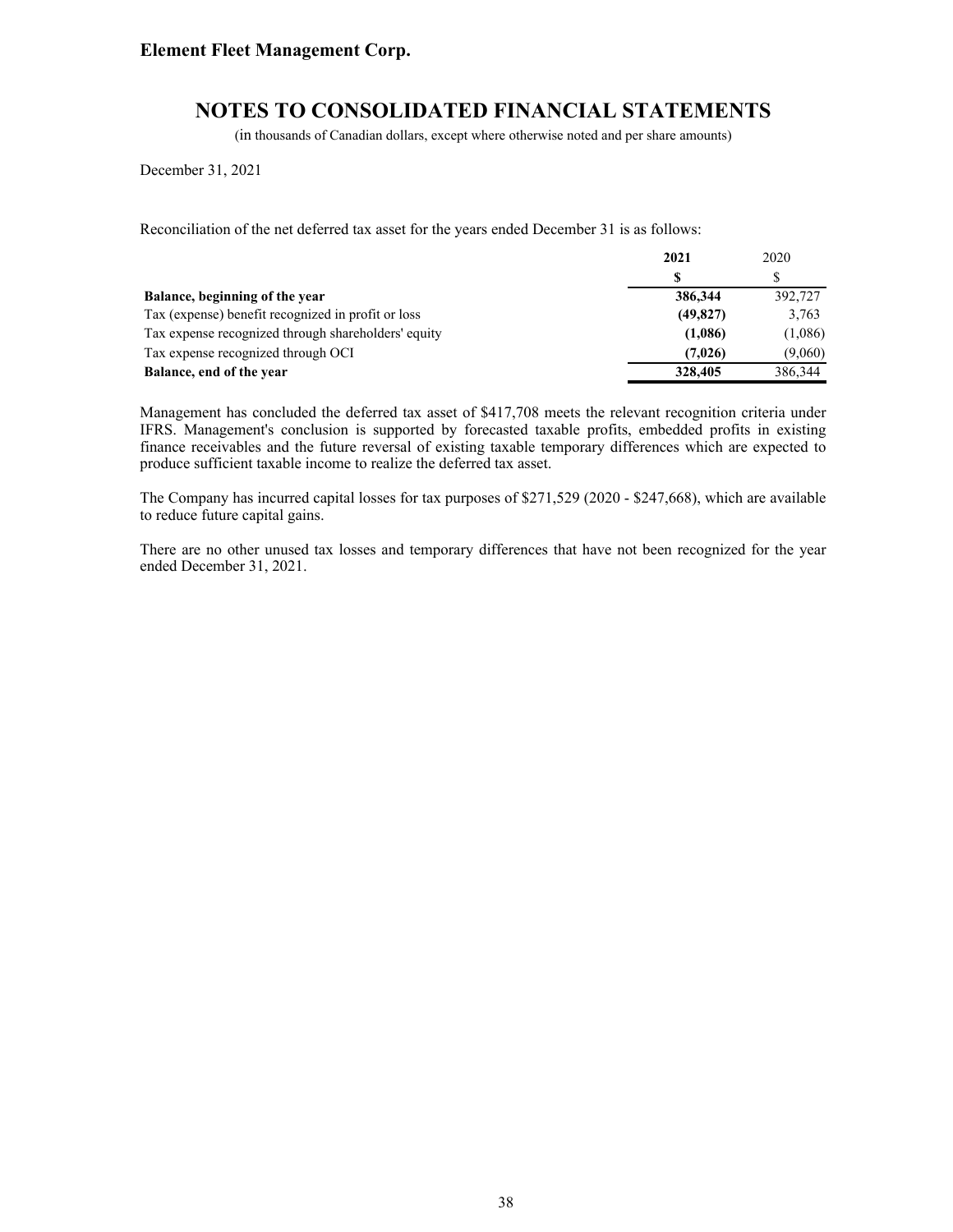(in thousands of Canadian dollars, except where otherwise noted and per share amounts)

December 31, 2021

### **16. SUBSIDIARIES**

### **(a) List of significant subsidiaries**

The table below provides details of the significant subsidiaries of the Company, all of which are wholly owned:

|                                                          | <b>Principal place of business</b> |
|----------------------------------------------------------|------------------------------------|
| Element Fleet Management (US) Corp.                      | <b>US</b>                          |
| Element Fleet Management (US) Holdings Inc.              | US                                 |
| Element Vehicle Management Services Group LLC            | <b>US</b>                          |
| <b>Element Fleet Corporation</b>                         | US                                 |
| Chesapeake Finance Holdings II LLC                       | <b>US</b>                          |
| Element Fleet Management Inc.                            | Canada                             |
| Element Fleet Lease Receivable LP                        | Canada                             |
| FLR LP Inc.                                              | Canada                             |
| EFN (Netherlands) International B.V.                     | Netherlands                        |
| EFN (Netherlands) B.V.                                   | Netherlands                        |
| EFN (Netherlands) 2 B.V.                                 | <b>Netherlands</b>                 |
| Element Fleet Services Australia PTY Ltd.                | Australia                          |
| EFN (Australia) Pty Limited                              | Australia                          |
| Element Financial (Australia) Pty Limited                | Australia                          |
| EFN (New Zealand) Limited                                | New Zealand                        |
| Custom Fleet NZ                                          | New Zealand                        |
| Element Fleet Management Corporation Mexico S.A. de C.V. | Mexico                             |

#### **(b) Subsidiaries with restrictions**

The Company's operations have restrictions on its ability to access or use its assets and settle its liabilities in Chesapeake Finance Holdings II LLC, Chesapeake Funding II LLC, and Element Fleet Lease Receivable LP. These subsidiaries facilitate the transfer of financial assets and related property or interests, in connection with funding facilities, and the activities of these entities are governed by their constituting agreements and debt agreements. Assets held as collateral by these subsidiaries for such funding facilities are not available to satisfy the claims of creditors of the Company. The carrying amounts of assets and liabilities in these subsidiaries as at December 31, 2021 were \$5,162,212 and \$4,509,666, respectively (December 31, 2020 - \$7,601,339 and \$6,575,363, respectively).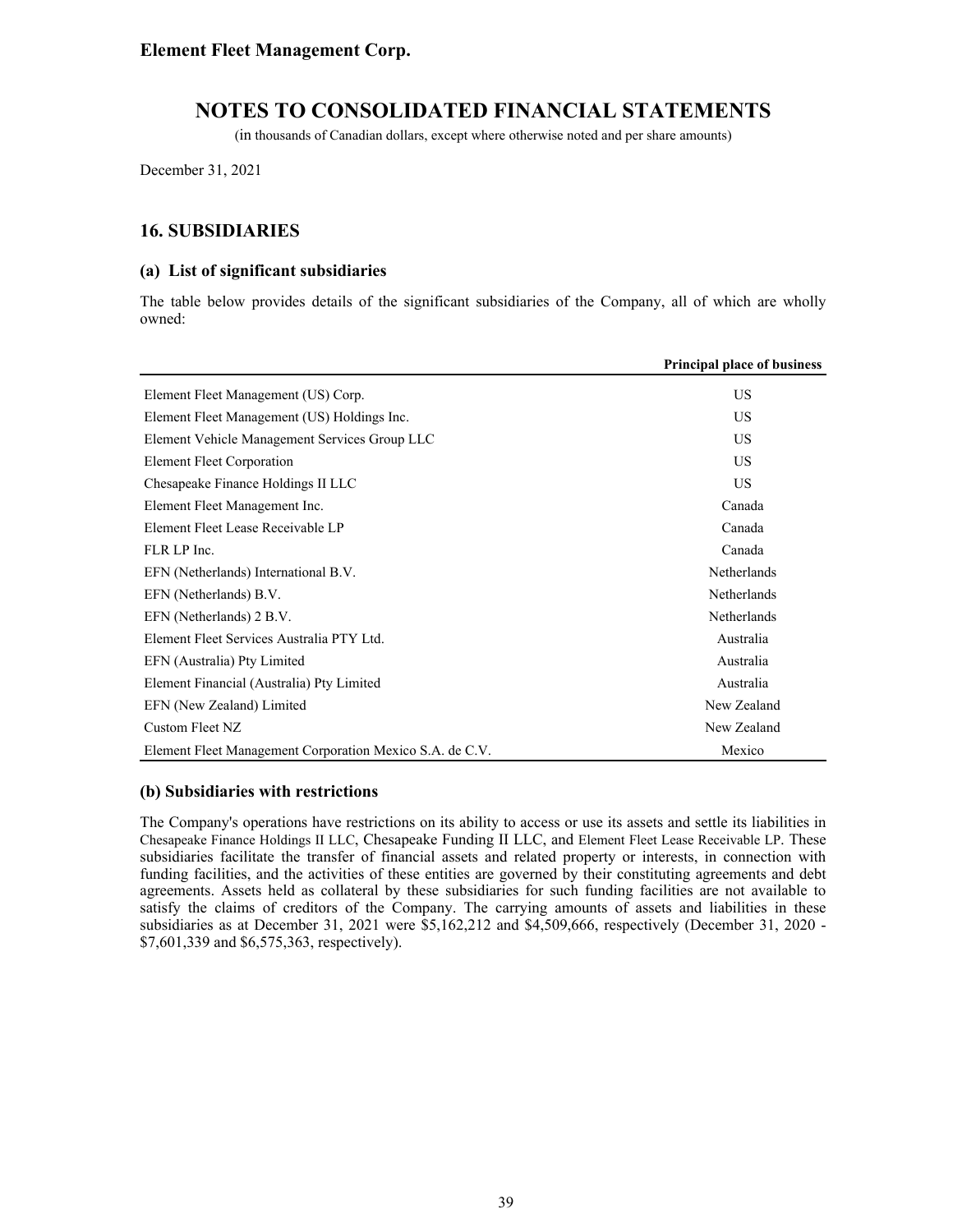(in thousands of Canadian dollars, except where otherwise noted and per share amounts)

December 31, 2021

### **17. RELATED PARTY**

#### **Compensation of directors and key management**

The remuneration of directors and key management personnel of the Company were as follows for the years ended December 31 excluding retirement payments of \$2,225 (2020 - \$1,995):

|                                | 2021   | 2020   |
|--------------------------------|--------|--------|
|                                | S      | \$     |
| Salaries, bonuses and benefits | 11,487 | 10,731 |
| Share-based compensation       | 12,396 | 9,630  |
|                                | 23,883 | 20,361 |

### **18. EARNINGS PER SHARE**

Basic earnings per share is as follows:

|                                                                                      | Year ended                |             |                      |
|--------------------------------------------------------------------------------------|---------------------------|-------------|----------------------|
|                                                                                      | December 31.<br>2021<br>S |             | December 31.<br>2020 |
| Net income attributable to shareholders                                              |                           | 356,006     | 287,092              |
| Cumulative dividends on preferred shares                                             |                           | (32, 412)   | (40, 820)            |
| Net income available to common shareholders                                          |                           | 323,594     | 246,272              |
| Weighted average number of common shares outstanding – basic (number) <sup>(1)</sup> |                           | 423,070,096 | 438,571,139          |
| Basic earnings per share                                                             |                           | 0.76 S      | 0.56                 |

Diluted earnings per share is as follows:

|                                                                                      | <b>Year ended</b>         |             |  |                           |
|--------------------------------------------------------------------------------------|---------------------------|-------------|--|---------------------------|
|                                                                                      | December 31.<br>2021<br>S |             |  | December 31.<br>2020<br>S |
| Net income available to common shareholders adjusted for the effects of dilution     |                           | 330,073     |  | 253,308                   |
| Weighted average number of common shares outstanding – basic (number) <sup>(1)</sup> |                           | 423,070,096 |  | 438,571,139               |
| Convertible debentures (number)                                                      |                           | 14,315,353  |  | 14,315,353                |
| Dilutive stock options and warrants (number)                                         |                           | 2,102,948   |  | 906,934                   |
| Weighted average number of common shares outstanding – diluted (number)              |                           | 439,488,397 |  | 453,793,426               |
| Diluted earnings per share                                                           | S                         | 0.75 S      |  | 0.56                      |

1. Prior year weighted average number of common shares outstanding has been adjusted for the impact of the issuance of shares under the DRIP by 9,732 shares for the year ended December 31, 2020.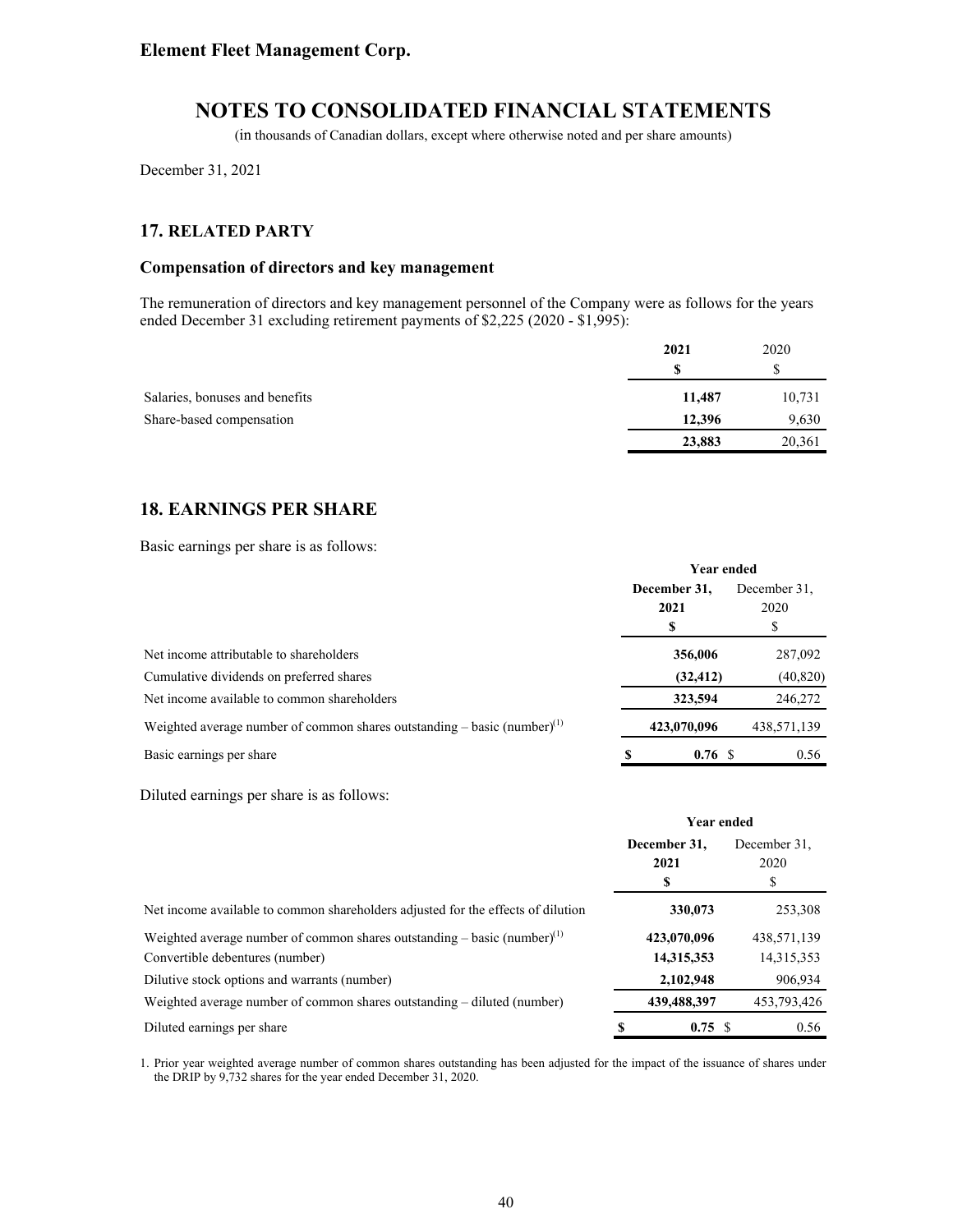(in thousands of Canadian dollars, except where otherwise noted and per share amounts)

December 31, 2021

Instruments outstanding as at December 31, 2021 that could potentially dilute basic earnings per share in the future, but were not included in the calculation of diluted earnings per share because they were anti-dilutive, included 608,162 stock options for the year ended December 31, 2021 (December 31, 2020 - 949,083 stock options).

### **19. DERIVATIVE AND HEDGING INSTRUMENTS**

#### **Hedge accounting**

In the normal course of business and consistent with its risk management program, the Company enters into interest rate derivatives to manage interest rate risk, foreign exchange forward agreements to manage foreign currency exposure, and total return swaps to manage exposure to share-based compensation.

#### *Interest rate risk*

The majority of the Company's derivative contracts used to hedge certain exposures to benchmark interest rate risk are interest rate swaps. For cash flow hedges, the Company converts certain exposures to cash flow variability from its variable rate instruments to fixed interest rate exposures. The Company also has a smaller number of outstanding interest rate caps to manage these variable interest rate exposures. For fair value hedges, the Company converts fixed interest rate exposures from the hedged financial instruments to floating interest rate exposures.

#### *Foreign currency risk*

For cash flow hedges, the Company may use foreign exchange forwards to hedge and manage anticipated foreign currency obligations. For NIFO hedges, the Company uses foreign currency denominated debt to manage the foreign currency exposure of our NIFOs with a functional currency other than the Canadian dollar.

#### *Equity price risk*

The Company uses cash settled total return swaps in designated cash flow hedge relationships to hedge changes in Element's share price in respect of certain cash-settled share-based compensation awards. Note 13 provides details on cash-settled share-based compensation plans. The average share price of the outstanding hedging derivatives as at December 31, 2021 was \$10.50 (December 31, 2020 - \$10.89).

For the hedge relationships above, hedge effectiveness is assessed at the inception of the hedge relationship and on an ongoing basis, primarily using the dollar offset method. The sources of hedge ineffectiveness may be attributed to the following:

- Differences in fixed rates, when contractual coupons of the fixed rate hedged items are designated;
- Differences in the discounting factors between the hedged item and the hedging instruments arising from different rate reset frequencies and timing of cash flows; and
- Employee forfeitures and quarterly interest payments on the equity swaps.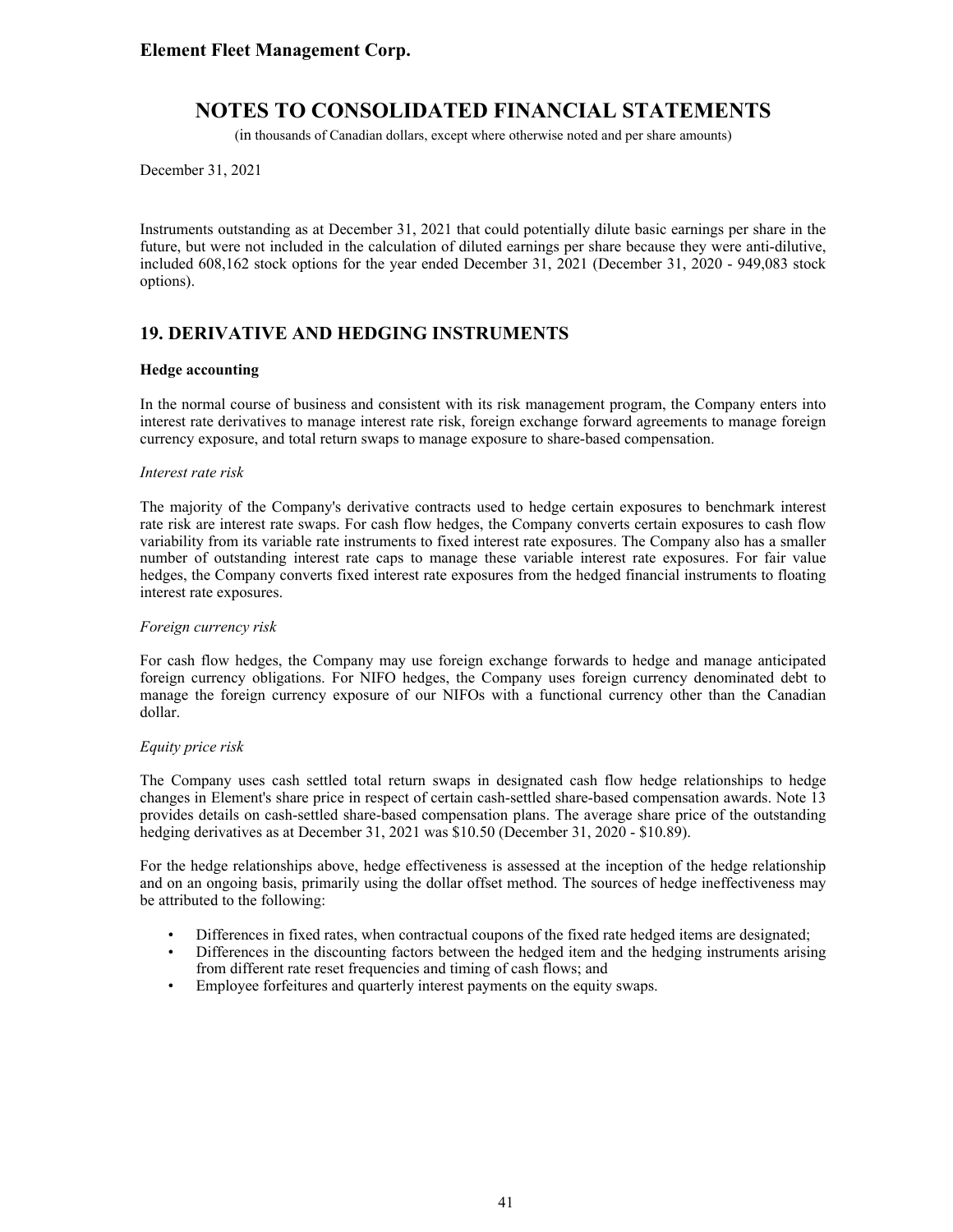(in thousands of Canadian dollars, except where otherwise noted and per share amounts)

December 31, 2021

#### *Designated hedging instruments*

The following table provides a summary of financial instruments designated as hedging instruments:

|                          | <b>Notional</b><br>amount of the | <b>Maturity range</b> |           | Fair value of the hedge<br>derivatives |               | Gain (losses) on<br>changes in fair value |                                               |
|--------------------------|----------------------------------|-----------------------|-----------|----------------------------------------|---------------|-------------------------------------------|-----------------------------------------------|
| As at December 31, 2021  | hedging<br>instrument            | Less than 1<br>vear   | 1-5 years | Over 5 years                           | <b>Assets</b> | <b>Liabilities</b>                        | used for calculating<br>hedge ineffectiveness |
|                          | \$                               | \$                    | \$        | \$                                     | \$            | \$                                        | \$                                            |
| <b>Cash flow hedges</b>  |                                  |                       |           |                                        |               |                                           |                                               |
| Interest rate risk       |                                  |                       |           |                                        |               |                                           |                                               |
| Interest rate swaps      | 4,942,080                        | 1,324,392             | 2,417,376 | 1,200,312                              | 12,273        | 19,041                                    | 30,428                                        |
| Interest rate caps       | 50,338                           | 49                    | 42,114    | 8,175                                  | 17            |                                           | (17)                                          |
| Equity share price risk  |                                  |                       |           |                                        |               |                                           |                                               |
| Equity swaps             | 33,737                           | 33,737                |           |                                        | 6,244         |                                           | 763                                           |
|                          | 5,026,155                        | 1,358,178             | 2,459,490 | 1,208,487                              | 18,534        | 19,041                                    | 31,174                                        |
| <b>Fair value hedges</b> |                                  |                       |           |                                        |               |                                           |                                               |
| Interest rate swaps      | 2,114,758                        | 486,573               | 1,597,017 | 31,168                                 | 7,768         | 9,534                                     | (17, 381)                                     |
|                          | 2,114,758                        | 486,573               | 1,597,017 | 31,168                                 | 7,768         | 9,534                                     | (17,381)                                      |
| <b>NIFO</b> hedges       |                                  |                       |           |                                        |               |                                           |                                               |
| <b>Borrowings</b>        | 2,109,783                        | 966,765               | 1,143,018 |                                        | n/a           | n/a                                       | 11,591                                        |
|                          | 2,109,783                        | 966,765               | 1,143,018 |                                        | n/a           | n/a                                       | 11,591                                        |

|                          | Notional<br>amount of the | Maturity range      |           | Fair value of the hedge<br>derivatives |        | Gain (losses) on<br>changes in fair value |                                               |
|--------------------------|---------------------------|---------------------|-----------|----------------------------------------|--------|-------------------------------------------|-----------------------------------------------|
| As at December 31, 2020  | hedging<br>instrument     | Less than 1<br>year | 1-5 years | Over 5 years                           | Assets | Liabilities                               | used for calculating<br>hedge ineffectiveness |
|                          | \$                        | \$                  | \$        | \$                                     | \$     | \$                                        | \$                                            |
| <b>Cash flow hedges</b>  |                           |                     |           |                                        |        |                                           |                                               |
| Interest rate risk       |                           |                     |           |                                        |        |                                           |                                               |
| Interest rate swaps      | 6,652,868                 | 1,507,247           | 4,314,648 | 830,973                                | 30,983 | 68,075                                    | (30,625)                                      |
| Interest rate caps       | 118,591                   | 788                 | 81,434    | 36,369                                 | 80     |                                           | 80                                            |
| Equity share price risk  |                           |                     |           |                                        |        |                                           |                                               |
| Equity swaps             | 34,386                    | 34,386              |           |                                        | 6,894  |                                           | (2, 853)                                      |
|                          | 6,805,845                 | 1,542,421           | 4,396,082 | 867,342                                | 37,957 | 68,075                                    | (33, 398)                                     |
| <b>Fair value hedges</b> |                           |                     |           |                                        |        |                                           |                                               |
| Interest rate swaps      | 1,231,907                 |                     | 1,231,907 |                                        | 15,672 | 207                                       | 7,202                                         |
|                          | 1,231,907                 |                     | 1,231,907 |                                        | 15,672 | 207                                       | 7,202                                         |
| <b>NIFO</b> hedges       |                           |                     |           |                                        |        |                                           |                                               |
| <b>Borrowings</b>        | 1,984,627                 | 1,475,547           | 509,080   |                                        | n/a    | n/a                                       | 45,956                                        |
|                          | 1,984,627                 | 1,475,547           | 509,080   |                                        | n/a    | n/a                                       | 45,956                                        |

n/a Not applicable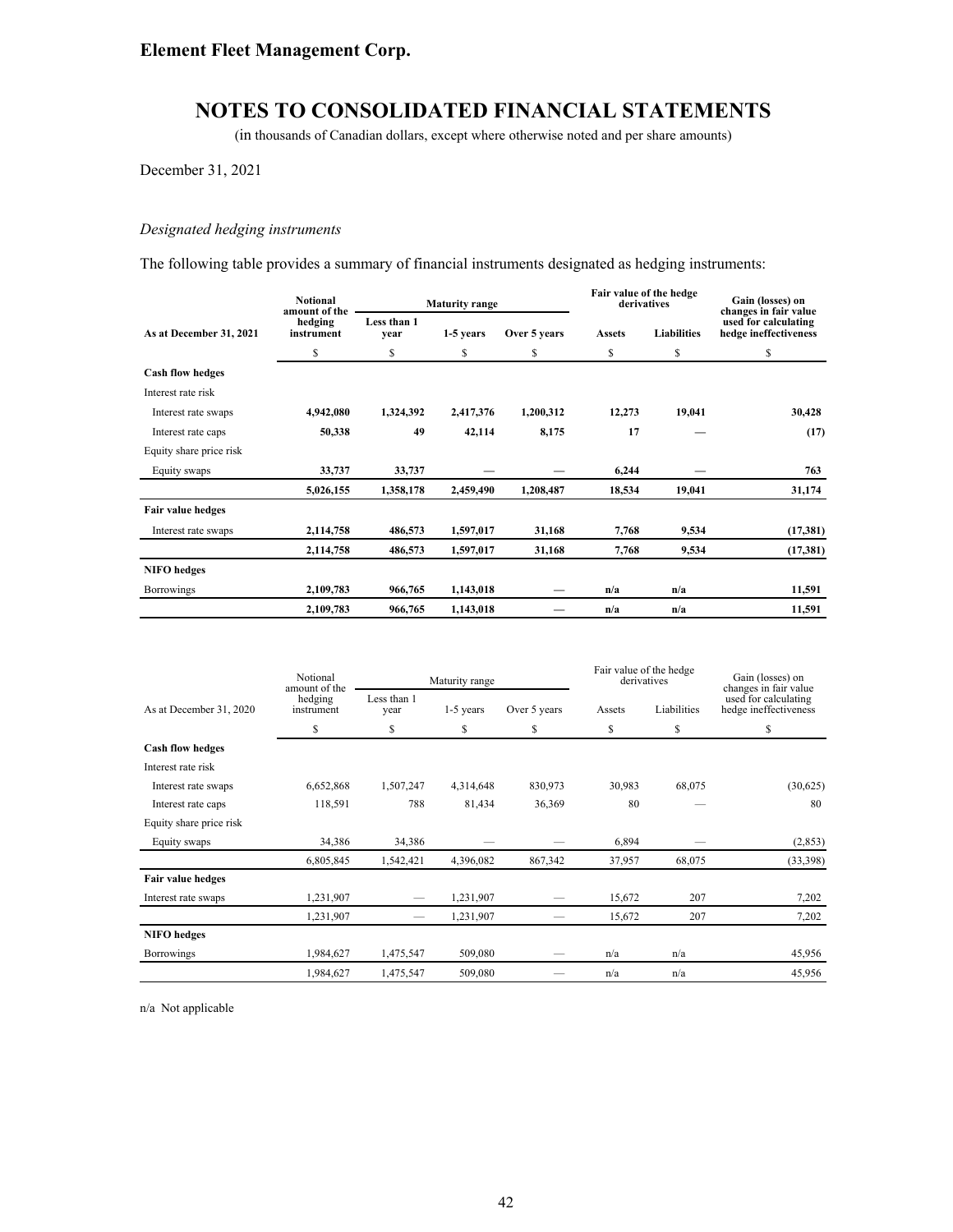## **NOTES TO CONSOLIDATED FINANCIAL STATEMENTS**

(in thousands of Canadian dollars, except where otherwise noted and per share amounts)

December 31, 2021

The following table provides the average rate or price of the hedging derivatives:

| As at December 31, 2021 |            | Average fixed<br>interest rate |
|-------------------------|------------|--------------------------------|
| <b>Cash flow hedges</b> |            |                                |
| Interest rate risk      |            |                                |
| Interest rate swaps     | <b>CAN</b> | 1.36 %                         |
|                         | <b>USD</b> | $0.99\%$                       |
|                         | <b>NZD</b> | 1.98 %                         |
|                         | <b>AUD</b> | $0.82 \%$                      |
|                         | <b>MXN</b> | 7.34 %                         |
| Interest rate caps      | <b>USD</b> | 3.20 %                         |
| Fair value hedges       |            |                                |
| Interest rate risk      |            |                                |
| Interest rate swaps     | <b>USD</b> | $0.99\%$                       |
| As at December 31, 2020 |            | Average fixed<br>interest rate |
| <b>Cash flow hedges</b> |            |                                |
| Interest rate risk      |            |                                |
| Interest rate swaps     | CAN        | $1.56\%$                       |
|                         | <b>USD</b> | $1.65 \%$                      |
|                         | <b>NZD</b> | 1.33 %                         |
|                         |            |                                |
|                         | <b>AUD</b> | 1.14%                          |
| Interest rate caps      | <b>USD</b> | $2.53\%$                       |
| Fair value hedges       |            |                                |
| Interest rate risk      |            |                                |

n/a Not applicable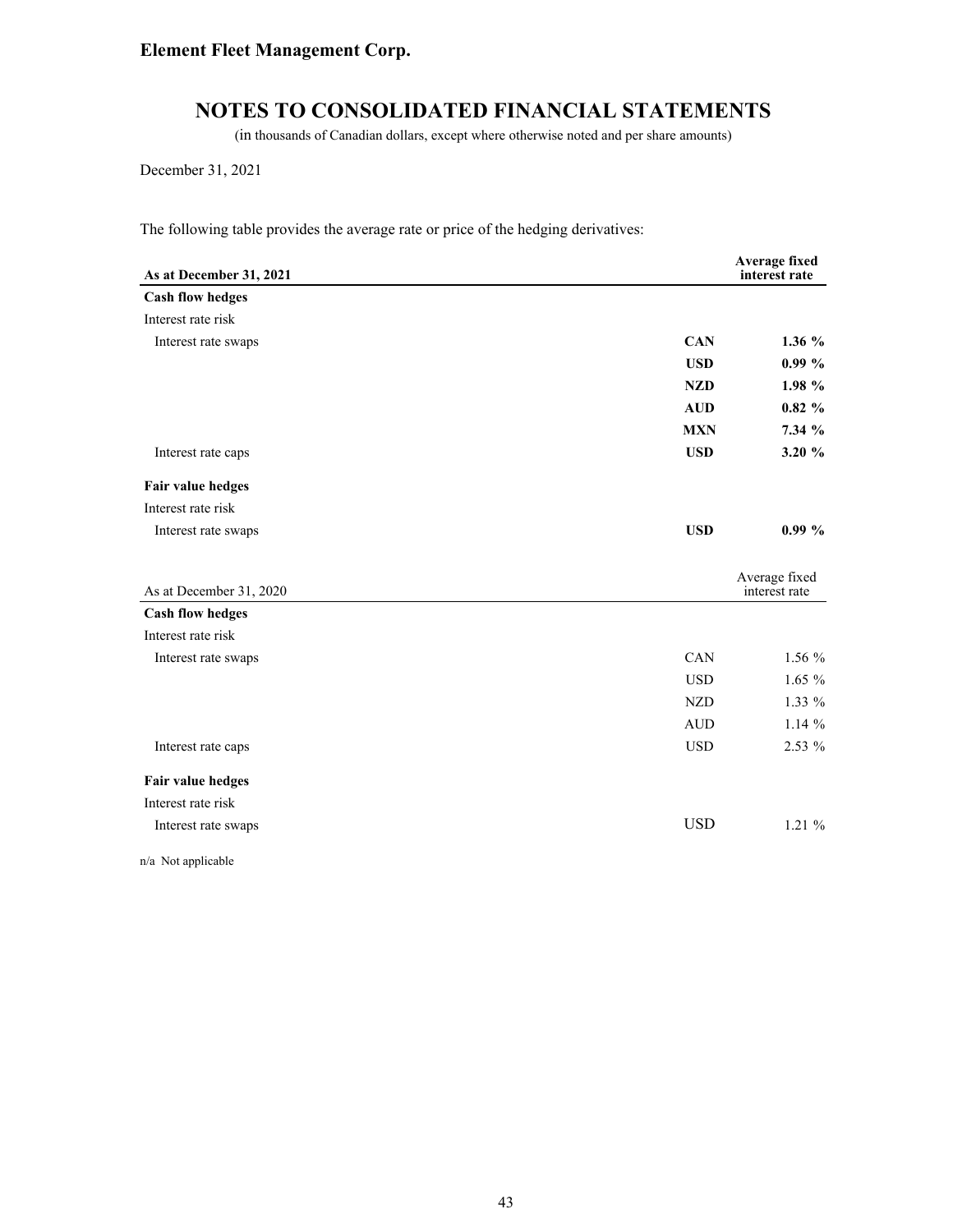(in thousands of Canadian dollars, except where otherwise noted and per share amounts)

December 31, 2021

### *Designated hedged items*

The following table provides information on designated hedged items:

|                                        | Carrying amount of the hedged item |                    | Gain (losses) on changes in fair value<br>used for calculating hedge |  |
|----------------------------------------|------------------------------------|--------------------|----------------------------------------------------------------------|--|
| As at December 31, 2021                | <b>Assets</b>                      | <b>Liabilities</b> | ineffectiveness                                                      |  |
|                                        | \$                                 | \$                 | \$                                                                   |  |
| <b>Cash flow hedges</b>                |                                    |                    |                                                                      |  |
| Interest rate risk                     |                                    |                    |                                                                      |  |
| <b>Floating Rate Leases</b>            | 1,730,725                          |                    | (4,620)                                                              |  |
| Borrowings                             |                                    | 3,261,693          | (25,791)                                                             |  |
| Equity share price risk                |                                    |                    |                                                                      |  |
| Share-based payment                    |                                    | 33,737             | (763)                                                                |  |
|                                        | 1,730,725                          | 3,295,430          | (31, 174)                                                            |  |
| Fair value hedges                      |                                    |                    |                                                                      |  |
| Interest rate risk                     |                                    |                    |                                                                      |  |
| Unsecured borrowings                   |                                    | 627,933            | 7,077                                                                |  |
| Secured borrowings                     |                                    | 802,438            | 13,672                                                               |  |
| Fixed rate lease assets                | 667,006                            |                    | (3,368)                                                              |  |
|                                        | 667,006                            | 1,430,371          | 17,381                                                               |  |
| <b>NIFO</b> hedges                     |                                    |                    |                                                                      |  |
| Net investment in foreign subsidiaries | 2,109,783                          |                    | (11,591)                                                             |  |
|                                        | 2,109,783                          |                    | (11,591)                                                             |  |
|                                        |                                    |                    |                                                                      |  |
|                                        | Carrying amount of the hedged item |                    | Gain (losses) on changes in fair value                               |  |
| As at December 31, 2020                | Assets                             | Liabilities        | used for calculating hedge<br>ineffectiveness                        |  |
|                                        | $\mathbf S$                        | \$                 | \$                                                                   |  |
| <b>Cash flow hedges</b>                |                                    |                    |                                                                      |  |
| Interest rate risk                     |                                    |                    |                                                                      |  |
| <b>Floating Rate Leases</b>            | 2,450,495                          |                    | (24,260)                                                             |  |
| <b>Borrowings</b>                      |                                    | 4,320,964          | 54,805                                                               |  |
| Equity share price risk                |                                    |                    |                                                                      |  |
| Share-based payment                    |                                    | 34,386             | 2,853                                                                |  |
|                                        |                                    |                    |                                                                      |  |
| Fair value hedges                      | 2,450,495                          | 4,355,350          | 33,398                                                               |  |
|                                        |                                    |                    |                                                                      |  |
| Interest rate risk                     |                                    |                    |                                                                      |  |
| Secured borrowings                     |                                    | 1,239,109          | (7,202)                                                              |  |
|                                        |                                    | 1,239,109          | (7,202)                                                              |  |
| <b>NIFO</b> hedges                     |                                    |                    |                                                                      |  |
| Net investment in foreign subsidiaries | 1,984,627                          |                    | (45,956)                                                             |  |
|                                        | 1,984,627                          |                    | (45,956)                                                             |  |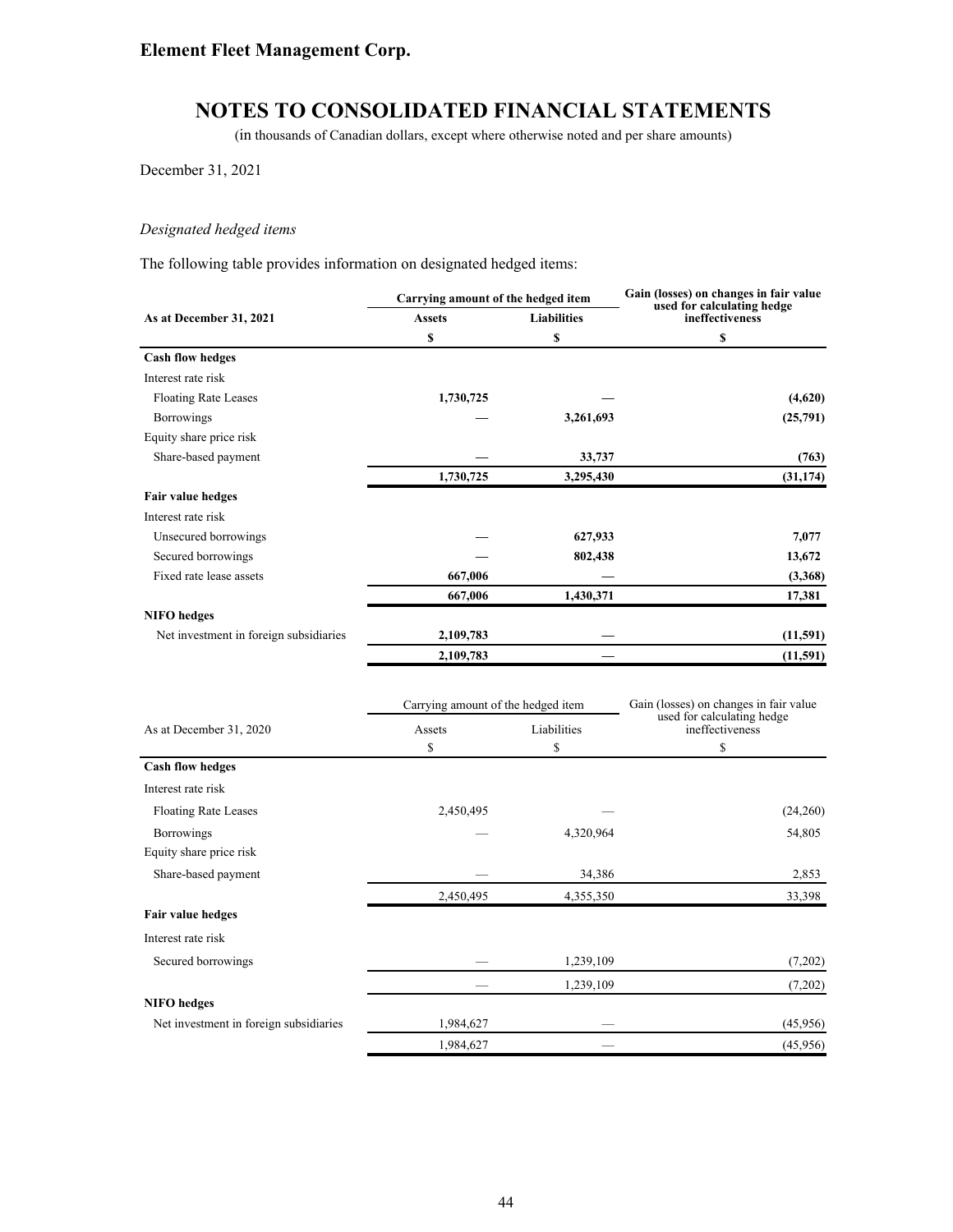(in thousands of Canadian dollars, except where otherwise noted and per share amounts)

December 31, 2021

*Hedge accounting gains (losses) on the consolidated statement of operations and consolidated statement of comprehensive income*

| Year Ended December 31, 2021              | Beginning<br>balance of<br>$AOCI -$<br>hedge<br>reserve<br>(after-tax) | Change in<br>the value of<br>the hedging<br>instrument<br>recognized<br>in OCI<br>(before-tax) | Amount<br>reclassified<br>from<br>accumulated<br>OCI to<br>income<br>(before-tax) | Tax benefit<br>(expense) | Ending<br>balance of<br>AOCI hedge<br>reserve<br>$(after-tax)$ | Hedge<br>ineffectiveness<br>gains (losses)<br>recognized in<br>income |
|-------------------------------------------|------------------------------------------------------------------------|------------------------------------------------------------------------------------------------|-----------------------------------------------------------------------------------|--------------------------|----------------------------------------------------------------|-----------------------------------------------------------------------|
|                                           | \$                                                                     | \$                                                                                             | \$                                                                                | \$                       | \$                                                             | \$                                                                    |
| <b>Cash flow hedges</b>                   |                                                                        |                                                                                                |                                                                                   |                          |                                                                |                                                                       |
| Foreign exchange risk                     | 10,262                                                                 |                                                                                                | (2, 288)                                                                          |                          | 7,974                                                          |                                                                       |
| Interest rate risk                        | 12,284                                                                 | (30, 411)                                                                                      | 165                                                                               | 8,531                    | (9, 431)                                                       |                                                                       |
| Equity share price risk                   | 493                                                                    | (763)                                                                                          |                                                                                   | 270                      |                                                                |                                                                       |
|                                           | 23,039                                                                 | (31, 174)                                                                                      | (2, 123)                                                                          | 8,801                    | (1, 457)                                                       |                                                                       |
| <b>NIFO</b> hedges                        |                                                                        |                                                                                                |                                                                                   |                          |                                                                |                                                                       |
| Net investment in foreign<br>subsidiaries | (187, 359)                                                             | (11, 591)                                                                                      |                                                                                   |                          | (198,950)                                                      |                                                                       |
|                                           | (187, 359)                                                             | (11,591)                                                                                       |                                                                                   |                          | (198,950)                                                      |                                                                       |
| Year Ended December 31, 2020              | Beginning<br>balance of<br>$AOCI -$<br>hedge<br>reserve<br>(after-tax) | Change in<br>the value of<br>the hedging<br>instrument<br>recognized<br>in OCI<br>(before-tax) | Amount<br>reclassified<br>from<br>accumulated<br>OCI to<br>income<br>(before-tax) | Tax benefit<br>(expense) | Ending<br>balance of<br>AOCI hedge<br>reserve<br>$(after-tax)$ | Hedge<br>ineffectiveness<br>gains (losses)<br>recognized in<br>income |
|                                           | \$                                                                     | \$                                                                                             | \$                                                                                | \$                       | \$                                                             | \$                                                                    |
| Cash flow hedges                          |                                                                        |                                                                                                |                                                                                   |                          |                                                                |                                                                       |
| Foreign exchange risk                     | 4,392                                                                  | 7,424                                                                                          | (1, 554)                                                                          |                          | 10,262                                                         |                                                                       |
| Interest rate risk                        | (7, 560)                                                               | 30,545                                                                                         | (3,779)                                                                           | (6,922)                  | 12,284                                                         |                                                                       |
| Equity share price risk                   | (2, 539)                                                               | 2,853                                                                                          |                                                                                   | 179                      | 493                                                            |                                                                       |
|                                           | (5,707)                                                                | 40,822                                                                                         | (5,333)                                                                           | (6,743)                  | 23,039                                                         |                                                                       |
| NIFO hedges                               |                                                                        |                                                                                                |                                                                                   |                          |                                                                |                                                                       |
| Net investment in foreign<br>subsidiaries | (141, 403)                                                             | (45,956)                                                                                       |                                                                                   |                          | (187, 359)                                                     |                                                                       |
|                                           | (141, 403)                                                             | (45,956)                                                                                       |                                                                                   |                          | (187, 359)                                                     |                                                                       |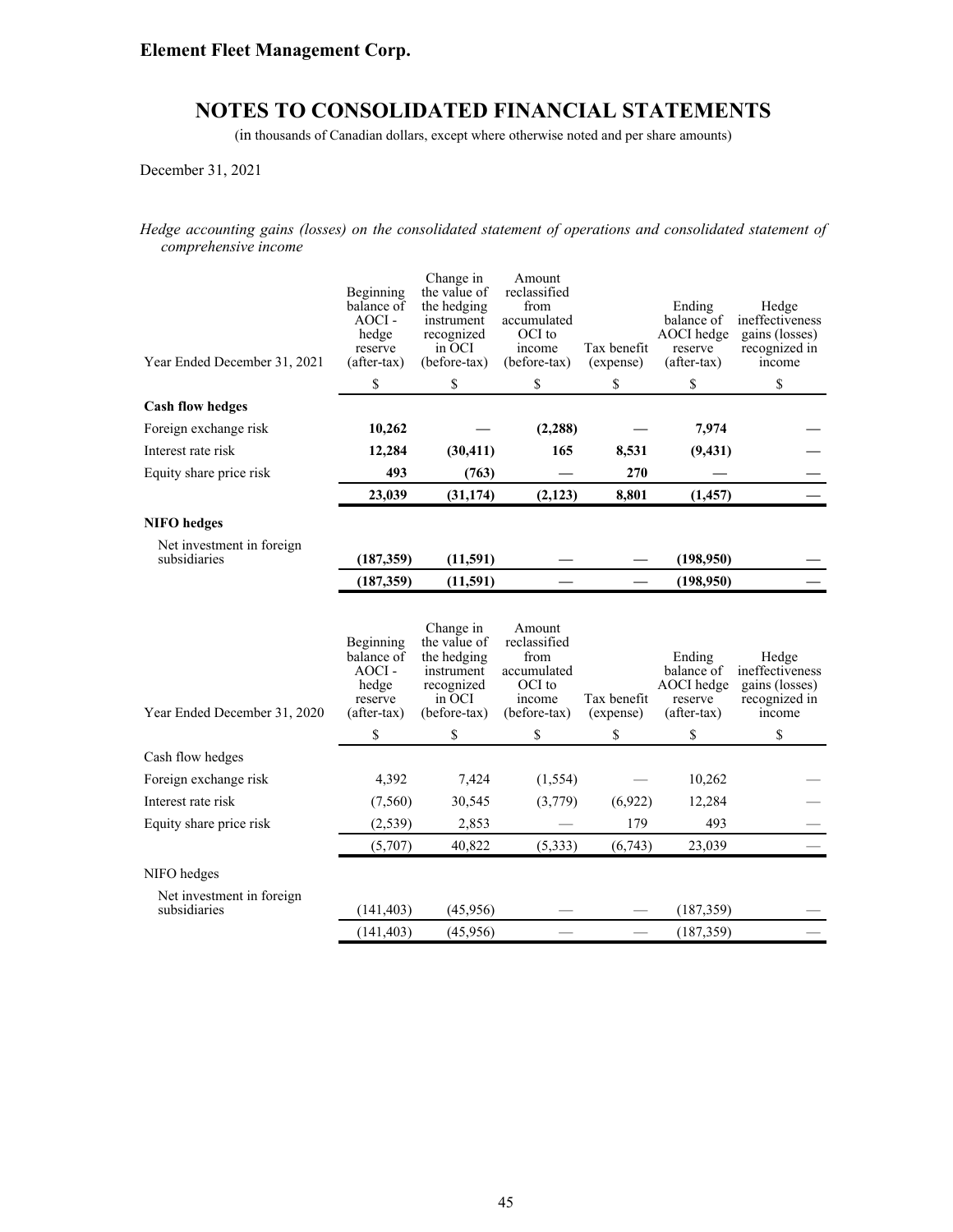(in thousands of Canadian dollars, except where otherwise noted and per share amounts)

December 31, 2021

### **Offsetting of derivative assets and liabilities**

The following table presents a summary of the Company's derivative portfolio, which includes the gross amounts of recognized financial assets and liabilities; the amounts offset in the consolidated statements of financial position; the net amounts presented in the consolidated statements of financial position; the amounts subject to an enforceable master netting arrangement or similar agreement that were not included in the offset amount mentioned above; and the amount of cash collateral received or pledged.

|                                                |                                                                                                                                                                    |                                                                                                                                                          |                                                                                                                                              | Amounts subject to an enforceable<br>master netting arrangement or<br>similar agreement that are not set-<br>off in the Consolidated Statements<br>of Financial Position |            |            |
|------------------------------------------------|--------------------------------------------------------------------------------------------------------------------------------------------------------------------|----------------------------------------------------------------------------------------------------------------------------------------------------------|----------------------------------------------------------------------------------------------------------------------------------------------|--------------------------------------------------------------------------------------------------------------------------------------------------------------------------|------------|------------|
|                                                | <b>Gross amounts</b><br>of recognized<br>financial<br>instruments<br>before<br>netting on the<br>Consolidated<br><b>Statements of</b><br><b>Financial Position</b> | <b>Gross amounts</b><br>of recognized<br>financial<br>instruments<br>set-off in the<br>Consolidated<br><b>Statements of</b><br><b>Financial Position</b> | Net amount<br>of financial<br>instruments<br>presented in the<br>Consolidated<br><b>Statements of</b><br><b>Financial</b><br><b>Position</b> | <b>Amounts</b><br>subject to an<br>enforceable<br>master netting<br>agreement                                                                                            | Collateral | Net amount |
|                                                | \$                                                                                                                                                                 | \$                                                                                                                                                       | \$                                                                                                                                           | \$                                                                                                                                                                       | \$         | \$         |
| As at December 31, 2021                        |                                                                                                                                                                    |                                                                                                                                                          |                                                                                                                                              |                                                                                                                                                                          |            |            |
| Derivative financial<br>instrument assets      | 26,302                                                                                                                                                             |                                                                                                                                                          | 26,302                                                                                                                                       | 13,880                                                                                                                                                                   |            | 12,422     |
| Derivative financial<br>instrument liabilities | 28,575                                                                                                                                                             |                                                                                                                                                          | 28,575                                                                                                                                       | 13,880                                                                                                                                                                   | 5,757      | 8,938      |
| As at December 31, 2020                        |                                                                                                                                                                    |                                                                                                                                                          |                                                                                                                                              |                                                                                                                                                                          |            |            |
| Derivative financial<br>instrument assets      | 53,629                                                                                                                                                             |                                                                                                                                                          | 53,629                                                                                                                                       | 21,552                                                                                                                                                                   |            | 32,077     |
| Derivative financial<br>instrument liabilities | 68,282                                                                                                                                                             |                                                                                                                                                          | 68,282                                                                                                                                       | 21,552                                                                                                                                                                   | 15,573     | 31,157     |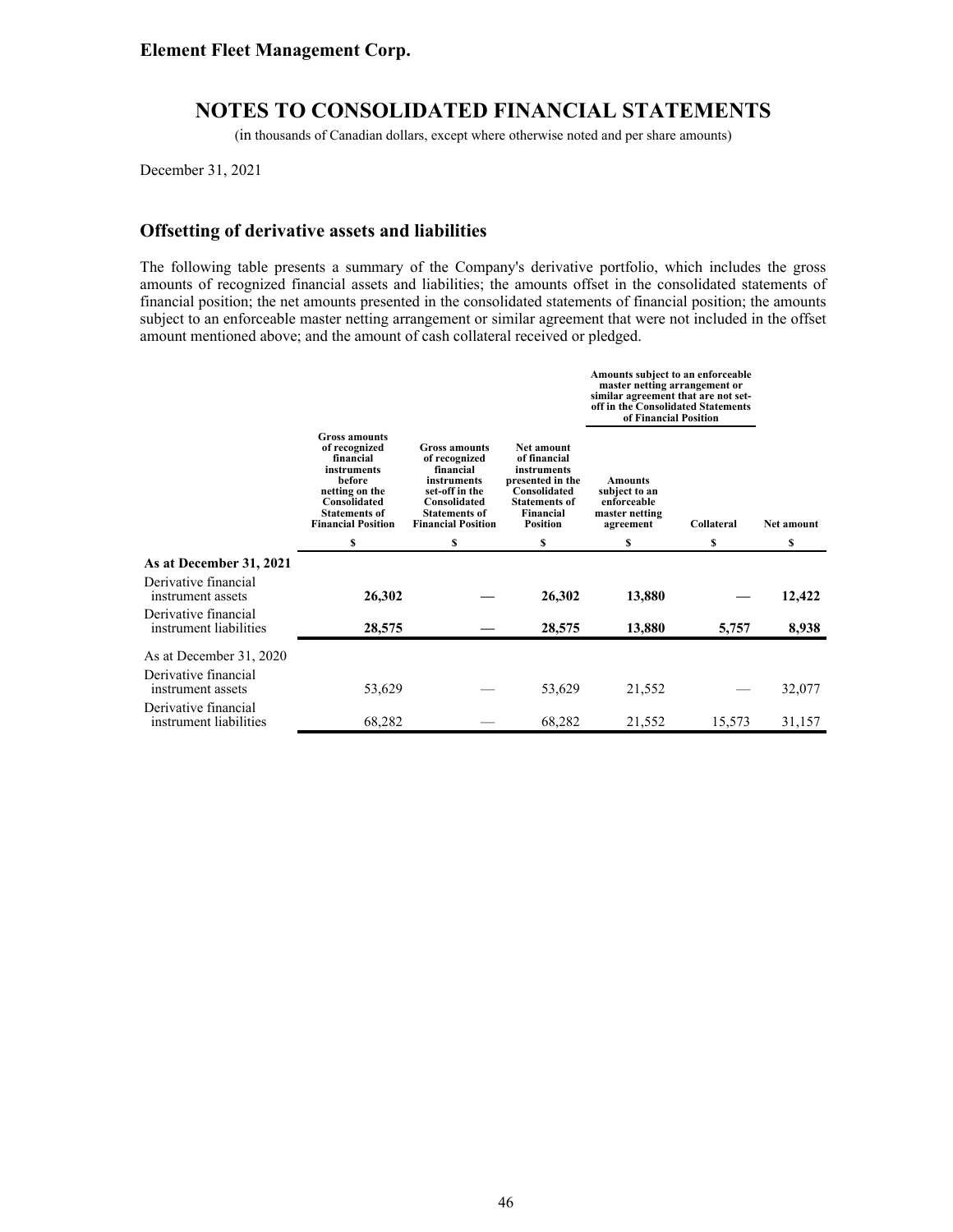(in thousands of Canadian dollars, except where otherwise noted and per share amounts)

December 31, 2021

### **20. CAPITALIZATION**

The Company's objectives when managing capital are to ensure sufficient liquidity to support its financial objectives and strategic plans, to ensure its financial covenants are met and to maximize shareholder value. Element's funding activities are well diversified by facility, geography, investor, and lender and include both secured and unsecured sources.

The Company's capitalization is as follows, as at:

| As at                                   | December 31.<br>2021 | December 31.<br>2020 |
|-----------------------------------------|----------------------|----------------------|
|                                         | \$                   | \$                   |
| Cash                                    | 45,271               | 8,789                |
| Unsecured debt                          |                      |                      |
| Revolving senior credit facilities      | 1,106,629            | 1,551,939            |
| 4.250% Convertible Debentures due 2024  | 159,072              | 154,267              |
| 3.850% Senior Notes due 2025            | 508,007              | 509,080              |
| 1.600% Senior Notes due 2024            | 635,008              |                      |
| Vehicle Management Asset-Backed Debt    |                      |                      |
| Revolving term notes in amortization    | 2,154,974            | 4,005,371            |
| Variable funding notes                  | 3,605,799            | 3,768,395            |
| Other                                   | 61,693               | 44,841               |
| Deferred financing costs                | (27, 023)            | (29, 911)            |
| Hedge accounting fair value adjustments | (6, 124)             | 14,621               |
| <b>Total debt</b>                       | 8,198,035            | 10,018,603           |
| Shareholders' equity                    |                      |                      |
| Common share capital                    | 2,951,596            | 3,180,379            |
| Preferred share capital                 | 511,869              | 511,869              |
| Other                                   | (12, 516)            | 91,869               |
| <b>Total Shareholders' Equity</b>       | 3,450,949            | 3,784,117            |
| <b>Total Capitalization</b>             | 11,648,984           | 13,802,720           |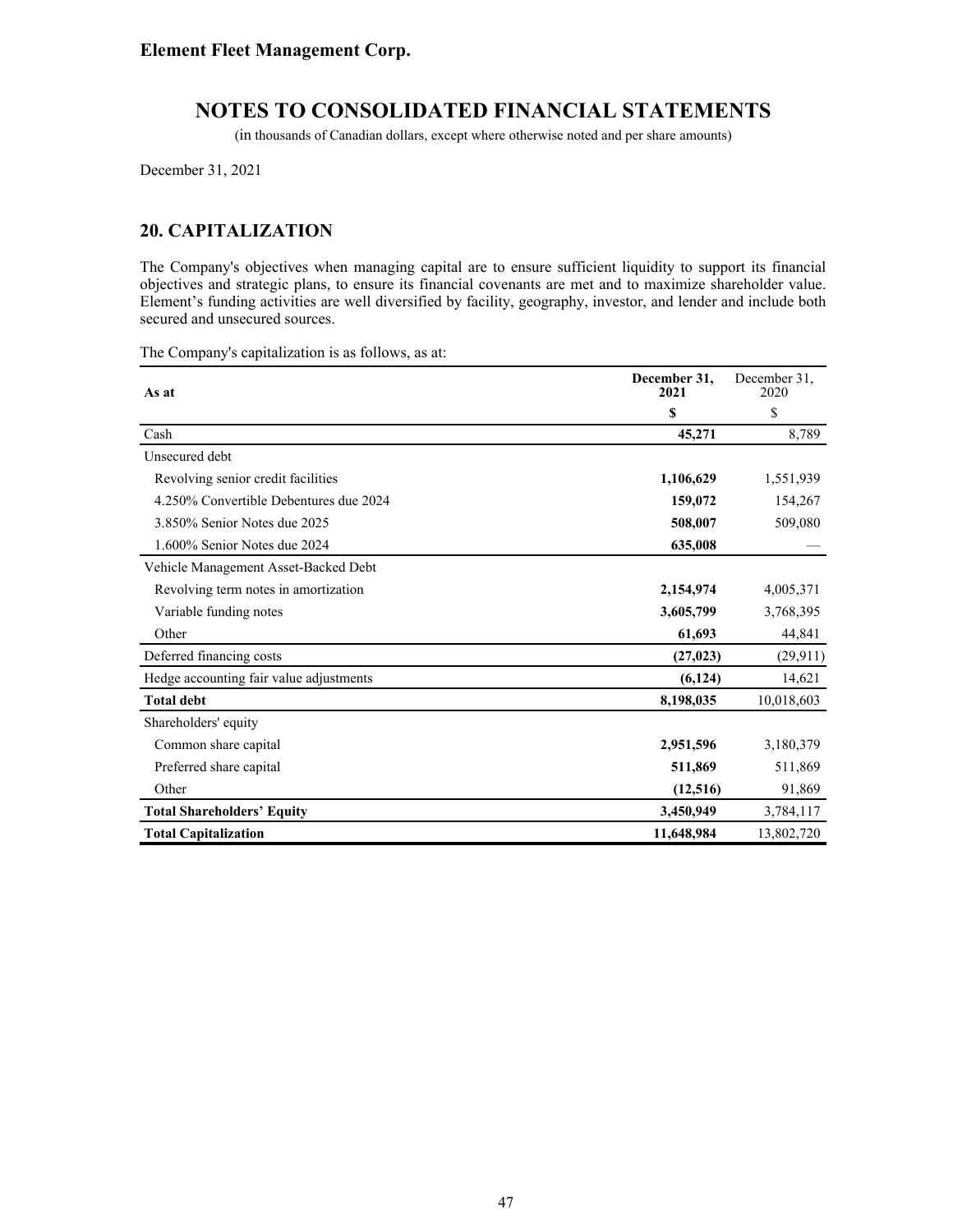(in thousands of Canadian dollars, except where otherwise noted and per share amounts)

December 31, 2021

## **21. GEOGRAPHIC INFORMATION**

The Company primarily operates in the US and Canada, Australia and New Zealand, and Mexico.

Selected geographic assets are as follows:

|                                                   | As at December 31, 2021                                    |           |                        |            | As at December 31, 2020 |                                 |           |            |
|---------------------------------------------------|------------------------------------------------------------|-----------|------------------------|------------|-------------------------|---------------------------------|-----------|------------|
|                                                   | Australia<br><b>US</b> and<br>and New<br>Canada<br>Zealand |           | <b>Total</b><br>Mexico |            | US and<br>Canada        | Australia<br>and New<br>Zealand | Mexico    | Total      |
|                                                   | S                                                          | \$        | S                      | \$         | \$                      | \$                              | \$        | \$         |
| <b>Select assets</b>                              |                                                            |           |                        |            |                         |                                 |           |            |
| Finance receivables                               | 6,381,682                                                  | 391.366   | 663,227                | 7,436,275  | 8,675,701               | 410,268                         | 475,653   | 9,561,622  |
| Equipment under operating leases                  | 30.697                                                     | 1,295,034 | 971.451                | 2,297,182  | 43,255                  | 1,334,370                       | 779.602   | 2,157,227  |
| Goodwill and intangible assets                    | 2.013.326                                                  | 30,412    | 7,261                  | 2,050,999  | 2,002,565               | 32,090                          | 3,064     | 2,037,719  |
| Property, equipment and leasehold<br>improvements | 68,273                                                     | 13,255    | 12,344                 | 93,872     | 82,572                  | 17,478                          | 12,302    | 112,352    |
|                                                   | 8,493,978                                                  | 1.730.067 | 1.654.283              | 11,878,328 | 10.804.093              | 1.794.206                       | 1.270.621 | 13,868,920 |

Geographic selected assets are based on the location of the assets.

### **22. LEASES**

The Company leases its office space and certain office equipment. The Company accounts for the lease components (fixed payments including rent and variable payments that depend on an index or rate) separately from the non-lease components (e.g. common-area maintenance costs).

Most leases include one or more options to renew, with renewal terms that can extend the lease term from one to 10 years or more. The exercise of lease renewal options is at the sole discretion of the Company and is included in determining the lease liability and right-of-use asset if the Company assesses it is highly likely to exercise the lease renewal options at the inception of the lease. Subsequent to the inception of the lease, management continues to evaluate the likelihood of exercising the lease renewal options to ensure it aligns with the Company's business strategy. Adjustments to the lease liability and right-of-use asset as a result of a modification to the expected lease term are made in accordance with IFRS 16.

The depreciable life of assets and leasehold improvements are limited by the expected lease term, unless there is a transfer of title or purchase option reasonably certain of exercise. Certain of the Company's leases include rental payments adjusted periodically for inflation. The Company's lease agreements do not contain any material residual value guarantees or material restrictive covenants.

Management evaluates all facilities to ensure the Company's footprint continues to support business activities, employees and client needs. In support of this and to align with the Company's growth strategy, the Company closed certain facilities in the US, Canada, Australia and New Zealand during the year ended December 31, 2020. As a result, the Company recorded an impairment charge of \$4,113 through Transformation on the right of use, property, plant, and equipment assets at the closed facilities for the year ended December 31, 2020. The remaining lease liability for the closed facilities is \$2,772 as at December 31, 2021 (December 31, 2020 - \$3,580).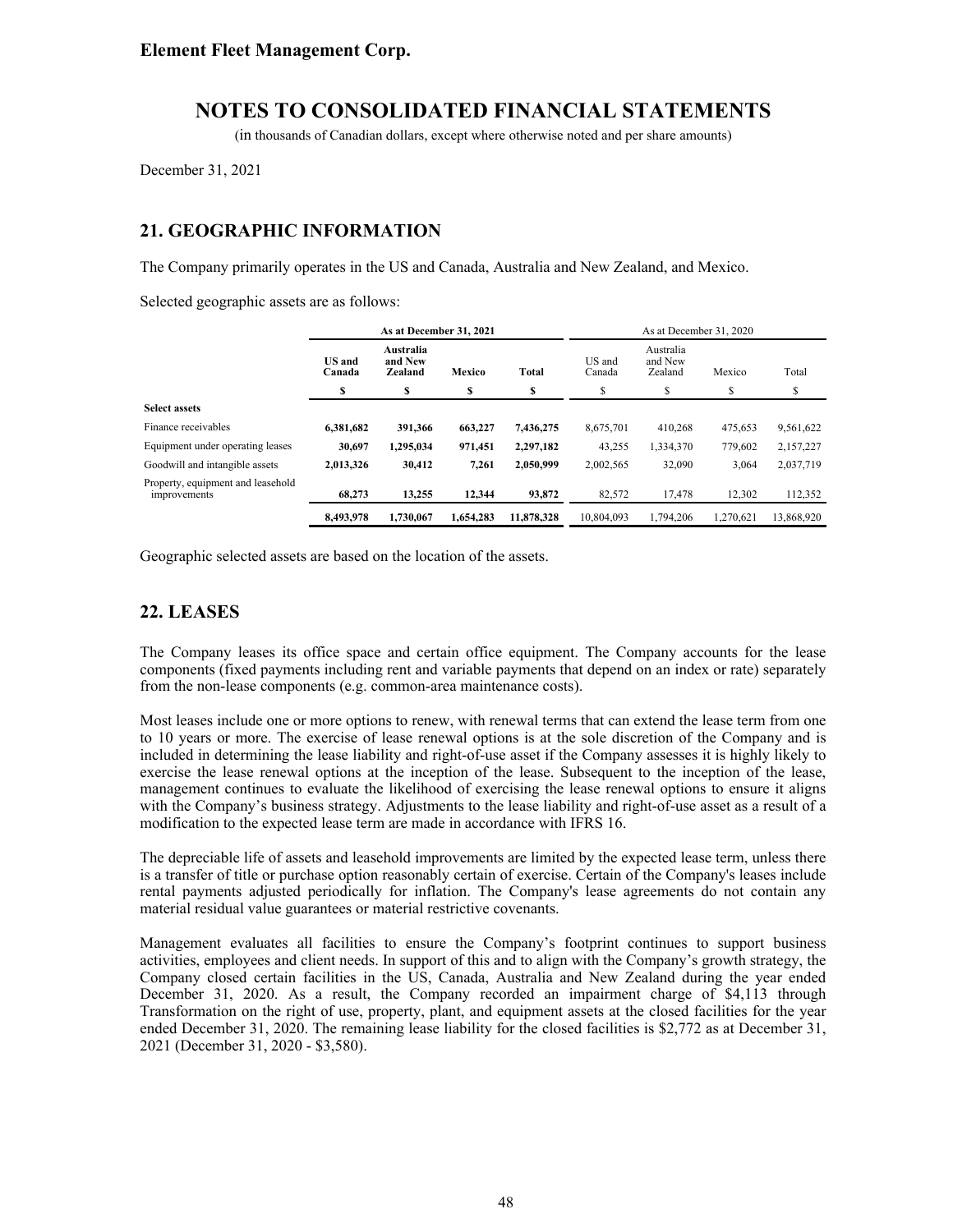(in thousands of Canadian dollars, except where otherwise noted and per share amounts)

December 31, 2021

|                    |                                                                               | <b>As at December</b> As at December<br>31, 2021 | 31, 2020 |  |
|--------------------|-------------------------------------------------------------------------------|--------------------------------------------------|----------|--|
|                    |                                                                               |                                                  |          |  |
| <b>Assets</b>      | <b>Classification</b>                                                         |                                                  |          |  |
|                    | Right-of-use assets Buildings, net of accumulated depreciation <sup>(1)</sup> | 64.188                                           | 76,607   |  |
| <b>Liabilities</b> | <b>Classification</b>                                                         |                                                  |          |  |
| Lease liabilities  | Accounts payable and accrued liabilities                                      | 73,059                                           | 84.970   |  |

1. As at December 31, 2021, right-of-use assets are recorded net of accumulated amortization of \$41,761 (December 31, 2020 - \$31,134).

|                                               |                               | <b>Year ended</b>                 |                            |  |
|-----------------------------------------------|-------------------------------|-----------------------------------|----------------------------|--|
|                                               |                               | December 31,<br>2021              | December 31,<br>2020       |  |
| Lease cost                                    | <b>Classification</b>         | \$                                | \$                         |  |
| Amortization of leased assets                 | Depreciation and amortization | 11,443                            | 13,427                     |  |
| Interest on lease liabilities                 | Interest expense              | 2,260                             | 2,769                      |  |
| Net lease cost                                |                               |                                   | 16,196                     |  |
| <b>Maturity of lease liabilities</b>          |                               | As at December 31, 2021<br>\$     |                            |  |
| 2021                                          |                               |                                   | 11,654                     |  |
| 2022                                          |                               |                                   | 10,398                     |  |
| 2023                                          |                               |                                   | 5,975                      |  |
| 2024                                          |                               |                                   | 4,445                      |  |
| 2025                                          |                               |                                   | 4,349                      |  |
| Thereafter                                    |                               |                                   | 36,238                     |  |
| Lease Term and Discount Rate                  |                               | <b>As at December</b><br>31, 2021 | As at December<br>31, 2020 |  |
| Weighted-average remaining lease term (years) | 11.5                          | 11.6                              |                            |  |
| Weighted-average discount rate                | 2.94%                         | $2.95\%$                          |                            |  |

### **23. COMMITMENTS**

The Company enters into commitments to extend credit and provide lease or loan financing to its clients in the ordinary course of business, or commits to purchase equipment for leases. The funding of these commitments is subject to the customer satisfying various conditions and contractual requirements prior to funding. As a result, the total commitments outstanding do not necessarily reflect actual future cash flow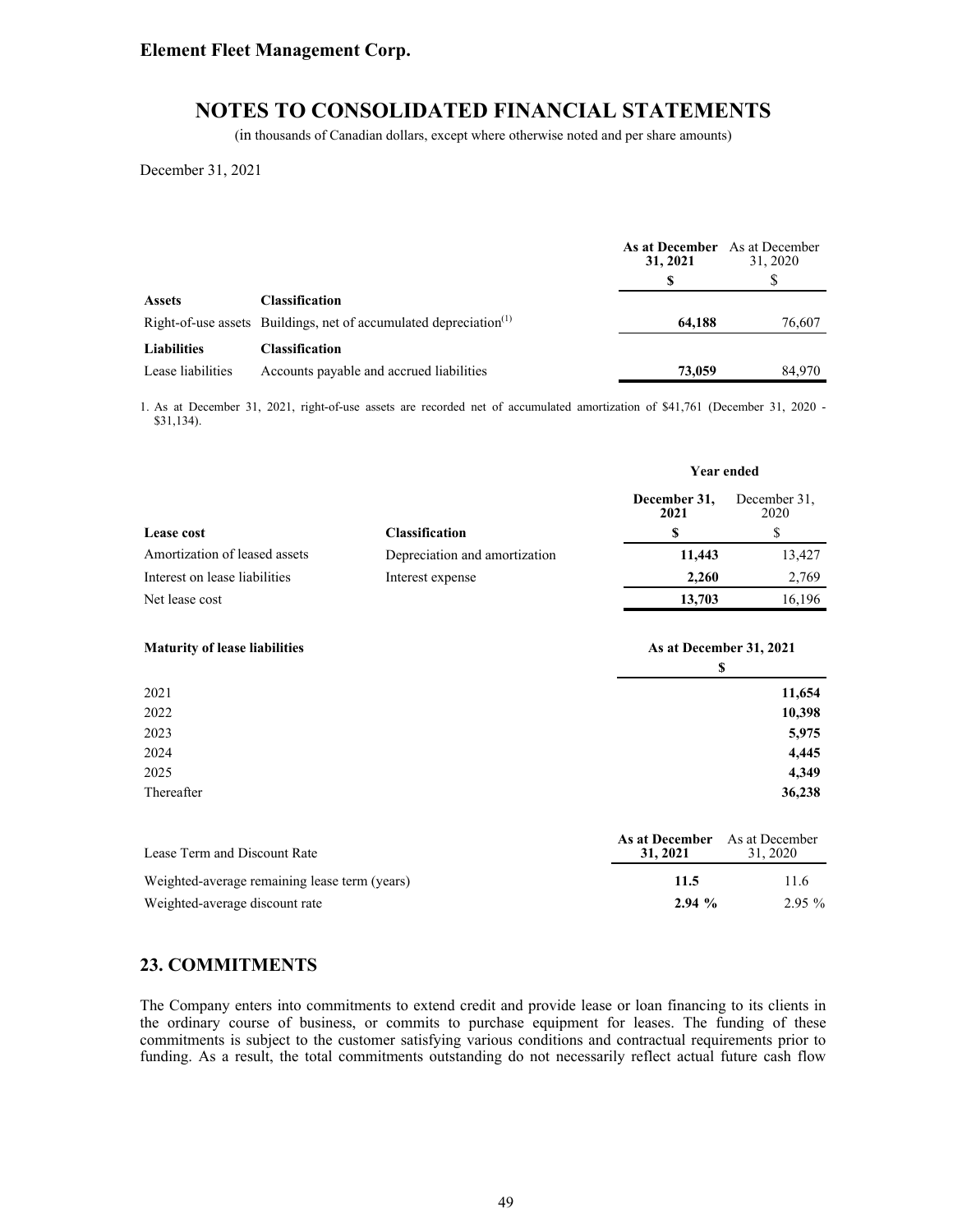(in thousands of Canadian dollars, except where otherwise noted and per share amounts)

December 31, 2021

requirements. As at December 31, 2021, the Company had \$2,898,752 of commitments outstanding to provide financing or purchase equipment, and expire or settle on various dates through to December 31, 2023.

### **24. FINANCIAL INSTRUMENT RISKS**

### **Credit risk**

Credit risk is the risk that the Company will incur a loss because its clients and counterparties fail to discharge their contractual obligations. The Company manages and controls credit risk by setting limits on the amount of risk it is willing to accept for individual counterparties on direct financing leases and loans. Counterparty limits are established by the use of both external and internal credit risk classification systems, which assign each counterparty a risk rating. The Company also manages credit risk through the existence of asset collateral held against both direct financing leases and loans. The Company maintains insurance coverage over these assets to further mitigate risk of loss. In situations where the Company takes possession of collateral under the terms of the direct finance lease or loan agreement, the asset is sold and a gain or loss on disposal is recognized.

The Company also monitors the diversification of its lending across asset class, geography and transaction size. As a result of transaction sizes and collateral arrangements, no individual customer represents a significant credit risk to the Company.

The Company's maximum exposure to credit risk for components of the consolidated statements of financial position as at December 31, 2021 and 2020 is the carrying amounts as disclosed on the consolidated statements of financial position.

### **Liquidity risk**

Liquidity risk is the risk that the Company cannot meet a demand for cash or fund its obligations as they come due. The Company's management oversees the Company's liquidity to ensure the Company has access to enough readily available funds to cover its financial obligations as they come due and sustain and grow its assets and operations under both normal and stress conditions.

The most significant exposure to liquidity risk relates to the repayment of borrowings (Note 10). This exposure is managed as the cash flows generated by the Company's net investment in leases and loans, syndication, and future minimum payments on equipment under operating leases are term matched to meet the repayment requirements, and its capacity to expand its existing secured and unsecured borrowings facilities and its access to bank term funding.

#### **Interest rate risk**

Interest rate risk relates to the risk that the fair value or future cash flows of a financial instrument will fluctuate because of changes in market interest rates. In order to mitigate interest rate risk, the Company structures its borrowing arrangements to maintain a fixed interest rate spread between the interest paid on both the term funding facilities and the revolving loan facilities and the interest received on the underlying finance receivables. This fixed interest rate spread is achieved by match funding transactions on both a duration and interest rate basis. In some instances, the Company enters into interest rate swaps in order to align the interest rate variability.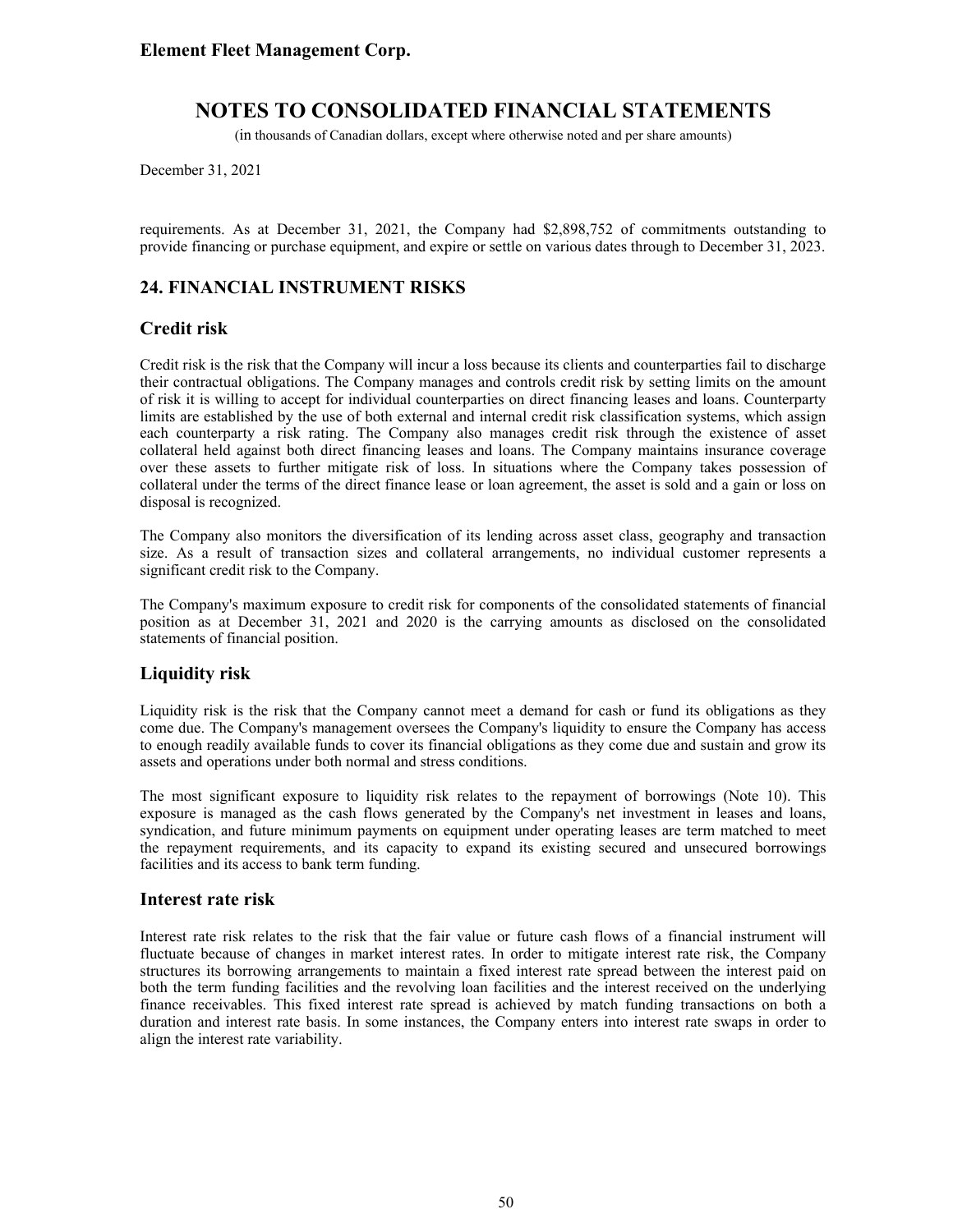(in thousands of Canadian dollars, except where otherwise noted and per share amounts)

December 31, 2021

The Company does experience short-term interest rate risk on these finance receivables during the period between fixing the contractual rate under the finance contracts with its clients and the locking of the interest rate under its funding facilities. During this time, an upward movement in benchmark rates can negatively impact the spread on the transaction. In order to mitigate this risk, the Company carefully monitors its borrowing costs to ensure its rates reflect appropriate spreads to insulate against sudden unexpected interest rate movements. In order to further mitigate risk, the Company undertakes regular securitizations under its borrowing arrangements to ensure its finance contracts are appropriately match-funded by its borrowings, which reduces the warehouse period and the likelihood that a significant movement in bond rates will negatively impact the spreads on such transactions.

After considering the fixed interest rate spread on the borrowing programs and exposure to fixed rate finance receivables described above, the Company's interest rate risk is generally limited to cash and restricted cash, floating-rate finance receivables that are neither hedged nor part of a match-funded borrowing arrangement, senior revolving credit facility, and floating-rate finance receivables that are hedged with interest rate caps and these interest rate caps are out-of-the-money. Based on its exposure as at December 31, 2021, the Company estimates that a 50 basis point increase would decrease net income before taxes by approximately \$2,358 and a 50 basis point decrease in interest rates would increase net income before taxes by approximately \$2,360.

### **Foreign currency risk**

Foreign currency risk is the risk of exposure to foreign currency movements on the Company's lending and/or net investment in foreign subsidiaries, whereby there is a risk the exchange rates will be materially different when a loan or finance receivable is remeasured for accounting purposes, matures or when a foreign subsidiary is divested. The Company mitigates and manages this risk on the Company's lending portfolio by entering into foreign exchange forward contracts to reduce or hedge its exposure to foreign currency risk. The Company currently partially hedges its net investment in foreign subsidiaries. As at December 31, 2021, the Company did not have a significant un-hedged exposure to this type of foreign currency risk, which would have an impact to net income.

The Company is also exposed to foreign currency risk related to net income generated from foreign currency denominated assets and operations. This risk represents the impact of fluctuations to the average Canadian and foreign currency exchange rate used to translate the Company's foreign currency denominated net income into Canadian dollar equivalent during each year. The Company may mitigate and manage this type of foreign currency risk by entering into foreign currency forward contracts to reduce or hedge this exposure to foreign currency risk. If future net income before income taxes is consistent with results generated in 2021, each \$0.01 of depreciation (appreciation) in the value of the Canadian dollar against all of the U.S. dollar, Mexican peso, Australian dollar, and New Zealand dollar simultaneously would be expected to increase (decrease) net income before transformation costs and income taxes for the year by approximately \$23,699 in the absence of hedging transactions.

### **25. FAIR VALUE OF FINANCIAL INSTRUMENTS**

Fair value is defined as the price that would be received to sell an asset, or paid to transfer a liability, between market participants in an orderly transaction in the principal market at the measurement date under current market conditions (i.e., the exit price). The determination of fair value requires judgment and is based on market information, where available and appropriate. Fair value measurements are categorized into three levels within a fair value hierarchy (Level 1, 2, or 3) based on the valuation inputs used in measuring the fair value, as outlined below.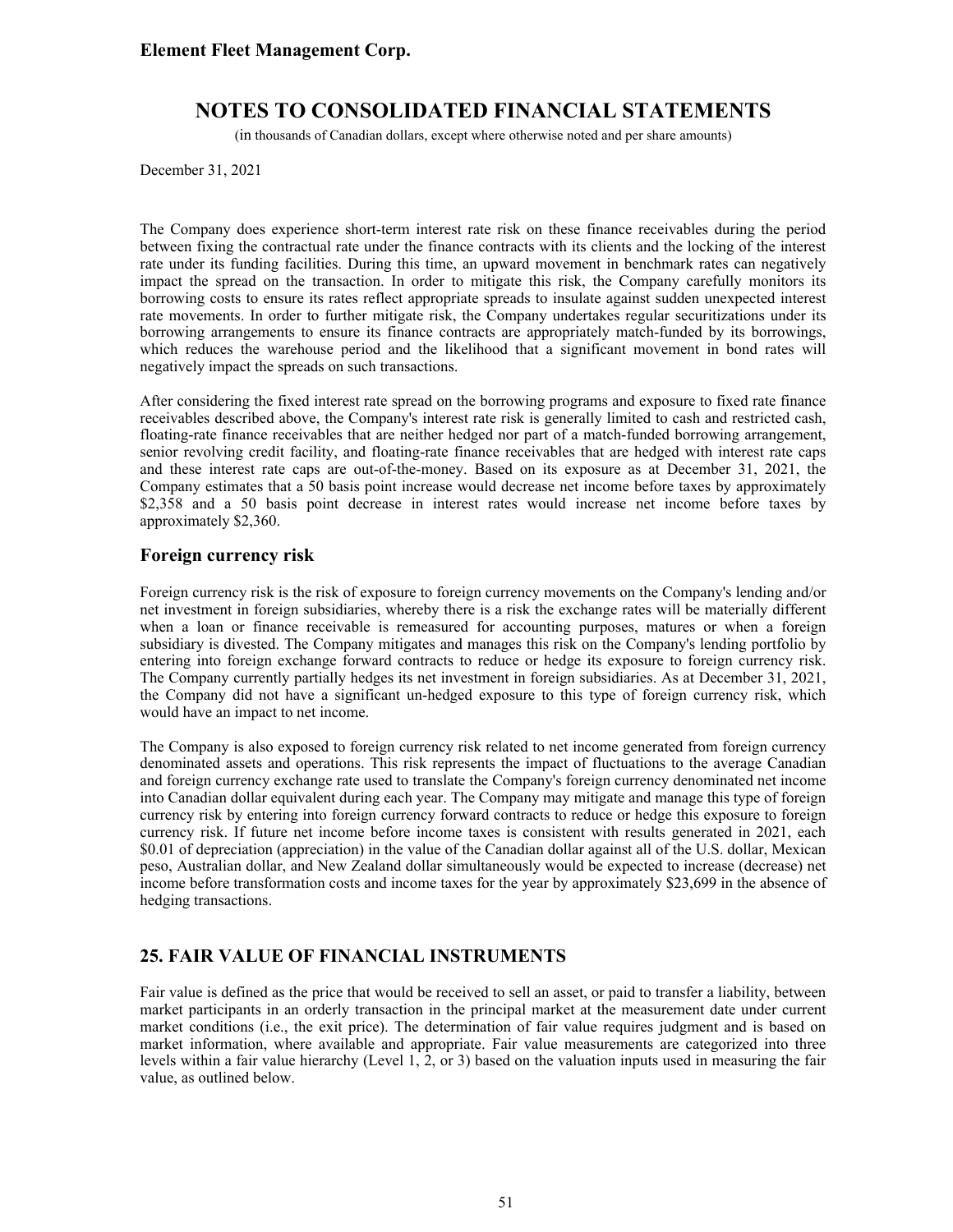(in thousands of Canadian dollars, except where otherwise noted and per share amounts)

December 31, 2021

- Level 1 Unadjusted quoted market prices in active markets for identical assets or liabilities the Company can access at the measurement date. Bid prices, ask prices or prices within the bid and ask, which are the most representative of the fair value, are used as appropriate to measure fair value. Fair value is best evidenced by an independent quoted market price for the same instrument in an active market. An active market is one where transactions are occurring with sufficient frequency and volume to provide quoted prices on an ongoing basis.
- Level 2 Quoted prices for identical assets or liabilities in markets that are inactive or observable market quotes for similar instruments, or use of valuation techniques where all significant inputs are observable. Inactive markets may be characterized by a significant decline in the volume and level of observed trading activity or through large or erratic bid/offer spreads. In instances where traded markets do not exist or are not considered sufficiently active, we measure fair value using valuation models.
- Level  $3 -$  Non-observable or indicative prices or use of valuation techniques where one or more significant inputs are non-observable.

### **Valuation methods and assumptions**

### **Finance lease receivables, finance loan receivables, and borrowings on finance receivables**

The assertion that the carrying value of the finance receivables and borrowings approximates fair value requires the use of estimates and significant judgment. The finance receivables securing the borrowings were credit scored based on an internal model that is not used in market transactions. They comprise a large number of transactions with commercial clients in different businesses, are secured by liens on various types of equipment and may be guaranteed by third parties and cross collateralized. The fair value of any receivable would be affected by a potential buyer's assessment of the transaction's credit quality, collateral value, guarantees, payment history, yield, term, documents and other legal matters, and other subjective considerations. Value received in a fair market sale transaction would be based on the terms of the sale, the buyer's views of the economic and industry conditions, the Company's and the buyer's tax considerations, and other factors.

### **Convertible debentures**

The debt component of convertible debentures is recorded at fair value on initial recognition and subsequently carried at amortized cost. The fair market value of the debt component is calculated by discounting the stream of remaining payments at 5.50%, which represents the rate of interest prevailing for instruments of similar terms and risks without the conversion feature.

#### **Derivatives**

The fair values of derivatives are determined by the derivative counterparty using the related interest rate swap curves, foreign exchange forward values, intrinsic values and/or the Company's stock price for the total return swaps.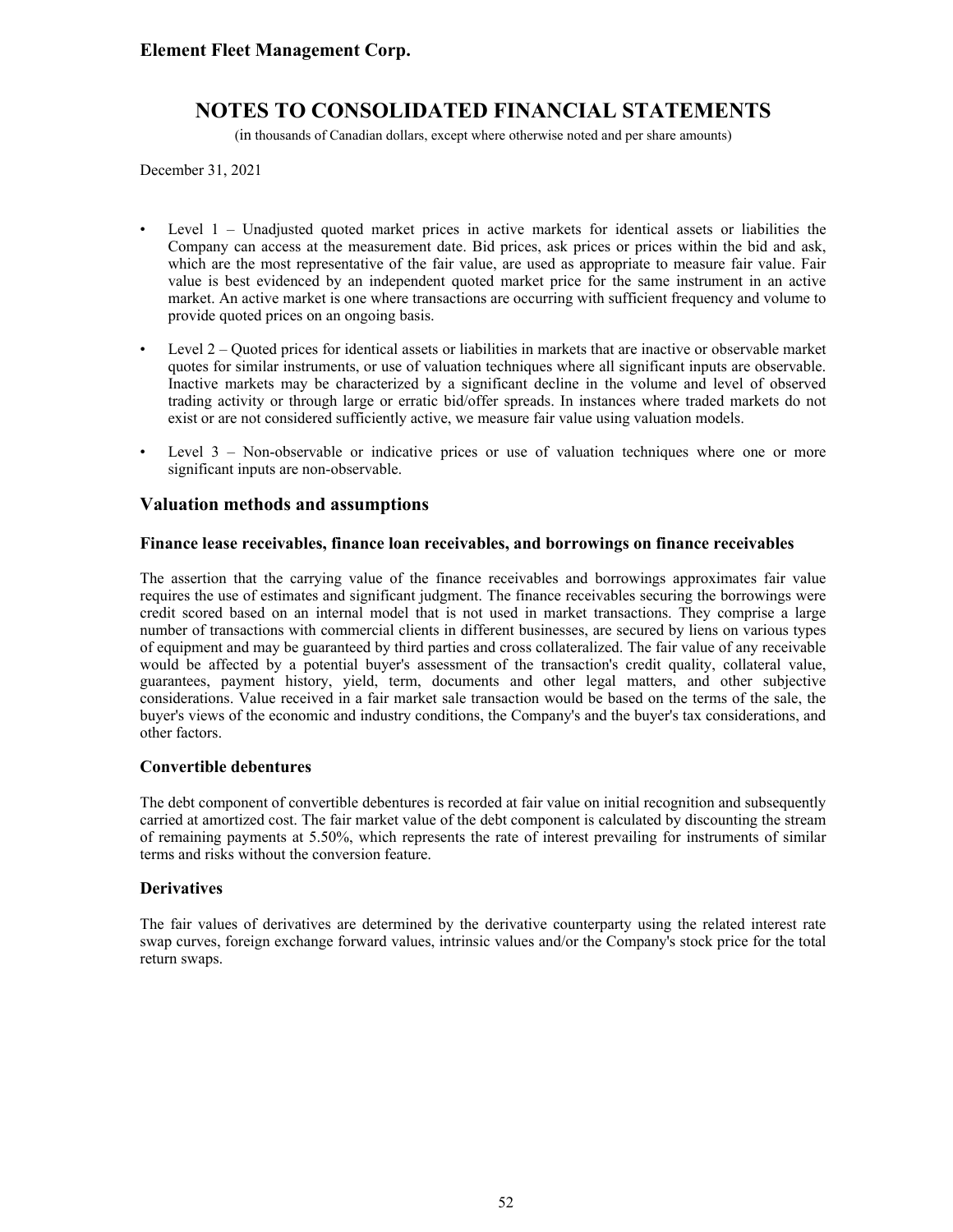(in thousands of Canadian dollars, except where otherwise noted and per share amounts)

December 31, 2021

#### **Investments**

The FVTPL investments are valued based on bids received in the private market or using valuation techniques and/or inputs that are based on unobservable market data.

#### **Accounts receivable, accounts payable, and accrued liabilities**

The carrying value of the accounts receivable, accounts payable, and accrued liabilities approximates their fair value.

The tables below summarize the Company's fair value measurement hierarchy for its financial assets and financial liabilities. There were no transfers between Level 2 and Level 3 for the years presented and there were no significant changes in valuation techniques or the range of significant non-observable inputs used in measuring the Company's Level 3 financial assets and liabilities during the year.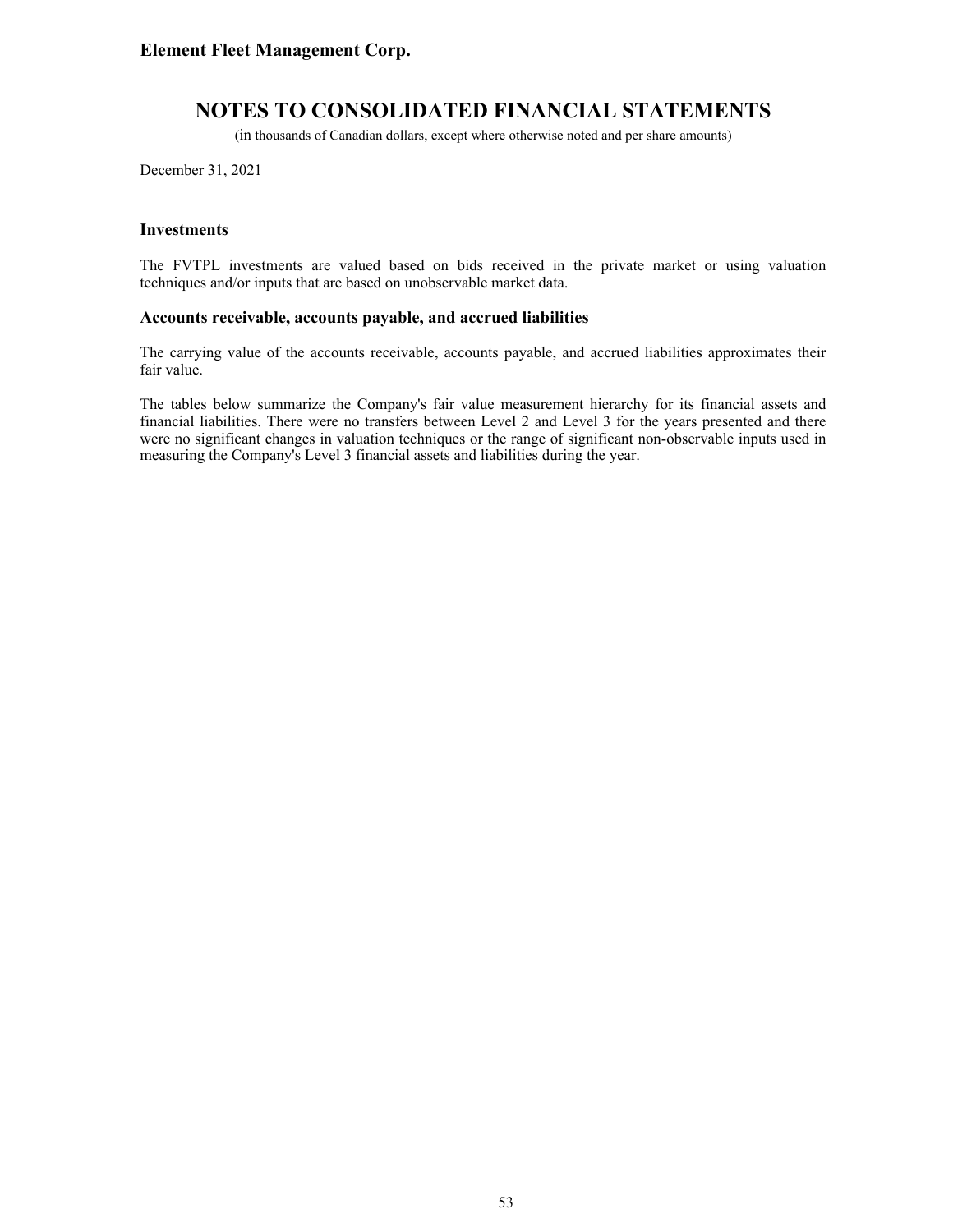(in thousands of Canadian dollars, except where otherwise noted and per share amounts)

December 31, 2021

|                                             |                               |                                  | As at December 31, 2021        |                                     |                    |  |
|---------------------------------------------|-------------------------------|----------------------------------|--------------------------------|-------------------------------------|--------------------|--|
|                                             | Level 2<br>Level 1<br>Level 3 |                                  |                                |                                     |                    |  |
|                                             | Carrying<br>value             | <b>Ouoted</b><br>market<br>price | Observable<br>market<br>inputs | Non-<br>observable<br>market inputs | <b>Total</b>       |  |
|                                             | \$                            | \$                               | \$                             | \$                                  | $\pmb{\mathbb{S}}$ |  |
| <b>Financial assets</b>                     |                               |                                  |                                |                                     |                    |  |
| Assets not carried at fair value            |                               |                                  |                                |                                     |                    |  |
| Cash                                        | 45,271                        | 45,271                           |                                |                                     | 45,271             |  |
| Finance lease receivables                   | 7,255,249                     |                                  |                                | 7,255,249                           | 7,255,249          |  |
| Finance loans receivables                   | 181,026                       |                                  |                                | 181,026                             | 181,026            |  |
| Accounts receivable and other assets        | 191,819                       |                                  |                                | 191,819                             | 191,819            |  |
| Assets held at fair value                   |                               |                                  |                                |                                     |                    |  |
| Derivative financial assets                 |                               |                                  |                                |                                     |                    |  |
| Interest rate swaps                         | 20,041                        |                                  | 20,041                         |                                     | 20,041             |  |
| Interest rate caps                          | 17                            |                                  | 17                             |                                     | 17                 |  |
| Equity swaps                                | 6,244                         |                                  | 6,244                          |                                     | 6,244              |  |
| Investments classified as FVTPL             | 13,054                        |                                  |                                | 13,054                              | 13,054             |  |
| <b>Total financial assets</b>               | 7,712,721                     | 45,271                           | 26,302                         | 7,641,148                           | 7,712,721          |  |
| <b>Financial liabilities</b>                |                               |                                  |                                |                                     |                    |  |
| Liabilities not carried at fair value       |                               |                                  |                                |                                     |                    |  |
| Accounts payable and accrued<br>liabilities | 1,206,550                     |                                  |                                | 1,206,550                           | 1,206,550          |  |
| Borrowings on finance receivables           | 8,038,963                     |                                  |                                | 8,038,963                           | 8,038,963          |  |
| Convertible debentures                      | 159,072                       |                                  | 166,788                        |                                     | 166,788            |  |
| Liabilities held at fair value              |                               |                                  |                                |                                     |                    |  |
| Derivative financial liabilities            |                               |                                  |                                |                                     |                    |  |
| Interest rate swaps                         | 28,575                        |                                  | 28,575                         |                                     | 28,575             |  |
| <b>Total financial liabilities</b>          | 9,433,160                     |                                  | 195,363                        | 9,245,513                           | 9,440,876          |  |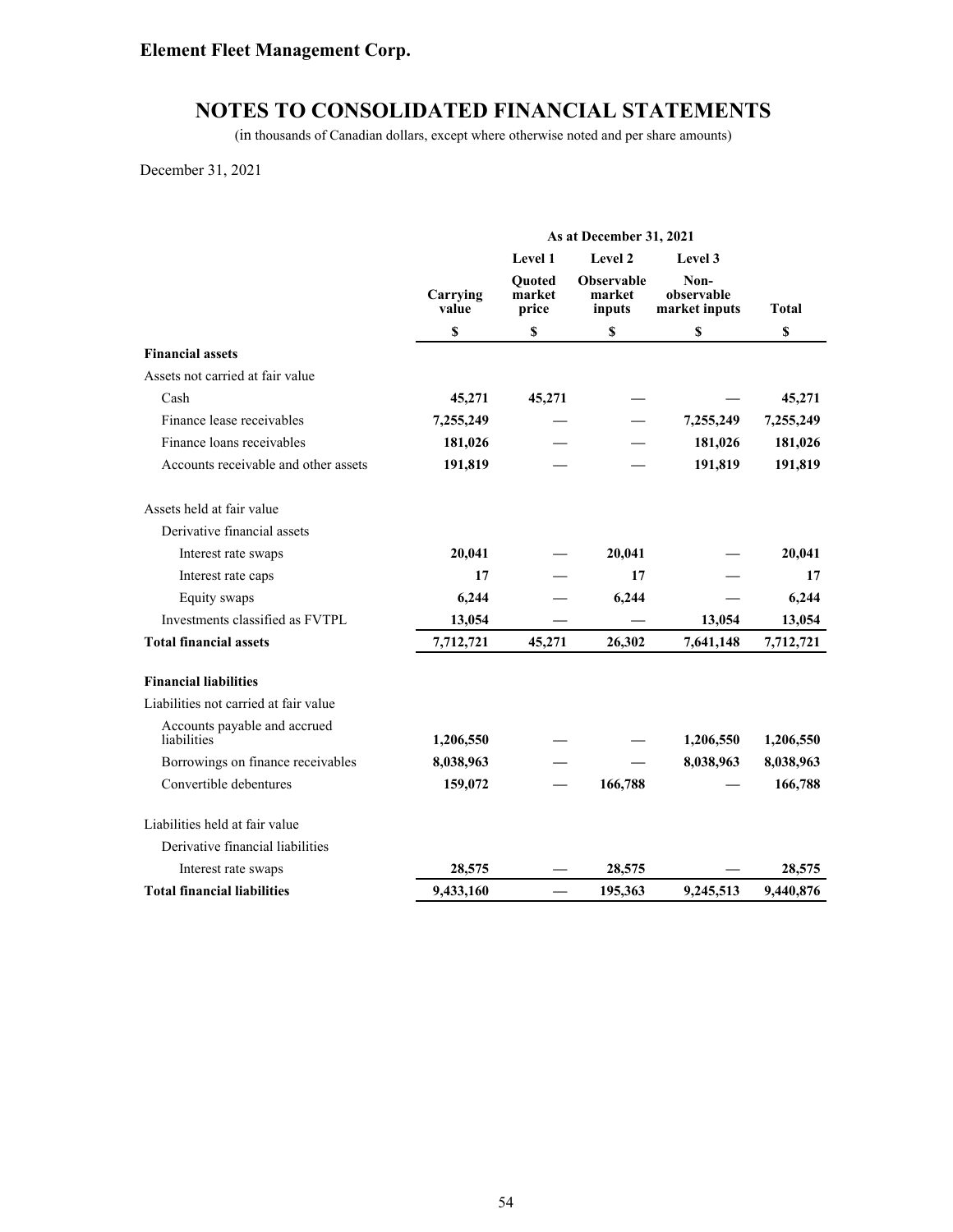(in thousands of Canadian dollars, except where otherwise noted and per share amounts)

December 31, 2021

|                                             |                   |                           | As at December 31, 2020        |                                     |            |
|---------------------------------------------|-------------------|---------------------------|--------------------------------|-------------------------------------|------------|
|                                             |                   | Level 1                   | Level 2                        | Level 3                             |            |
|                                             | Carrying<br>value | Quoted<br>market<br>price | Observable<br>market<br>inputs | Non-<br>observable<br>market inputs | Total      |
|                                             | \$                | \$                        | \$                             | \$                                  | \$         |
| <b>Financial assets</b>                     |                   |                           |                                |                                     |            |
| Assets not carried at fair value            |                   |                           |                                |                                     |            |
| Cash                                        | 8,789             | 8,789                     |                                |                                     | 8,789      |
| Finance lease receivables                   | 9,460,104         |                           |                                | 9,460,104                           | 9,460,104  |
| Finance loans receivables                   | 101,518           |                           |                                | 101,518                             | 101,518    |
| Accounts receivable and other assets        | 221,129           |                           |                                | 221,129                             | 221,129    |
| Assets held at fair value                   |                   |                           |                                |                                     |            |
| Derivative financial assets                 |                   |                           |                                |                                     |            |
| Interest rate swaps                         | 46,655            |                           | 46,655                         |                                     | 46,655     |
| Interest rate caps                          | 80                |                           | 80                             |                                     | 80         |
| <b>Equity Swaps</b>                         | 6,894             |                           | 6,894                          |                                     | 6,894      |
| Investments classified as FVTPL             | 5,823             |                           |                                | 5,823                               | 5,823      |
| <b>Total financial assets</b>               | 9,850,992         | 8,789                     | 53,629                         | 9,788,574                           | 9,850,992  |
| <b>Financial liabilities</b>                |                   |                           |                                |                                     |            |
| Liabilities not carried at fair value       |                   |                           |                                |                                     |            |
| Accounts payable and accrued<br>liabilities | 1,062,610         |                           |                                | 1,062,610                           | 1,062,610  |
| Borrowings on finance receivables           | 9,864,336         |                           |                                | 9,864,336                           | 9,864,336  |
| Convertible debentures                      | 154,267           |                           | 165,000                        |                                     | 165,000    |
| Liabilities held at fair value              |                   |                           |                                |                                     |            |
| Derivative financial liabilities            |                   |                           |                                |                                     |            |
| Interest rate swaps                         | 68,282            |                           | 68,282                         |                                     | 68,282     |
| <b>Total financial liabilities</b>          | 11,149,495        |                           | 233,282                        | 10,926,946                          | 11,160,228 |